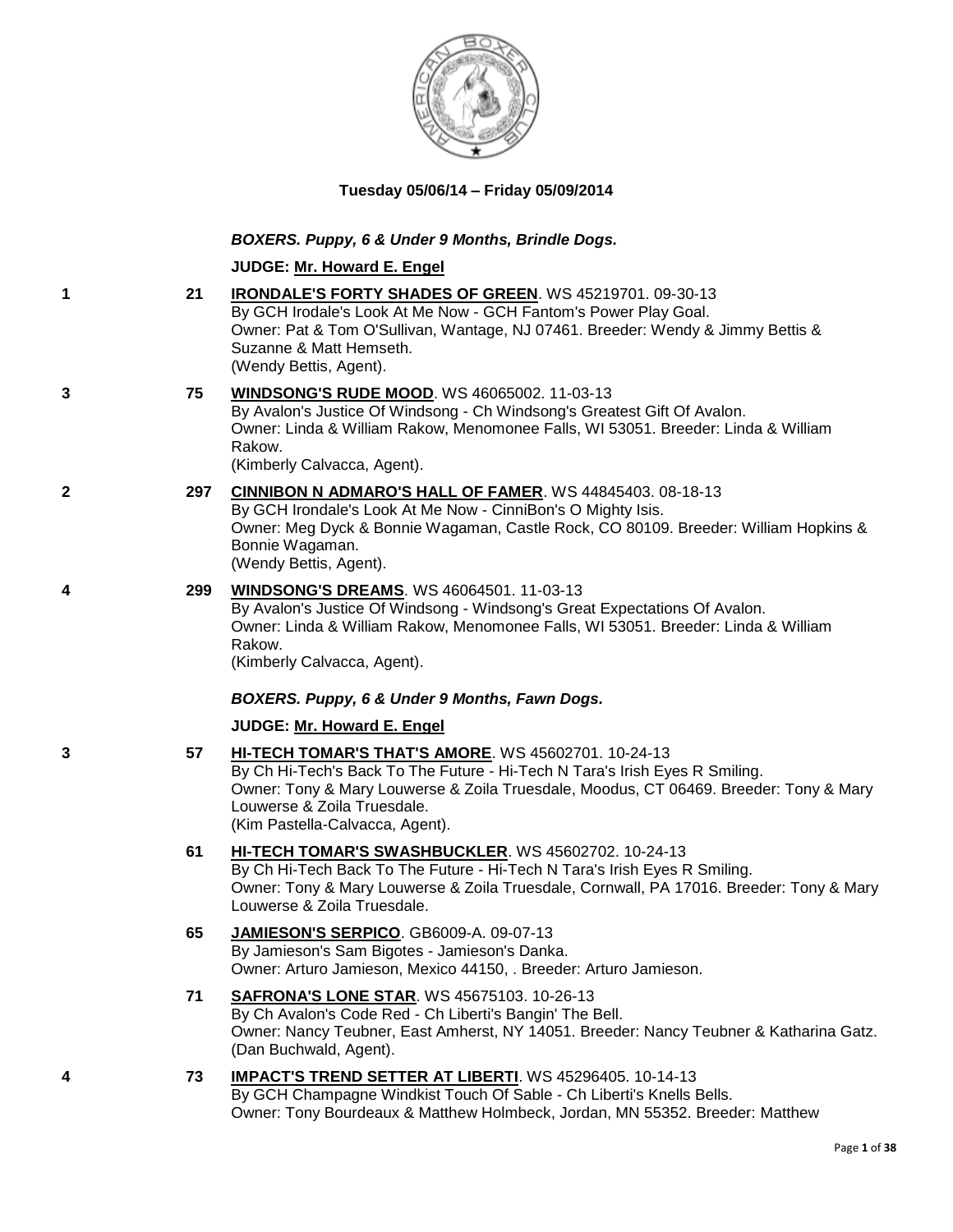Holmbeck & Teresa Berge.

- **A 95 [SPECTRUM'S SHARP DRESSED MAN](http://www.infodog.com/files/bdogrsl1.prg;makc=WS%2046016701;mdog=Spectrum_s_Sharp_Dressed_Man;wins=all)**. WS 46016701. 10-23-13 By Ch Rosewood's Custom Made - Spectrum's Willow. Owner: Claudia & Lisa Tremblay, Brooksville, FL 34614. Breeder: Owners.
	- **107 [UPSTREAMS SEVEN BRIDGES ROAD](http://www.infodog.com/files/bdogrsl1.prg;makc=WS%2045589801;mdog=Upstreams_Seven_Bridges_Road;wins=all)**. WS 45589801. 10-16-13 By Ch Rockett's Red Glare - Ch Upstreams Once Upon A Time CA NA NAJ. Owner: Jean Salmon & Theresa Myers, Lexington, OK 73051. Breeder: Jean Salmon.
	- **117 [TJ'S CAPTAIN MORGAN SELECT](http://www.infodog.com/files/bdogrsl1.prg;makc=WS%2045744401;mdog=TJ_s_Captain_Morgan_Select;wins=all)**. WS 45744401. 10-26-13 By GCH Duba-Dae's Who's Your Daddy - Ch TJ's Miss Parker. Owner: Theresa Janzen, Lacey, WA 98509. Breeder: Theresa Janzen.
	- **141 [NANTESS N CALENO SIMPLY IRRESISTIBLE](http://www.infodog.com/files/bdogrsl1.prg;makc=WS%2045078101;mdog=Nantess_N_Caleno_Simply_Irresistible;wins=all)**. WS 45078101. 09-04-13 By Ch Mel-o-D's Living By The Word - Ch Nantes Simply The Best. Owner: Guido & Sue Tafur & Nancy & Tessie Savage, Table Grove, IL 61482. Breeder: Nancy & Tessie Savage.
	- **153 [GC'S N SCHMIDT'S FOOTLOOSE](http://www.infodog.com/files/bdogrsl1.prg;makc=WS%2045756701;mdog=GC_s_N_Schmidt_s_Footloose;wins=all)**. WS 45756701. 10-15-13 By GCH Justawyn 'Ding Time At Heartacres - Schmidt's-GC Twinkle Twinkle L'il Star. Owner: Cindy Yaeger & Glenn Yaeger & Juli Schmidt, Marengo, OH 43334. Breeder: Juli Schmidt & Cindy Yaeger.
- **1 169 [TADD'S PUTTIN' ON THE RITZ](http://www.infodog.com/files/bdogrsl1.prg;makc=WS%2045503301;mdog=TADD_s_Puttin__On_The_Ritz;wins=all)**. WS 45503301. 11-01-13 By TADD's Lando Firecracker - TADD's Random Elegance Of Lando. Owner: Donna Doane & Trish Olinghouse, Random Lake, WI 53075. Breeder: Trish Olinghouse & Donna Doane.

(Amy Bieri, Agent).

**233 [GC-SCHMIDT'S ONE FOUNDATION AT LEMAC](http://www.infodog.com/files/bdogrsl1.prg;makc=WS%2045750302;mdog=GC-Schmidt_s_One_Foundation_At_Lemac;wins=all)**. WS 45750302. 10-22-13 By Ch Schmidt's-GC Catch A Falling Star At Lemac CD MX MXB MXJ NF - GC's N Schmidt's Ain't Seen Nothin' Yet.

Owner: Leta McCulla & Glenn & Cindy Yaeger & Juli Schmidt, Saint Paris, OH 43072. Breeder: Cindy Yaeger & Glenn Yaeger.

**241 [HARMSON N' STANDING-O'S TOP SECRET](http://www.infodog.com/files/bdogrsl1.prg;makc=WS%2045850304;mdog=Harmson_N__Standing-O_s_Top_Secret;wins=all)**. WS 45850304. 10-16-13 By GCH Raklyns The Bronx Bomber MVP At Third - Harmson N' Standing-O's Telling Secrets. Owner: Mark Thomas & Yvonne Thomas & Kathy McCarthy, Teaneck, NJ 07666. Breeder: Kathy McCarthy.

(Debbie Struff, AKC Registered Handler).

- **307 [STREAMLINE N INSPIRATION'S CRIME BOSS](http://www.infodog.com/files/bdogrsl1.prg;makc=WS%2045323001;mdog=Streamline_N_Inspiration_s_Crime_Boss;wins=all)**. WS 45323001. 09-09-13 By GCH Rikar's Crime Of The Century - GCH Sapphire's Violet Sky In Vegas Of Streamline. Owner: Joleena Young & Donald Young & Gina Freer, Sullivan, IL 61951. Breeder: Donald Mack Young & Joleena Young & Gina Freer & Charles Freer. (Christa Cook, Agent).
- **333 [UPSTREAMS ROCKY MOUNTAIN WAY](http://www.infodog.com/files/bdogrsl1.prg;makc=WS%2045589802;mdog=Upstreams_Rocky_Mountain_Way;wins=all)**. WS 45589802. 10-16-13 By Ch Rockett's Red Glare - Ch Upstreams Once Upon A Time CA NA NAJ. Owner: Jean Salmon, Lexington, OK 73051. Breeder: Jean Salmon.
- **2 387 [BAIBROOK-N-WYNDING BROOK AS GOOD AS GOLD](http://www.infodog.com/files/bdogrsl1.prg;makc=WS%2045167303;mdog=Baibrook-N-Wynding_Brook_As_Good_As_Gold;wins=all)**. WS 45167303. 09-18-13 By Ch Pearlisel N Standing O Risk Factor - GCH Baibrook's Gold In A Penny Arcade. Owner: Melodee Lasky & Keri Lasky-Carlos, Annandale, NJ 08801. Breeder: Karen Kaleta. (Marianne Claflin, AKC Registered Handler).
	- **425 [SHIRA'S UNDER INVESTIGATION](http://www.infodog.com/files/bdogrsl1.prg;makc=WS%2045110405;mdog=Shira_s_Under_Investigation;wins=all)**. WS 45110405. 09-18-13 By GCH Encore's War Games - Ch Shira's Kandy Kiss. Owner: Rose & Kim Northcutt, Sherrard, IL 61281. Breeder: Rose & Kim Northcutt. (Christa Cook, Agent).

*BOXERS. Puppy, 9 & Under 12 Months, Brindle Dogs.*

**JUDGE: [Mr. Howard E. Engel](http://www.infodog.com/judges/44716/juddat.htm)**

**1/W/BW 45 [MARBURL AND ILLYRIAN'S LONE RANGER](http://www.infodog.com/files/bdogrsl1.prg;makc=WS%2045301901;mdog=Marburl_And_Illyrian_s_Lone_Ranger;wins=all)**. WS 45301901. 05-26-13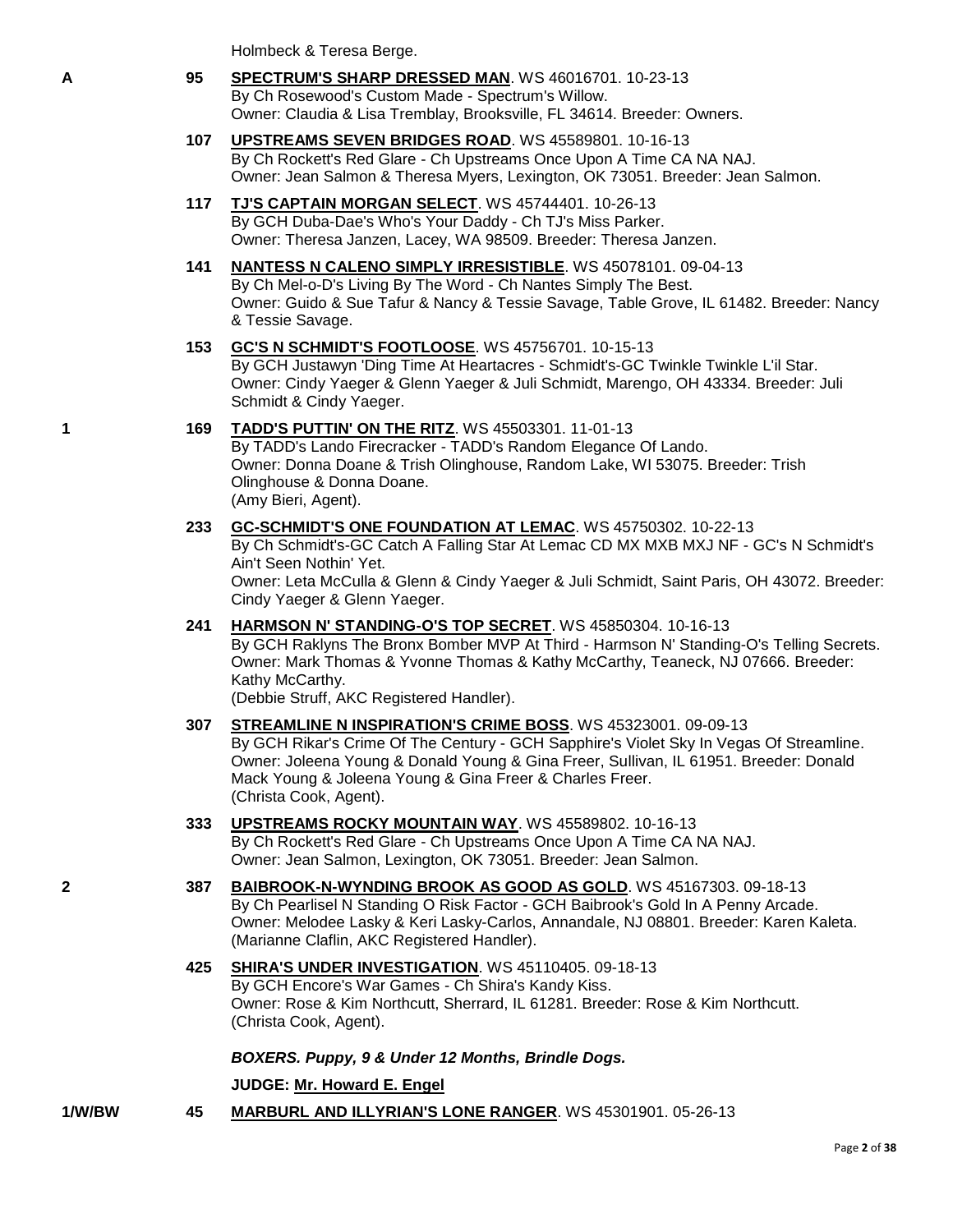| (5 Points)   |     | By Ch Marburl's Hidalgo - GCH Illyrian's Charmed I'm Sure.<br>Owner: Mary Frances Burleson & Lee Mitchell & Gail Kloecker, Sachse, TX 75048. Breeder:<br>Gail Kloecker & Mary Frances Burleson.<br>(Lori McClain Ferguson, Agent).                                                                             |
|--------------|-----|----------------------------------------------------------------------------------------------------------------------------------------------------------------------------------------------------------------------------------------------------------------------------------------------------------------|
|              | 47  | <b>NANTESS N ADELLINS MADE U LOOK.</b> WS 44725202. 07-22-13<br>By Ch Nantess Ain't Seen Nothing Yet - GCH Adellins Nantess Look At Mimi.<br>Owner: Linda Kulow & Nancy & Tessie Savage, Table Grove, IL 61482. Breeder: Linda Kulow<br>& Nancy & Tessie Savage.                                               |
| 3            | 105 | WHITE PINES LEGACY OF LEO OF HEART ACRE. WS 44492401. 07-02-13<br>By Ch Josha's Linebacker CD - Ch White Pines Booty Boppin.<br>Owner: Robert & Linda Gasper & Dr James & Priscilla Kilman, Medina, OH 44256. Breeder:<br>Robert & Linda Gasper.<br>(Kay Palade-Peiser, Agent).                                |
|              | 211 | <b>DIAMOND B 'N' CABERNET'S ABSOLUT TROUBLE BREWING. WS 44898505. 08-05-13</b><br>By Ch Cabernet's Here Comes Trouble - Ch Stone's Absolut Intoxication BN HT CA CGC.<br>Owner: Victoria Bremner & Leonard Bremner, Hemet, CA 925439073. Breeder: Victoria<br>Bremner & Leonard Bremner & Suzi Stone.          |
|              | 263 | OAK KNOLL'S BLACK TUX & TAILS. WS 44786305. 07-13-13<br>By Ch Oak Knoll's Simply A Black Tie Affair - Hi-Five's Best Kept Secret Of Oak Knoll.<br>Owner: Bradley Wells, Franklin, IN 46131. Breeder: Bryan Briley & Teresa Guetersloh & Darrel<br>Mueller.                                                     |
| $\mathbf{2}$ | 361 | PHEASANTHOLLOW'S 'N' MASUE'S MAN OF STEAL. WS 44661701. 07-09-13<br>By GCH Pheasanthollow's Kryptonite - Ch Masue's Crown Royal Limited Edition.<br>Owner: Kerry & Allison Jones & Sue & Doug Tolbert, Wallkill, NY 12589. Breeder: Sue & Doug<br>Tolbert.                                                     |
| 4            | 377 | <b>SHIRALDA'S IT'S MAGIC. WS 45272604. 07-25-13</b><br>By GCH KG Halcyon Fire King - GCH Shiralda's Sweet Sophia.<br>Owner: David & Theresa Bedworth, Cadyville, NY 12918. Breeder: David & Theresa Bedworth.<br>(Debbie Struff, AKC Registered Handler).                                                      |
|              | 389 | <b>SBK EXCLUSIVE ITEM OF HI-TECH. WS 44431602. 06-08-13</b><br>By Ch Hi-Tech's Back To The Future - Ch Newlaithe Enchantment.<br>Owner: Sandie Dietz & Joseph Vergnetti, Succasunna, NJ 07876. Breeder: Sandie B Dietz.<br>(Kim Pastella Calvacca, Agent).                                                     |
| A            | 405 | SCARBOROUGH BELCO LIFE IN THE FAST LANE. WS 44475002. 06-27-13<br>By Ch Belco Champagne Keep On Truck'n - Scarborough Petrie Nonpareil.<br>Owner: Virginia Zurflieh & David & Karen Murphy & Beth Coviello-Davis, Plant City, FL 33565.<br>Breeder: Virginia Zurflieh & Claudia M Tremblay & Jane M Edenfield. |
|              |     | BOXERS. Puppy, 9 & Under 12 Months, Fawn Dogs.                                                                                                                                                                                                                                                                 |
|              |     | <b>JUDGE: Mr. Howard E. Engel</b>                                                                                                                                                                                                                                                                              |
|              | 15  | ROCHILS AND IMPERIALS GOLD STANDARD. WS 44743201. 06-09-13<br>By Ch Marburl's Hidalgo - Ch Imperial's Texoma Tillie.<br>Owner: Sandra Combest & Perry Combest & Joann Reinolds, Denton, TX 76205. Breeder:<br>Joann Reinolds & He Reinolds & Sarah Reinolds.<br>(Michael Shepherd, Agent).                     |
| A            | 55  | LEGACY'S JOURNEY OF HOPE. WS 44765204. 07-12-13<br>By Ch Fanfare 'N Legacy's Anthing Goes - Ch Legacy's Everlasting Hope.<br>Owner: Ginny & Don Nickolson, Fawn Grove, PA 17321. Breeder: Ginny & Don Nickolson.<br>(Daniel Alan Buchwald, Agent).                                                             |
| 4            | 63  | <b>ENCORE'S MASTERMIND. WS 45566703. 07-12-13</b><br>By Heromiari Faust At Ronin - GCH Encore's Over The Moon.<br>Owner: Sherry McGee & Cheryl Cates, Collins, MS 39428. Breeder: Jan Mumford & Cheryl<br>Cates.<br>(Tarri Calla Agant)                                                                        |

(Terri Galle, Agent).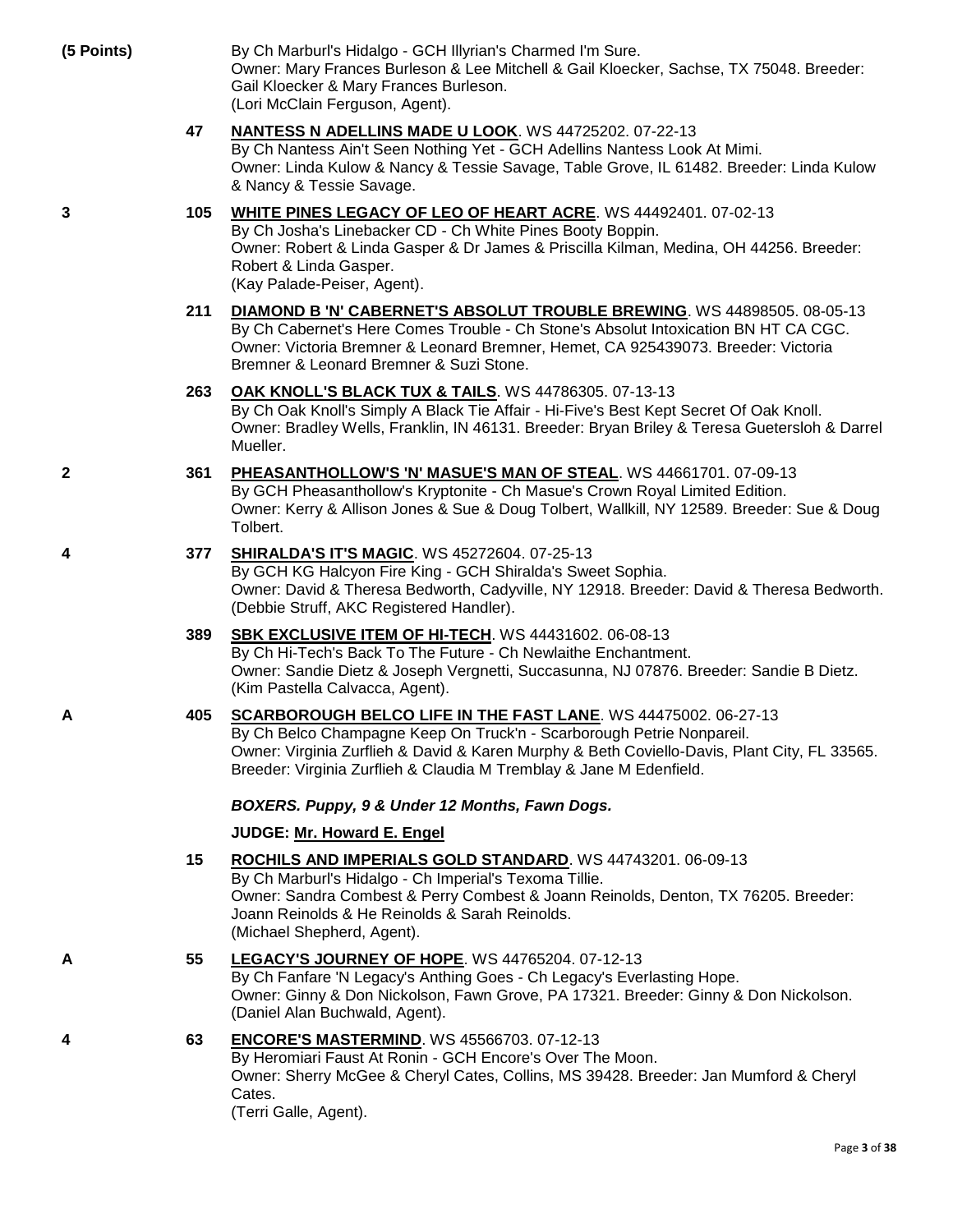|   | 93  | SPRINGBROOK'S HARBOR MASTER. WS 44611402. 05-24-13<br>By Ch Belco's Coppertone RN - Ch Springbrook's Uptown Girl.<br>Owner: Julie Prentice & Sherry Canciamille, Kalamazoo, MI 49009. Breeder: Mary Dohm &<br>Sherry Canciamille.                                                            |
|---|-----|----------------------------------------------------------------------------------------------------------------------------------------------------------------------------------------------------------------------------------------------------------------------------------------------|
| A | 125 | WOODS END SPRINGBROOK SABLE REIGN. WS 45236001. 07-26-13<br>By Ch Woods End Crown Sable - Ch Springbrook's Paint The Town.<br>Owner: Mary Dohm & Mrs Jack L Billhardt & Sherry Canciamille, Wilmington, IL 60481.<br>Breeder: Mary Dohm & Sherry Canciamille.                                |
|   | 131 | MCCOY'S LEGEND OF THE HEART AT STONY CREST. WS 45457904. 08-01-13<br>By Ch Silverlane's Excalibur - Ch McCoy's Melt Your Heart.<br>Owner: Karen Speck & Larry McCoy, Glen Gardner, NJ 08826. Breeder: Larry McCoy.                                                                           |
|   | 149 | <b>ENCORE'S MASTERPIECE.</b> WS 45566704. 07-12-13<br>By Heromiari Faust At Ronin - GCH Encore's Over The Moon.<br>Owner: Cynthia Ellis & Cheryl Cates, Snohomish, WA 98290. Breeder: Cheryl Cates & Jan<br>Shively Mumford.                                                                 |
|   | 189 | MIDNIGHT SKY'S DRAMA AND KHAOS. WS 44696904. 07-16-13<br>By Ch Midnight Sky's Autumn Endeavor - Ch Hi-Five's This Ones For The Girls Of Oak Knoll.<br>Owner: Jonathan Stone & Linda Bammes, Kansas City, MO 64119. Breeder: Linda Bammes &<br>Irmgard Driscoll & Bryan Briley.               |
|   | 251 | <b>NANTESS LOVEN EVER MINUTE OF IT. WS 44437201. 06-26-13</b><br>By Ch Mel-O-D's Living By The Word - Ch Nantess Nu Way To Impact.<br>Owner: Nancy & Tessie Savage, Table Grove, IL 61482. Breeder: Nancy & Tessie Savage.                                                                   |
| 1 | 269 | SPRINGBROOK'S WITH HONORS. WS 44611403. 05-24-13<br>By Ch Belco's Copperton RN - Ch Springbrook's Uptown Girl.<br>Owner: Lori Kapusta & Sherry Canciamille, Kankakee, IL 60901. Breeder: Mary Dohm &<br>Sherry Canciamille.                                                                  |
|   | 285 | BRUSH HILL'S DOIN' MY THING. WS 44650805. 06-08-13<br>By Ch Belco's Kiss My Grizz - Brush Hill's Thrill Of IT All.<br>Owner: Megan Drew, Raynham, MA 02767. Breeder: Megan Drew & Ellen L Bradley.                                                                                           |
| 3 | 335 | <b>WHITE PINES LINEBACKER FROM HEART ACRE. WS 44492402. 07-02-13</b><br>By Ch Josha's Linebacker CD - Ch White Pine's Booty Boppin.<br>Owner: Robert & Linda Gasper & Dr James & Priscilla Kilman, Medina, OH 442568540.<br>Breeder: Robert & Linda Gasper.<br>(Kay Palade-Peiser, Agent).   |
| 2 | 391 | MCCOY'S COMMANDER OF THE HEART. WS 45457903. 08-01-13<br>By Ch Silverlane's Excalibur - Ch McCoy's Melt Your Heart.<br>Owner: Ellen Ellerman & Larry McCoy, Greencastle, IN 46135. Breeder: Larry McCoy.<br>(John Nielson, Agent).                                                           |
|   | 437 | DIAMOND B 'N' CABERNET'S ABSOLUT DOUBLE TROUBLE. WS 44898504. 08-05-13<br>By Ch Cabernet's Here Comes Trouble - Ch Stone's Absolut Intoxication BN HT CA CGC.<br>Owner: Victoria Bremner & Leonard Bremner, Hemet, CA 92543907. Breeder: Victoria<br>Bremner & Leonard Bremner & Suzi Stone. |
|   |     | BOXERS. 12 & Under 15 Months, Brindle Dogs.                                                                                                                                                                                                                                                  |
|   |     | JUDGE: Mr. Howard E. Engel                                                                                                                                                                                                                                                                   |
| 2 | 29  | CARMA'S NIGHTWATCH AT LATTALANE. WS 43641205. 03-01-13<br>By Ch Tadd's Armed And Dangerous - Ch Sapphire's Magic Smoke Of TJ.<br>Owner: Carol & Thomas Latta, Corder, MO 64021. Breeder: Tina Halverson & Shelly Williams.<br>(Michael Shepherd, AKC Registered Handler AKC).                |
| Α | 111 | <b>JOVILEA'S 8-SECOND RIDE.</b> WS 43858201. 03-16-13<br>By Magray N Jovilea's Gunslinger - Jovilea's Could It Be Magic.<br>Owner: Claudine Raymo & Anthony Gose, Debary, FL 32713. Breeder: Claudine A Raymo.<br>(Rick Justice, Agent).                                                     |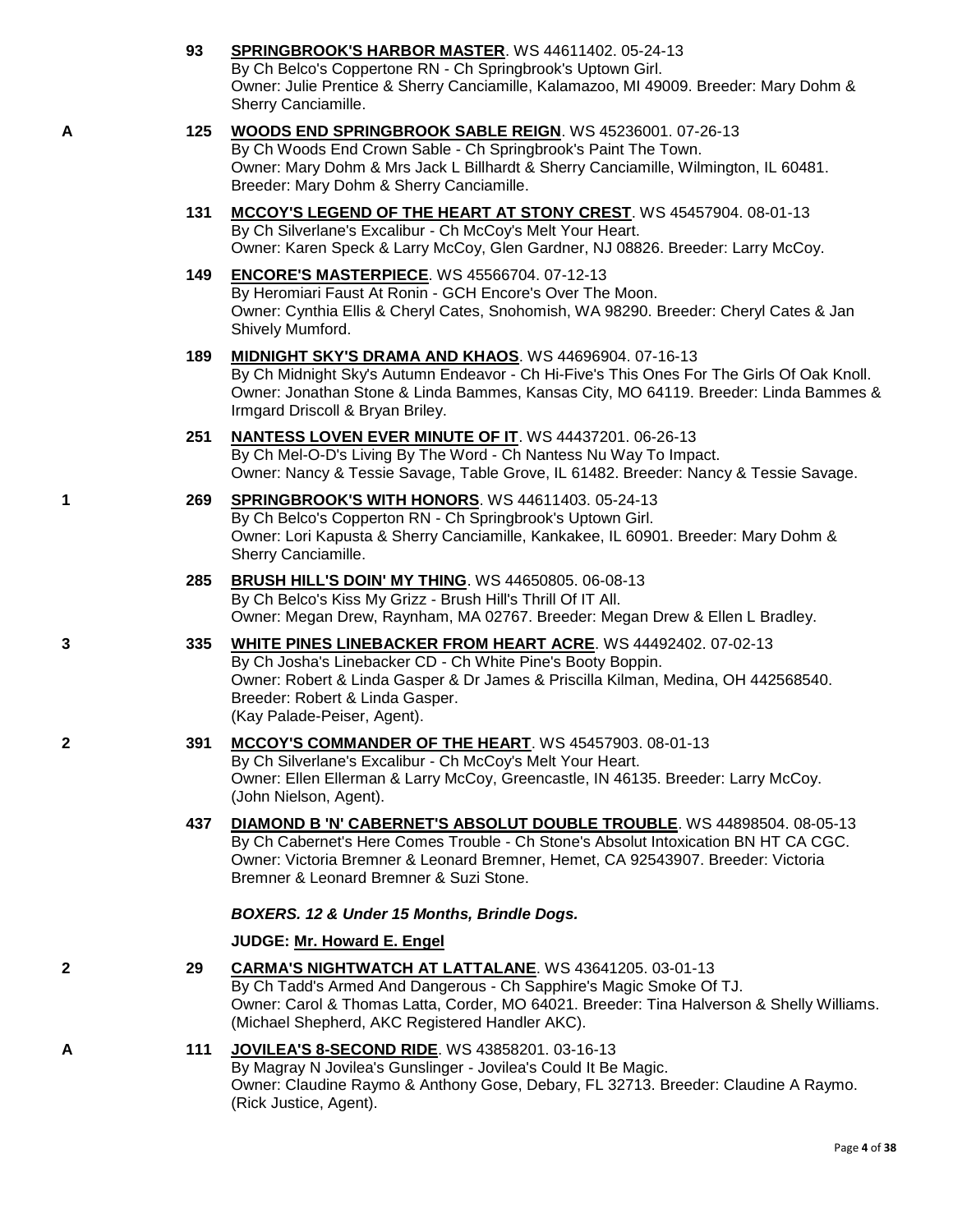|   | 175 | JESTER'S DRUM SOLO. WS 43529201. 03-22-13<br>By GCH Tybrushe's Ain't No Saint - Ch Sharledars A Dream To Remenber.<br>Owner: James A Riggi & Brooke Moyer, Bear, DE 19701. Breeder: James A Riggi.                                                                                                            |
|---|-----|---------------------------------------------------------------------------------------------------------------------------------------------------------------------------------------------------------------------------------------------------------------------------------------------------------------|
|   | 185 | <b>SARKELS STEPPIN RIGHT ALONG. WS 43592804. 03-12-13</b><br>By Ch Hi-Stand's How Doya Like "Me" Now - Sarkels'Up The Ante At Hidden Creek.<br>Owner: Vicki L Sinner & Ann Gilbert, Hastings, NE 68901. Breeder: Ann Gilbert & Doris Honey<br>Pippin.                                                         |
| 4 | 193 | <b>AVALON'S OPENING KNIGHT. WS 44219603. 04-29-13</b><br>By Avalon's Justice Of Windsong - Ch Avalon's Cosmopolitan.<br>Owner: Norra L Hansen & Carey & Lee Anderson & William Kays, Lafayette, NJ 07848.<br>Breeder: Norra L Hansen & William Kays.<br>(Kimberly Pastella-Calvacca, Agent).                  |
|   | 267 | WEST SHORE'S LAST MAN STANDING. WS 43349102. 03-14-13<br>By Ch Illyrian And Marburls Hail To The Chief - GCH Can-Cia's Stand Up And Deliver For<br>West Shores.<br>Owner: Lisa Lovasco, Kawkawlin, MI 48631. Breeder: Karen Mott & Gladys Kanwischer &<br>Sherry Canciamille.<br>(Sherry Canciamille, Agent). |
| 3 | 273 | HAPPY TAILS N CEDARLIN'S MR. INCREDIBLE. WS 43505004. 02-27-13<br>By GCH Barbiloc's Dart Image Of Happy Tail's CD RA OA NAJ - Ch Happy Tail's N Maxls All<br>That Glitters.<br>Owner: R Gilchrist & A Bieri & L McClain, N Liberty, IA 52317. Breeder: Amy Bieri & Lori<br>McClain.                           |
| A | 326 | <b>HERCYNIA'S I RUN TO YOU. WS 43349414. 03-07-13</b><br>By Ch Testwood A Kind Of Magic - Hercynia's Scarlet Night V Cachet.<br>Owner: Tom Tomaszewski & Dina Brooks, Freehold, NJ 07728. Breeder: S Dietz & T<br>Tomaszewski.<br>(Allison Jones, Agent).                                                     |
| A | 373 | VAN DYK AGUILAR. GB5614-A. 05-05-13<br>By Camp.Jr's Agni Kai Perez - Maya Sanchez.<br>Owner: Javier Aguilar, Mexico 44150, . Breeder: Javier Aguilar.<br>(Alejandro Hernandez, Agent).                                                                                                                        |
| 1 | 417 | SILVERLANE'S NOBLE KNIGHT. AC 501302. 02-23-13<br>By Mccoy's Hide Your Hearts - Sprucelane's Evening Rhaspody.<br>Owner: Lyle Pearce, Sturgeon County AB, CN T8T 1X6. Breeder: Lyle Pearce.<br>(Madison Bernardin, Agent).                                                                                    |
|   |     | BOXERS. 12 & Under 15 Months, Fawn Dogs.                                                                                                                                                                                                                                                                      |
|   |     | JUDGE: Mr. Howard E. Engel                                                                                                                                                                                                                                                                                    |
|   | 9   | SPECIAL K'S STORM CHASER. WS 44432702. 02-22-13<br>By Ch Special K's A Jet Of My Own - Special K's Purple Rain.<br>Owner: Julie A Wolf & Rhonda D Epley, Mason City, IA 50401. Breeder: Dan Colwell & Dicksy<br>Colwell & Rhonda D Epley.                                                                     |
| 4 | 83  | <b>NANTESS FOOLIN AROUND. WS 43757602. 03-29-13</b><br>By Ch Nantess Just Try It - Ch Sarkel's Set Um Up Again At Nantess.<br>Owner: Linda Davi & Tammy Lodien & Nancy & Tessie Savage, Princeton, MN 55371.<br>Breeder: Nancy & Tessie Savage.                                                               |
| А | 143 | HERCYNIA'S LEROY JETHRO GIBBS. WS 43349418. 03-07-13<br>By Ch Testwood A'Kind Of Magic - Hercynia's Scarlet Night V Cachet.<br>Owner: Alan Meltzer & T Tomaszewski, Cherry Hill, NJ 08004. Breeder: T Tomaszewski & S<br>Dietz.                                                                               |
| 3 | 177 | (Allison Jones, Agent).<br>SALGRAY N LEMKO'S BAYCLIFF GO GETTER. WS 43735205. 02-10-13                                                                                                                                                                                                                        |
|   |     | By Draymias Wind Seeker CD - Ch Salgray's Gold Dust.                                                                                                                                                                                                                                                          |

Page **5** of **38**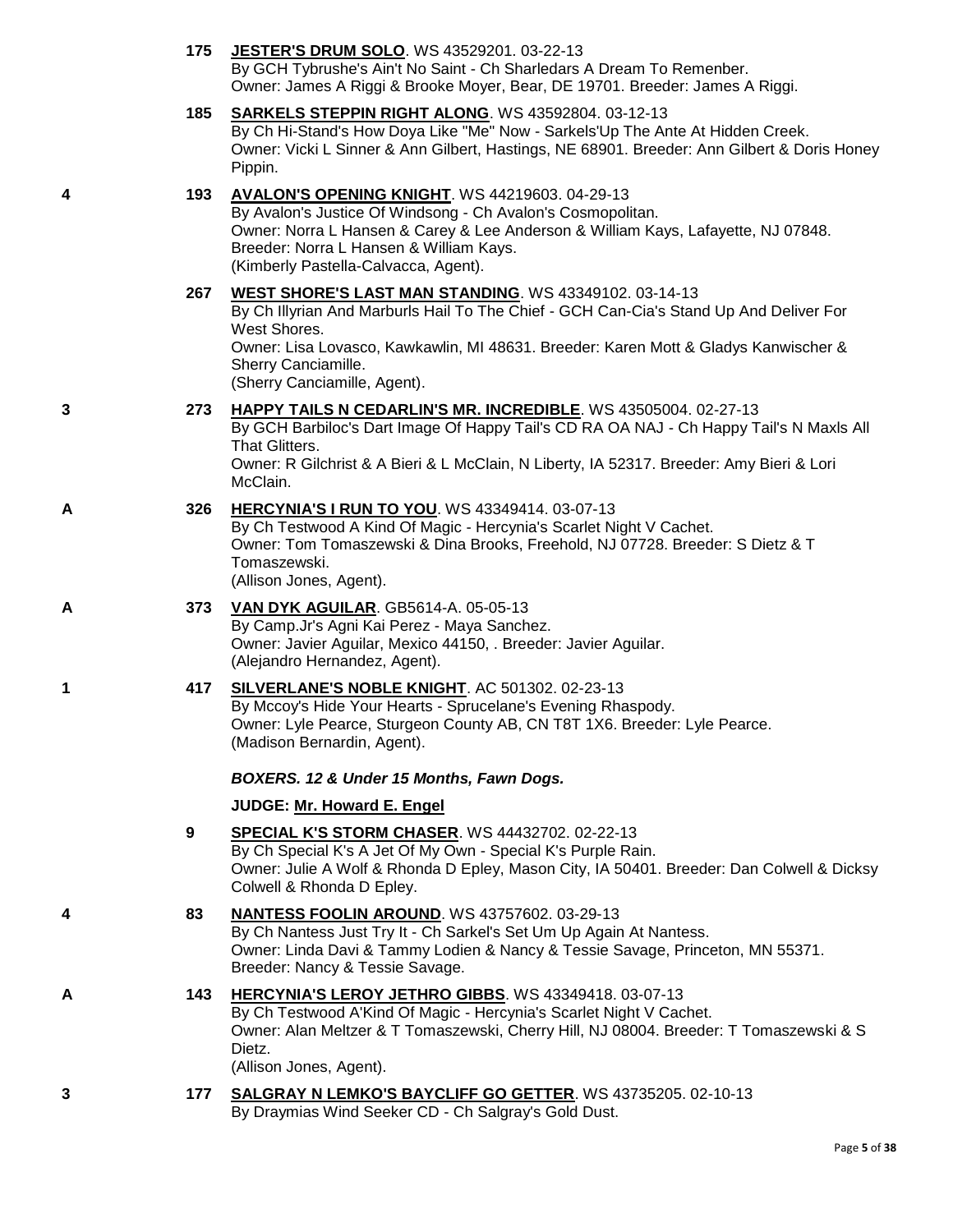Owner: Heather Thorne & Jane Guy, Carver, MA 02330. Breeder: Jane Guy & Jessica Kozel. (Marianne Claflin, AKC Registered Handler).

# **207 [PAPAGENO'S ROCK ME AMADEUS](http://www.infodog.com/files/bdogrsl1.prg;makc=AG%20522800CAN;mdog=Papageno_s_Rock_Me_Amadeus;wins=all)**. AG 522800CAN. 04-13-13

By RIPN T's Ricochet - Papageno's Szeret Szeretet. Owner: Anita Hunter & Peter Hunter & Louise Watson, Port Coquitlam BC, CN V3B 4Y1. Breeder: Anita & Peter Hunter.

# **255 [DENBAR'S DANCE'N THE FANDANGO](http://www.infodog.com/files/bdogrsl1.prg;makc=WS%2044249201;mdog=Denbar_s_Dance_N_The_Fandango;wins=all)**. WS 44249201. 05-01-13

By Ch Rockett's Red Glare - Denbar's Dance'n With Stars. Owner: William & Marie Hargreaves, Denver, CO 80227. Breeder: William & Marie Hargreaves.

### **2 315 [WEST SHORE'S STAND AND COMMAND](http://www.infodog.com/files/bdogrsl1.prg;makc=WS%2043349104;mdog=West_Shore_s_Stand_And_Command;wins=all)**. WS 43349104. 03-14-13

By Ch Illyrian And Marburls Hail To The Chief - GCH Can-Cia's Stand Up And Deliver For West Shores.

Owner: John Dipasquale & Sherry Canciamille & Karen Mott & Sara South & Gladys Kanwisc, Rockford, IL 61101. Breeder: Karen Mott & Gladys Kanwischer & Sherry Canciamille.

### **1 345 [SURFDOMS PRINCE OF TIDES](http://www.infodog.com/files/bdogrsl1.prg;makc=WS%2044269407;mdog=Surfdoms_Prince_Of_Tides;wins=all)**. WS 44269407. 04-17-13

By GCH Bravo N Sunset Stealing Time - Ch Shiralda's A Wandering Nymph. Owner: Tina Diem & Henry Diem & Gail Karwoski, Saybrook, CT 06475. Breeder: Gail S & Mal Karwoski. (Debbie Struff, AKC Registered Handler).

### *BOXERS. 15 & Under 18 Months, Brindle Dogs.*

### **JUDGE: [Mr. Howard E. Engel](http://www.infodog.com/judges/44716/juddat.htm)**

**1 43 [TYBRUSHE'S SULTAN OF SWING](http://www.infodog.com/files/bdogrsl1.prg;makc=WS%2044350301;mdog=Tybrushe_s_Sultan_Of_Swing;wins=all)**. WS 44350301. 01-12-13 By GCH Rikar's Crime Of The Century - Ch Ensign's Futura Vita Of Tybrushe.

Owner: Sheila McAvoy & Darren Lovely, Dewinton AB, CN T0L 0X0. Breeder: Sheila McAvoy & Darren Lovely & Annette Clark.

**3 51 [LOGAN ELM'S YOU KNOW SPIES...](http://www.infodog.com/files/bdogrsl1.prg;makc=WS%2043353502;mdog=Logan_Elm_s_You_Know_Spies...;wins=all)**. WS 43353502. 01-20-13

By Ch Silverlane's Excalibur - Logan Elm Enisgn's Vanity Fair. Owner: Kari Hammer-Phillips & Jeff Phillips, Stoutsville, OH 43154. Breeder: Jeff Phillips & Kari Hammer-Phillips.

#### **4 181 [JENBUR'S JUSTIFIED PREMIER STYLE](http://www.infodog.com/files/bdogrsl1.prg;makc=WS%2042888603;mdog=Jenbur_s_Justified_Premier_Style;wins=all)**. WS 42888603. 12-05-12 By GCH Ensign's Justified - GCH Winfall Jenburs Style An Grace. Owner: Lawrence Briscoe Sr & Jennifer Crane, Baltimore, MD 21223. Breeder: Jennifer Crane. (Christa Cook, Agent).

#### **2 305 [SHADIGEE'S PROTEGE](http://www.infodog.com/files/bdogrsl1.prg;makc=WS%2042774404;mdog=Shadigee_s_Protege;wins=all)**. WS 42774404. 12-08-12 By Ch Pearlisle N Standing O Risk Factor - Ch Shadigee's Lady Luck. Owner: Lee & Mary Jane Nowak, Alvaton, KY 421227623. Breeder: Lee & Mary Jane Nowak. (Lori McClain Ferguson, Agent).

**353 [NANTESS BLACK GOLD OF JOSAN'S](http://www.infodog.com/files/bdogrsl1.prg;makc=WS%2042546302;mdog=Nantess_Black_Gold_Of_JoSan_s;wins=all)**. WS 42546302. 11-07-12 By GCH Nantess Royal Hot Rod - Shodandys Diamond Of JoSan's. Owner: Sandra Lynch, Broken Arrow, OK 74014. Breeder: Sandra Lynch. (Tessie Savage, Agent).

# *BOXERS. 15 & Under 18 Months, Fawn Dogs.*

# **JUDGE: [Mr. Howard E. Engel](http://www.infodog.com/judges/44716/juddat.htm)**

**4 53 [KLAHDUH'S RING OF LIGHT FROM HEAVEN](http://www.infodog.com/files/bdogrsl1.prg;makc=WS%2042777603;mdog=Klahduh_s_Ring_Of_Light_From_Heaven;wins=all)**. WS 42777603. 12-02-12 By Ch Rummer Run's Patton Of Carillon - Straitline's Heavens Love At Klahduh. Owner: Tracy Gardner, Powell, TN 37849. Breeder: Tracy Gardner.

### **235 [BROOKWOOD'S TAYLOR'D PRINCE OF DREAMS](http://www.infodog.com/files/bdogrsl1.prg;makc=WS%2043049501;mdog=Brookwood_s_Taylor_d_Prince_Of_Dreams;wins=all)**. WS 43049501. 11-10-12 By GCH Brookwood's Prelude To A Dream - Brookwood's Coral Reef. Owner: R Taylor & Hansel & Lee Ann Brooks & Bethany Glenn, Lexington, KY 40517. Breeder: R Taylor & Hansel & Lee Ann Brooks & Bethany Glenn. (Kim Calvecca, Agent).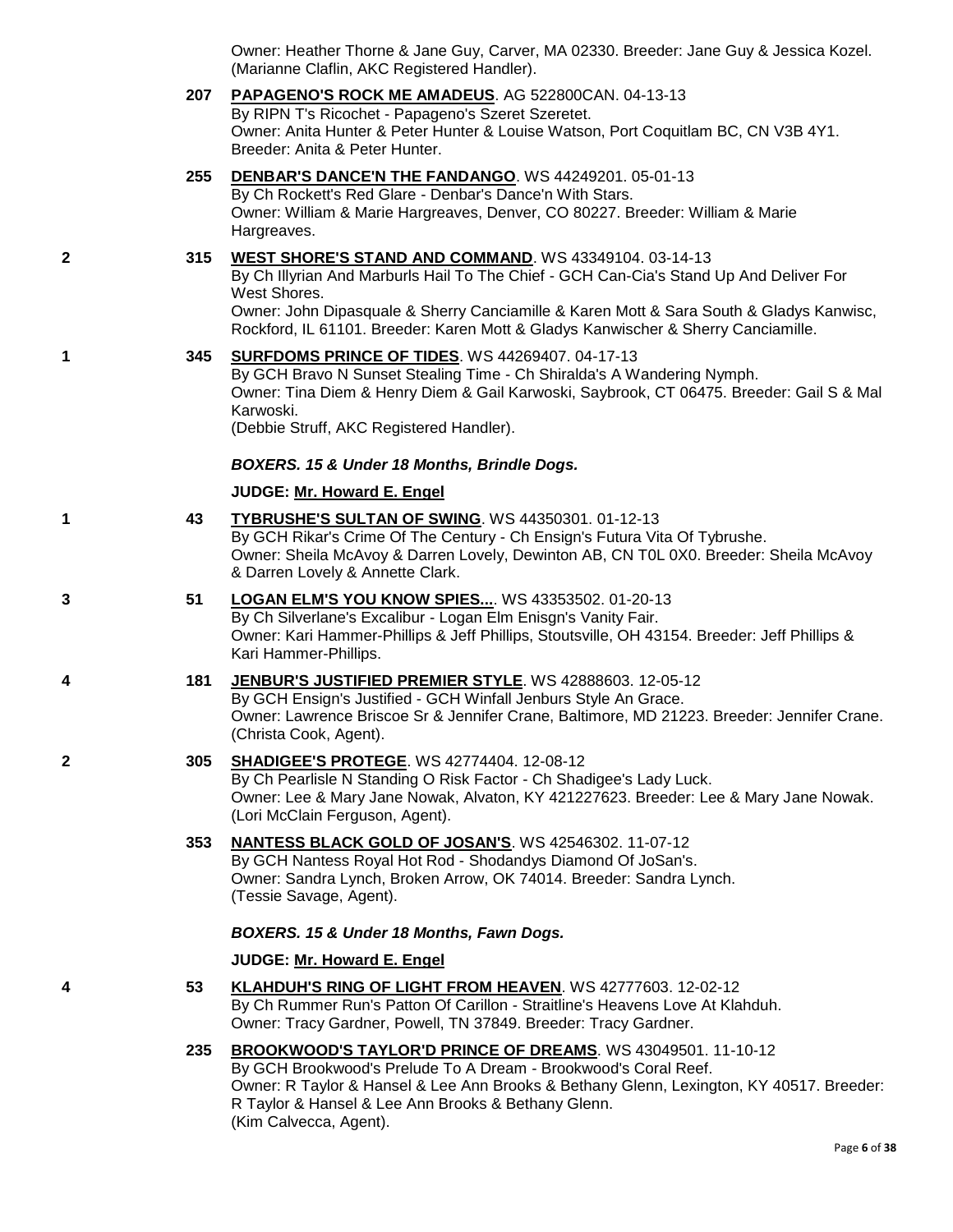|              |              | 341 PEJA'S & CJ'S CAMELOTS FIRST KNIGHT. WS 42427405. 11-10-12<br>By Ch Carillon's Number One Draft Pick - Peja's A Toast To Rummer Run V Linder.<br>Owner: Carolyn Garman, Englewood, OH 45322. Breeder: Peggy Jackson.                            |
|--------------|--------------|-----------------------------------------------------------------------------------------------------------------------------------------------------------------------------------------------------------------------------------------------------|
| A            | 347          | FALMARK'S DOUBLE TROUBLE. WS 43604502. 12-02-12<br>By Ch Cachet's Thief In The Night - Ch Falmark's Fox-Trot.<br>Owner: Laura Cuthbert & Frank DelPrete, Watertown, MA 02472. Breeder: Laura Cuthbert.                                              |
| 1            | 351          | <b>WILKY'S HIT ME WITH YOUR BEST SHOT. WS 42960803. 12-22-12</b><br>By Ch Kimkar's HiTech Traveler - Wilky's Isn't It Ironic Of Ano.<br>Owner: Todd Wilkerson, Bloomington, IN 47408. Breeder: Todd & Loretta Wilkerson.                            |
| 3            | 427          | MOON VALLEY BLAZIN HOT. WS 43373403. 02-01-13<br>By Ch Strawberry N Reo Gold Country - Ch Moon Valley Imagine.<br>Owner: Bruce E & Judith Voran, Strawberry, AZ 85544. Breeder: Nancy Schepis & Ida Baum.<br>(James Bettis, Agent).                 |
|              | 429          | BAIBROOK'S GOLDEN SON RISE. WS 43075701. 12-25-12<br>By Ch Pinebrook's Innuendo - GCH Baibrook's Gold In A Penny Arcade.<br>Owner: Karen Kaleta, Seville, OH 44273. Breeder: Karen Kaleta.<br>(Sherry Canciamille, Agent).                          |
| $\mathbf{2}$ | 439          | <b>ENCORE'S COUNTDOWN.</b> WS 43718202. 11-18-12<br>By Ch Encore's Crimson Tide - Ch Encore's Heirloom.<br>Owner: June Sutherlin & Cheryl Cates, Baton Rouge, LA 70810. Breeder: Cheryl Cates.                                                      |
|              |              | <b>BOXERS. Amateur-Owner-Handler, Brindle Dogs.</b>                                                                                                                                                                                                 |
|              |              | JUDGE: Mr. Howard E. Engel                                                                                                                                                                                                                          |
| 1            | 23           | RAVENCREST ORACLE OF CINNRHEE. ZA 446589. 01-30-12<br>By Cinnrhee Hiriveroler Heartacre - Ch Heart Acre Cinnrhee One Hot Day.<br>Owner: M Small & R Postoff & D Irsopp, Campbellville ON, CN L0P 1B0. Breeder: D Irsopp &<br>A Collins & R Postoff. |
|              |              | BOXERS. Amateur-Owner-Handler, Fawn Dogs.                                                                                                                                                                                                           |
|              |              | JUDGE: Mr. Howard E. Engel                                                                                                                                                                                                                          |
| 1            | 197          | <b>ENCORE'S CREDENCE.</b> WS 43718203. 11-18-12<br>By Ch Encore's Crimson Tide - Ch Encore's Heirloom.<br>Owner: Jessica L Norman, Greenfield, MA 01301. Breeder: Cheryl A Cates.                                                                   |
|              |              | <b>BOXERS. Bred by Exhibitor, Brindle Dogs.</b>                                                                                                                                                                                                     |
|              |              | JUDGE: Mr. Howard E. Engel                                                                                                                                                                                                                          |
| A            | $\mathbf{7}$ | JOVILEA'S UNFORGIVEN. WS 43858203. 03-16-13<br>By Magray N Jovilea's Gunslinger - Jovilea's Could It Be Magic.<br>Owner: Claudine Raymo, Debary, FL 32713. Breeder: Claudine Raymo.                                                                 |
| 1            | 91           | <b>SALGRAY N LEMKO'S GANGNAM STYLE. WS 43735208. 02-10-13</b><br>By Draymia's Wind Seeker CD - Ch Salgray's Gold Dust.<br>Owner: Jane Hamilburg-Guy & Jessica Kozel, Mansfield, MA 02048. Breeder: Jane Hamilburg-<br>Guy & Jessica Kozel.          |
| $\mathbf{2}$ | 245          | CINN RHEE CITY SLICKER HEART ACRE. WS 46765901. 05-03-13<br>By Ch Surr Run's On Lune Heart Acres - Ch Cinn' Rhees Blue Ribbon Gal.<br>Owner: Denise Snyder & Medley Small & Fred & Frances Ellett, Harow ON, CN N0R 1G0.<br>Breeder: Medley Small.  |
| 3            | 321          | PHEASANT HOLLOW'S SLICK BLACK CADILLAC. WS 41655101. 07-19-12<br>By GCH Pheasant Hollow's Kryptonite - Pheasant Hollows Cinderella.<br>Owner: Kerry Jones & Allison Jones, Wallkill, NY 12589. Breeder: K & A Jones & K Cammer.                     |

*BOXERS. Bred by Exhibitor, Fawn Dogs.*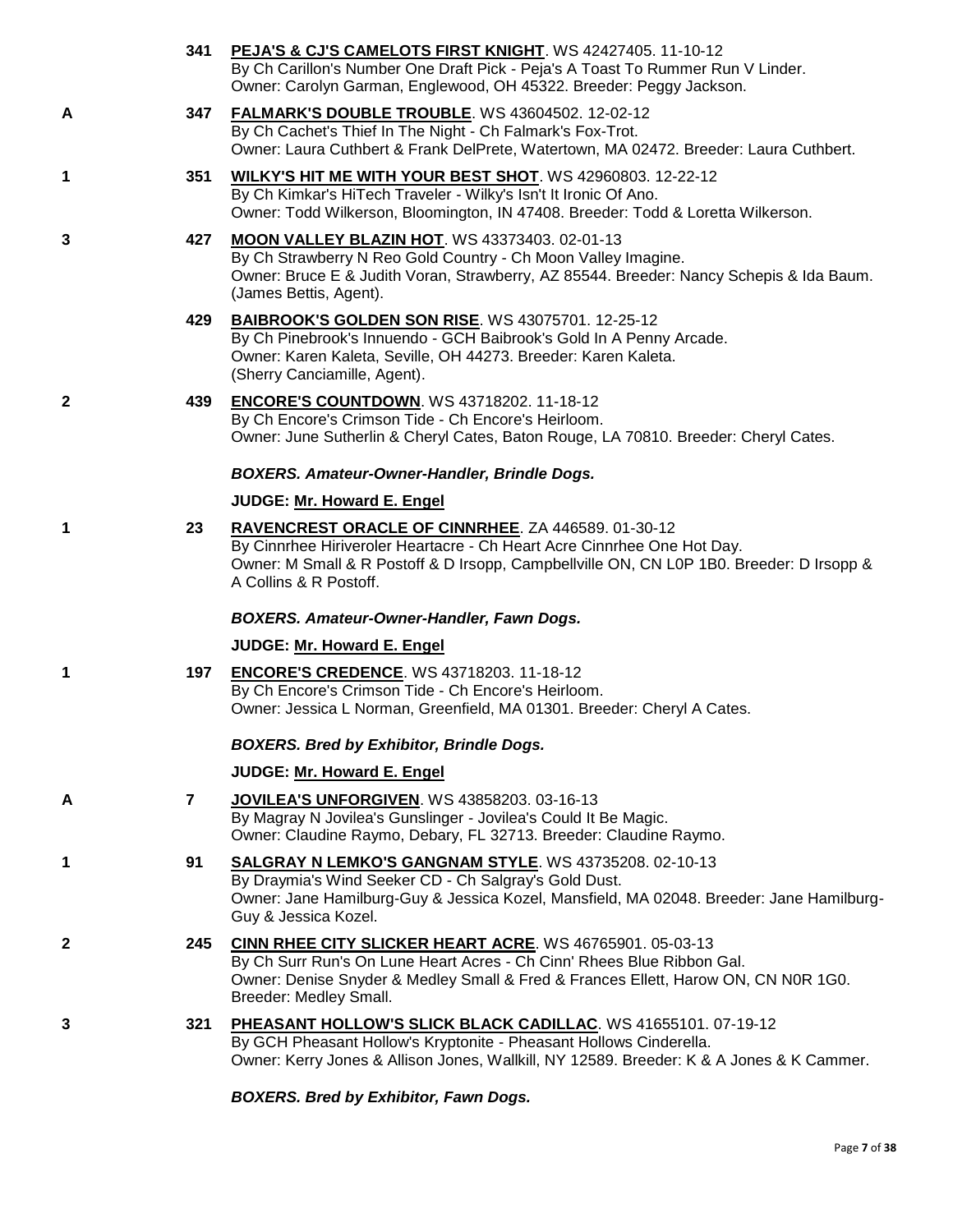|   |     | <b>JUDGE: Mr. Howard E. Engel</b>                                                                                                                                                                                                                                                |
|---|-----|----------------------------------------------------------------------------------------------------------------------------------------------------------------------------------------------------------------------------------------------------------------------------------|
| 4 | 41  | <b>SUMMER'S MANTRA. WS 44637301. 05-22-13</b><br>By Ch Summer's Dash Riprock - Ch JoCar's Glamour Girl Of Summer.<br>Owner: Josie O'Reilly, Edmonton AB, CN T6G 0B8. Breeder: Josie O'Reilly.                                                                                    |
|   | 85  | <b>NANTESS SPINNING OUT OF CONTROL. WS 44437202. 06-26-13</b><br>By Ch Mel-O -D's Living By The Word - Ch Nantess NuWat To Impact.<br>Owner: Nancy & Tessie Savage, Table Grove, IL 61482. Breeder: Nancy & Tessie Savage.                                                       |
| 2 | 89  | RAVENCREST'S POWER UP CINNRHEE. 1101758ZUCA. 10-04-12<br>By CinnRhee HiRiveRoler Heart Acre - Heart Acre CinnRhee One Hot Day.<br>Owner: H Medley Small & D Kirsopp & R Postoff, Harrow ON, CN N0R 1G0. Breeder: H<br>Medley Small & D Kirsopp & R Postoff.                      |
|   | 165 | <b>GMANS SOUTHERN NIGHTS. WS 42969102. 11-25-12</b><br>By Ch Rockett's Red Glare - Ch Gmans Trival Pursuit.<br>Owner: Sandra Todd & Christian Todd & Theresa Galle, Knoxville, TN 37934. Breeder:<br>Rodney Helligman & Dorothy Helligman & Theresa Galle.                       |
| 3 | 275 | LANDO'S I'M YOUR HUCKELBERRY. WS 42286501. 11-06-12<br>By Lando's Locked N' Loaded - Lando's Onyx To Goodness Of Tadd.<br>Owner: Trish Olinghouse & Dean Olinghouse, Neosho, MO 64850. Breeder: Trish Olinghouse<br>& Donna Doane.                                               |
| 1 | 381 | DESTINY'S CENTURIAN. WS 38510603. 09-07-11<br>By Ch Capri's Woods End Spellcaster - Crysto's Enchantress Of Destiny.<br>Owner: Monica Lynch & Barbara B Barnes, Hendersonville, TN 370754202. Breeder: Monica<br>Lynch.                                                          |
| Α | 403 | BARGARY'S LINE DRIVE. WS 41014101. 04-10-12<br>By Ch Bargary's Buried Treasure - Ch Bargary's Ya Gotta Keep On Movin'.<br>Owner: Barbara & Gary Wadge, Lacombe, LA 70445. Breeder: Barbara Wadge & Gary<br>Wadge.                                                                |
|   | 415 | <b>ABOXA'S SOUL MAN. WS 37745401. 04-29-11</b><br>By Aboxa's Magic Carpet Ride - Regalis Sweet Soprano Of Aboxa.<br>Owner: Wayne Morris & Diane Kowalchyk-Morris, Staten Island, NY 10304. Breeder: Wayne<br>Morris & Diane Kowalchyk Morris.                                    |
|   | 421 | CEDAR'S SPECIAL INVITATION. WS 42002801. 09-10-12<br>By GCH White Pines Special Escort - Ritcheys Princess.<br>Owner: Crystal Stock, Caledonia, OH 43314. Breeder: Crystal Stock.                                                                                                |
|   |     | <b>BOXERS. American-Bred, Brindle Dogs.</b>                                                                                                                                                                                                                                      |
|   |     | JUDGE: Mr. Howard E. Engel                                                                                                                                                                                                                                                       |
| 1 | 33  | SHADIGEE'S CALCULATED RISK. WS 42774403. 12-08-12<br>By Ch Pearlisle N Standing O Risk Factor - Ch Shadigee's Lady Luck.<br>Owner: Keith Lawson & Lee & Mary Jane Nowak, London ON, CN N6H 5R8. Breeder: Lee &<br>Mary Jane Nowak.<br>(Amy Bieri, Agent).                        |
| 3 | 35  | BLUECOLLAR'S HEART OF A COWBOY. WS 41115702. 05-14-12<br>By Ch TADD Bluecollar Cajun Cowboy - GCH Bluecollar's Untamed Heart Of Texan.<br>Owner: Patrice Mozelewski & Daniel J & Wendy Still, Fort Worth, TX 76137. Breeder: Daniel J<br>& Wendy Still.<br>(Terri Galle, Agent). |
| 4 | 139 | PHEASANT HOLLOW'S BLACK BY POPULAR DEMAND. WS 41655106. 07-19-12<br>By GCH Pheasant Hollow's Kryptonite - Pheasant Hollow Cincerella.<br>Owner: Cheryl Kovacs, Lumberton, NJ 08048. Breeder: K & A Jones & K Cammer.                                                             |
| 2 | 433 | PHEASANT HOLLOW'S DISORDERLY CONDUCT. WS 41130707. 06-08-12<br>By Ch Pheasant Hollow's Reckless Endangerment - Ch Twin Ponds Elegance Of Pheasant<br>Hollow.                                                                                                                     |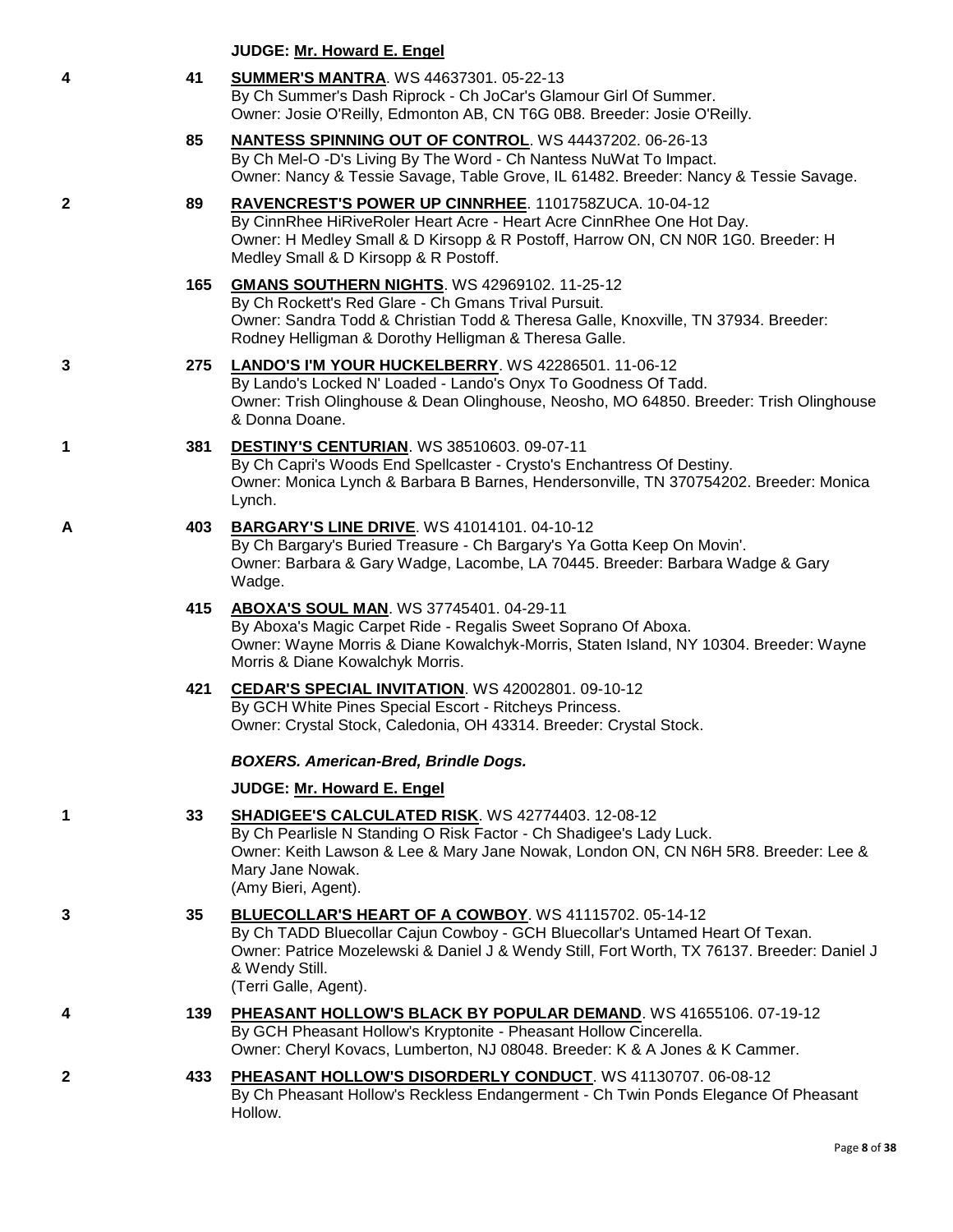Owner: Kerry & Allison Jones & Chris Burns, Wading River, NY 11796. Breeder: K & A Jones & P & R Detouro.

#### *BOXERS. American-Bred, Fawn Dogs.*

#### **JUDGE: [Mr. Howard E. Engel](http://www.infodog.com/judges/44716/juddat.htm)**

- **49 [SCHMIDTACRES HEADN FOR HOME CINNRHEE RN CD](http://www.infodog.com/files/bdogrsl1.prg;makc=WS%2041517103;mdog=Schmidtacres_Headn_For_Home_Cinnrhee_RN_CD;wins=all)**. WS 41517103. 08-13-12 By Cinnrhee Hiriveroler Heartacre - Schmidt Acre's Breakfast At Tiffanies CD RE AXJ OAJ. Owner: Linda & Roy Schmidt & Medley Small, McHenry, IL 60051. Breeder: Linda Schmidt.
- **59 [BREHO ALMOST GOT AWAY](http://www.infodog.com/files/bdogrsl1.prg;makc=WS%2041013601;mdog=Breho_Almost_Got_Away;wins=all)**. WS 41013601. 04-15-12 By Ch Storybook Page After Page - GCH Breho Emerson Dream Walkin' RN BN CD. Owner: Suzanne Crites & Brenda Stuckey & Karen Emerson & T Galle, Hot Springs, AR 71913. Breeder: Suzanne Crites & Brenda Stuckey & Karen Emerson & T Galle.

### **4 77 [LOGAN ELM'S BURN NOTICE](http://www.infodog.com/files/bdogrsl1.prg;makc=WS%2043353504;mdog=Logan_Elm_s_Burn_Notice;wins=all)**. WS 43353504. 01-20-13 By Ch Silverlane's Excalibur - Logan Elm Ensign's Vanity Fair.

Owner: Kari Hammer-Phillips & Jeff Phillips, Stoutsville, OH 43154. Breeder: Jeff Phillips & Kari Hammer-Phillips.

# **3 157 [CARMA'S DREAM HARDER OF TADD](http://www.infodog.com/files/bdogrsl1.prg;makc=WS%2043641208;mdog=CarMa_s_Dream_Harder_Of_TADD;wins=all)**. WS 43641208. 03-01-13

By Ch TADD's Armed And Dangerous - Ch Sapphires Magic Smoke Of TJ. Owner: Donna & Tom Doane, Random Lake, WI 53075. Breeder: Tina Halverson & Shelly Williams. (Amy Bieri, Agent).

#### **163 [MCCOY'S CONQUEROR OF THE HEART](http://www.infodog.com/files/bdogrsl1.prg;makc=WS%2045457902;mdog=McCoy_s_Conqueror_Of_The_Heart;wins=all)**. WS 45457902. 08-01-13 By Ch Silverlane's Excalibur - Ch MCoy's Melt Your Heart. Owner: Larry McCoy, Robinson, IL 62454. Breeder: Larry McCoy. (Bryan Briley, Agent).

#### **179 [MI-T'S STAND UP AND TAKE NOTICE](http://www.infodog.com/files/bdogrsl1.prg;makc=WS%2040617602;mdog=Mi-T_s_Stand_Up_And_Take_Notice;wins=all)**. WS 40617602. 04-04-12 By GCH Bravo N Candy Kisses Dancing With Cinergy - Mi-T's Lady In Red. Owner: Scott Reiser, Lyons, KS 67554. Breeder: Terri Pope. (Michael Shepard, Agent).

# **1 237 [STARLYN'S DESIGNED BY MAGIC](http://www.infodog.com/files/bdogrsl1.prg;makc=WS%2042102201;mdog=Starlyn_s_Designed_By_Magic;wins=all)**. WS 42102201. 10-17-12

By Ch Capri's Magic Maker Of Sassy - Starlyns Vegas Ladye. Owner: Lynn Carroll-Jerbis & William Jerbis, Las Vegas, NV 89121. Breeder: Lynn Carroll-Jerbis & William Jerbis. (Kimberly Pastella, Agent).

# **239 [NEWCASTLE'S WAITING FOR A BITE](http://www.infodog.com/files/bdogrsl1.prg;makc=WS%2040071903;mdog=Newcastle_s_Waiting_For_A_Bite;wins=all)**. WS 40071903. 01-08-12

By Ch Randolph's Beau Jangles - Shaeward's Jolly Holiday At Newcastle. Owner: Jennifer & Jeremy Walker, Farmington HIlls, MI 48334. Breeder: Jennifer & Jeremy Walker. (Ashley Wynieski, Agent).

# **2 287 [EPITOMES LORD OF THE RINGS](http://www.infodog.com/files/bdogrsl1.prg;makc=WS%2041596903;mdog=Epitomes_Lord_Of_The_Rings;wins=all)**. WS 41596903. 05-15-12

By Ch Bentbrook's Image Of High Noon - Ch Epitome's Top Grain. Owner: Sharyne Herbert & Susan Standley, N Vancouver BC, CN V7C 3C8. Breeder: Susan Standley. (Lori Ferguson, Agent).

**A 289 [JOVILEA'S MOONRAKER](http://www.infodog.com/files/bdogrsl1.prg;makc=WS%2042452503;mdog=Jovilea_s_Moonraker;wins=all)**. WS 42452503. 10-13-12 By Cantermar High Intensity - Jovilea's American Honey. Owner: Claudine Raymo & Jim Arendt, DeBary, FL 32713. Breeder: Claudine A Raymo. (Rick Justice, Agent).

#### **365 [MOON VALLEY RED HOT](http://www.infodog.com/files/bdogrsl1.prg;makc=WS%2043373402;mdog=Moon_Valley_Red_Hot;wins=all)**. WS 43373402. 02-01-13 By Ch Strawberry N Reo Gold Country - Ch Moon Valley Imagine.

Owner: Nancy Schepis & Ida Baum, Peoria, AZ 85383. Breeder: Nancy Schepis & Ida Baum. (Kay Peiser, Agent).

*BOXERS. Open, Brindle Dogs.*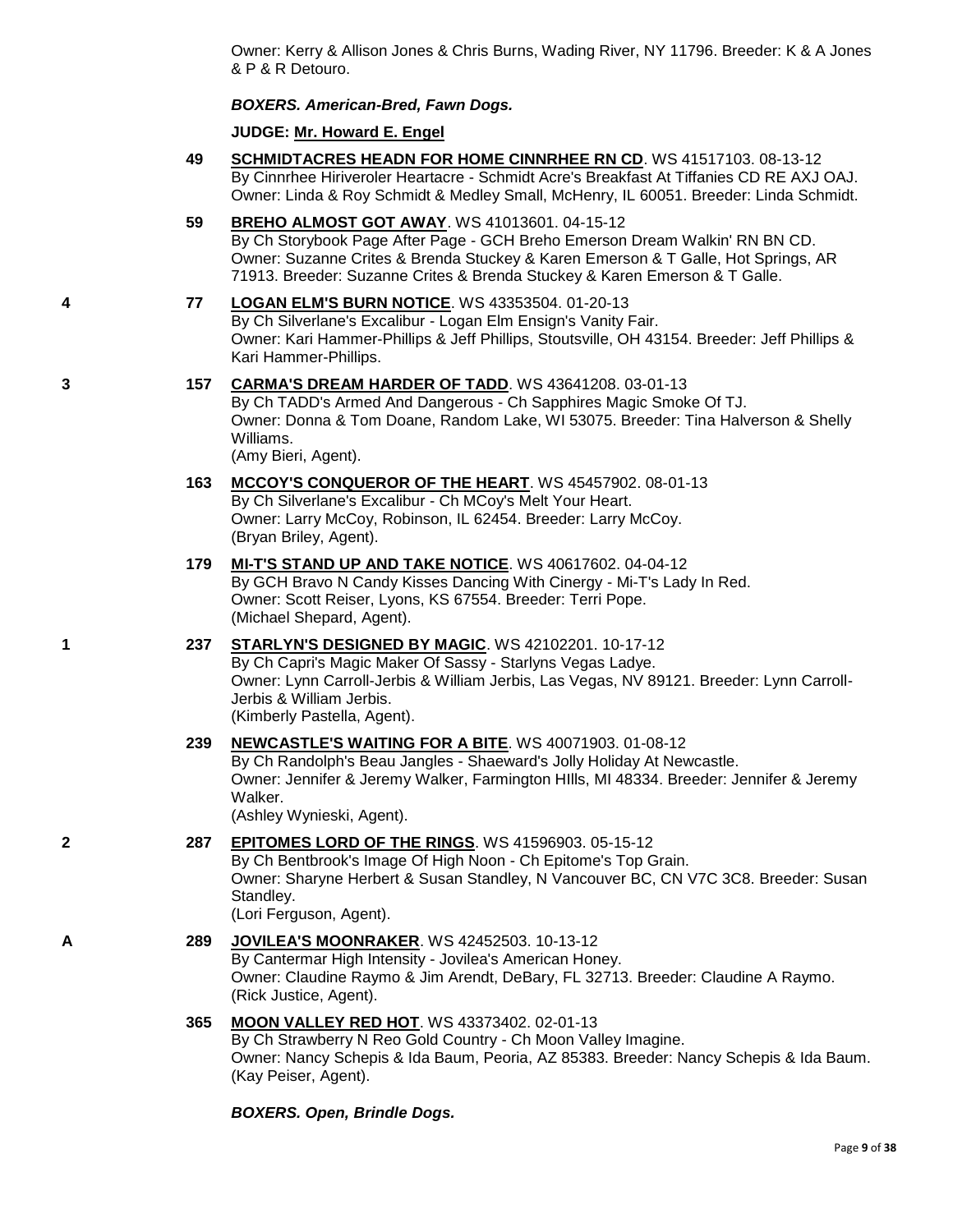| 3 | 97  | HABERL'S LOVE OVER GOLD BN CD RA CA. WS 31868202. 09-19-09<br>By Ch Guapo Soto - Ch Haberl's Forever Young CD RE.<br>Owner: Maryjane Alencewicz & BJ Barnhart, Montverde, FL 34756. Breeder: Maryjane<br>Alencewicz & BJ Barnhart & Don Garrett & J Haberl.                                                      |
|---|-----|------------------------------------------------------------------------------------------------------------------------------------------------------------------------------------------------------------------------------------------------------------------------------------------------------------------|
|   | 199 | ABOXA'S COMFORTABLY NUMB. WS 28733402. 11-03-08<br>By Aboxa's Magic Carpet Ride - Regalis You're So Vain Of Aboxa.<br>Owner: W Morris & D Kowalchyk-Morris, Staten Island, NY 10304. Breeder: W Morris & D<br>Kowalchyk-Morris.                                                                                  |
| 2 | 265 | DC'S DON'T STOP BELIEVIN IN SUMMER. WS 34929002. 08-12-10<br>By Ch Summer's Dash Riprock - Ch DC's Precious Gem Of Shadigee.<br>Owner: Darlene Beard & Donna Schafer & Josie O'Reilly & Lori Goodwin, Johnstown, PA<br>159094216. Breeder: Donna Schafer & Carl Schafer.<br>(Daniel Alan Buchwald, Agent).       |
|   | 311 | WHITE PINES SIMPLY STUNNING V. HOCHBURG. WS 40439403. 03-23-12<br>By Ch White Pines Willie B Invited - Princess Fiona Of Windyville.<br>Owner: Dawn Smrekar & David Knapp, Temperance, MI 481821252. Breeder: David Knapp.<br>(Joseph Vergnetti, Agent).                                                         |
| 1 | 363 | SCARBOROUGH ONE FOR THE ROAD. WS 42970001. 11-01-12<br>By Ch Belco Champagne Keep On Truck'n - Scarborough Petrie Nonpareil.<br>Owner: Virginia Zurflieh & Karen Fesler & Linda Lauer, Plant City, FL 33565. Breeder: Virginia<br>Zurflieh & Jane Edenfield & Claudia Tremblay.<br>(Beth Coviello-Davis, Agent). |
| 4 | 379 | <b>D'NICMAR PATAN.</b> WS 42184603. 07-29-12<br>By Ch Marburl's Hidalgo - Ch D'Nicmar Sparkling Diamond.<br>Owner: Nicolas Peribonio & Maritza Vaca Martinez, Jonesboro, LA 71251. Breeder: Nicolas<br>Peribonio.<br>(Terri Galle, Agent).                                                                       |
|   | 397 | FALMARK'S DIAMOND THIEF. WS 42587401. 09-22-12<br>By Ch Falmark's Diamond Mine - Falmark's Samba.<br>Owner: Dana Penney & Laura Cuthbert, Weston, MA 02493. Breeder: Dana L Penney & Laura<br>Cuthbert.                                                                                                          |
|   | 411 | ZWILLING'S TOP GUN AT WILDTHING. WS 42463101. 06-02-12<br>By Ch Naja's Enterprise Of Summer - Cair Paravel's Ashbrook Baby.<br>Owner: Kelli Smith & Nate & Karen Kirk, Lilly, PA 15938. Breeder: Todd & Dena Scott.                                                                                              |
|   |     | <b>BOXERS. Open, Fawn Dogs.</b>                                                                                                                                                                                                                                                                                  |
|   |     | JUDGE: Mr. Howard E. Engel                                                                                                                                                                                                                                                                                       |
|   | 31  | HO-PA'S SOMETHING MAGICAL. WS 39958501. 12-09-11<br>By Ch Kimkar's High Tech Traveler - Ch Ho-Pa's Something Unexpected.<br>Owner: Teri Underhill & Bryan Briley, Kenosha, WI 53142. Breeder: Carol Hobbs & Marlo<br>Parson.                                                                                     |
|   | 69  | CALYPSO'S BEST OF EVERYTHING. WS 41899301. 10-01-12<br>By GCH Barbiloc's Dart Image At Happy Tails RA NA NAJ - Ch Chessel's Calypso's Song N<br>Dance.<br>Owner: Nancy M Baeten & Barbara Lankford, Green Bay, WI 543134533. Breeder: Nancy M<br>Baeten.<br>(Amy Bieri, Agent).                                  |
|   | 87  | <b>ROCHIL'S ROYAL DESIGN. WS 37221502. 01-20-11</b><br>By Ch Rochils Opening Act - Ch Rochils Guilty As Charged Kandiyohi.<br>Owner: Robin & David Nijankin & Diane Mallett, Remsenburg, NY 11960. Breeder: Sandra &<br>Perry Combest & Michael Shepherd.                                                        |

(Michael Shepherd, Agent).

**JUDGE: [Mr. Howard E. Engel](http://www.infodog.com/judges/44716/juddat.htm)**

# **103 [LEMKO'S TRAVEL ACROSS THE MILES TO JESTIC](http://www.infodog.com/files/bdogrsl1.prg;makc=WS%2039066803;mdog=Lemko_s_Travel_Across_The_Miles_To_Jestic;wins=all)**. WS 39066803. 09-26-11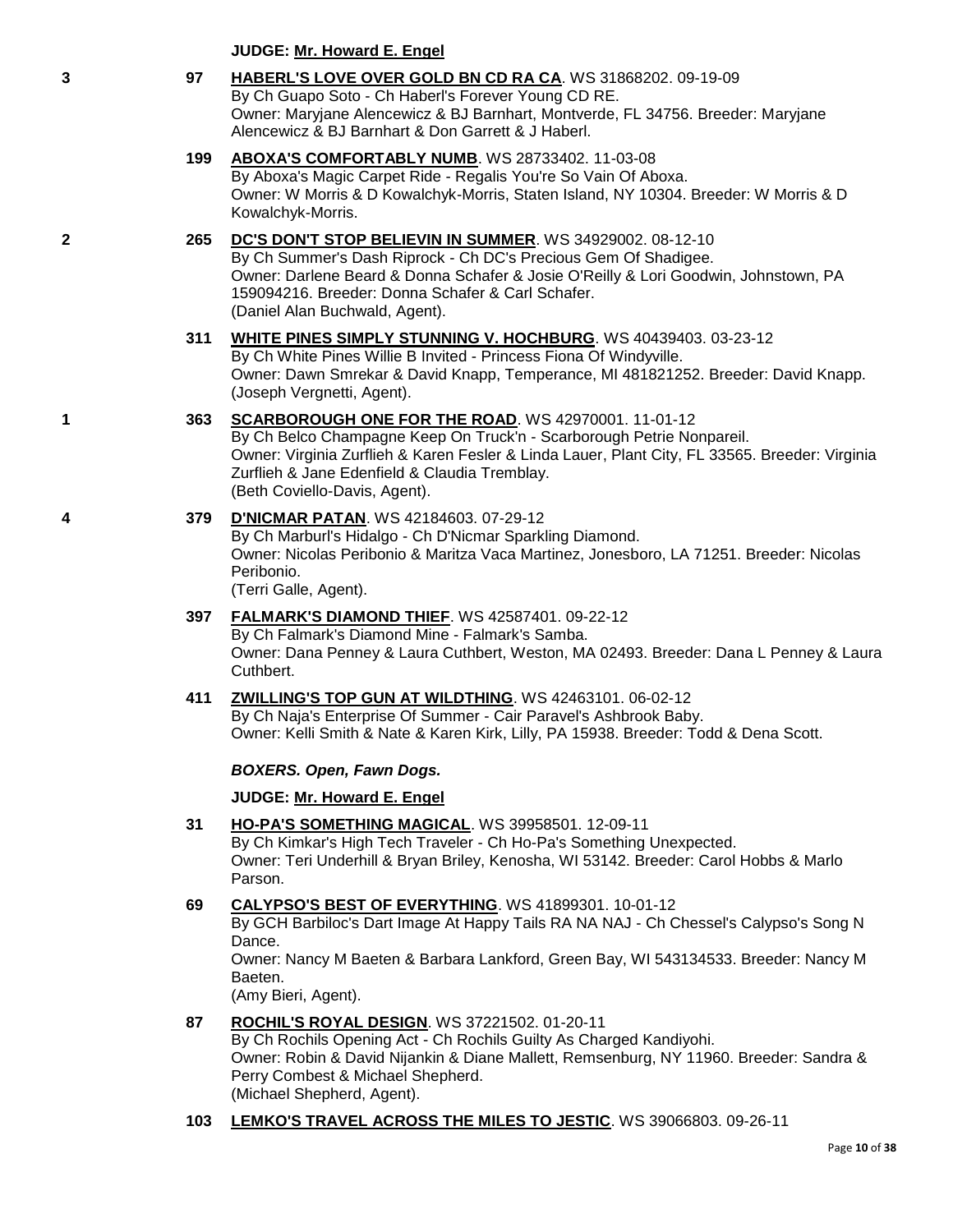|              |     | By Ch Pearlisle Standing-O For Bix-L - Lemko's Euro Star.<br>Owner: Danielle & Sally Keller, Yacolt, WA 986750499. Breeder: Jessica Kozel & Jane Guy.                                                                                                                          |
|--------------|-----|--------------------------------------------------------------------------------------------------------------------------------------------------------------------------------------------------------------------------------------------------------------------------------|
| 4            | 183 | VALENTE'S SHOT IN THE DARK CD CGC BN RE CA. WS 34076405. 04-27-10<br>By Ch Haberl's Heartacre's Bluesman CD BN RE CA - Savage's Frolicsome Angel.<br>Owner: Michele Valente, Oviedo, FL 32765. Breeder: Stacey Savage.                                                         |
| 1/R          | 221 | ATLAS RAMOS. WS 45297801. 12-31-11<br>By JR's Agni Lopez - Abby Ramos.<br>Owner: Francisco Ramos, Mexico 03820, . Breeder: Francisco Ramos.<br>(Egozoue Martin, Agent).                                                                                                        |
|              | 249 | CINNRHEE'S POKERFACE HEARTACRE. WS 38798203. 12-16-10<br>By Cinnrhee Hiriverroler Heartacre - Heartacres Cinnrhee Of Kadenza.<br>Owner: Mark & Melissa Mathers & Medley Small, Goderich ON, CN N7A 3X8. Breeder: Medley<br>H Small & James W Kilman & Priscilla M Kilman.      |
| 3            | 253 | TELSTAR'S RAZZLE DAZZLE BAZZLE. WS 40221901. 02-20-12<br>By Ch Brady's He's Soo Telstar - Ch Telstar's Food Loose-N-Fancy Free.<br>Owner: Jennifer Tellier, Pala, CA 92059. Breeder: Jennifer Tellier.                                                                         |
|              | 371 | PAPAGENO'S ARANY SARKANY. WS 37122602. 06-05-10<br>By Twinkle Star V. Eurozone - Papageno's Papagena.<br>Owner: Anita Hunter & Peter Hunter, Port Coquitlam BC, CN V3B 4Y1. Breeder: Anita & Peter<br>Hunter.                                                                  |
| $\mathbf{2}$ | 409 | <b>NEW HOPE'S KNIGHT IN SHINING ARMOUR.</b> WS 42230801. 09-14-12<br>By New Hope's Premier Concerto Of Nantess - GCH McCoy's Give My Regards To Broadway.<br>Owner: Denise & Chip Williams, Ottsville, PA 18942. Breeder: Denise & Chip Williams.<br>(Michelle Yeadon, Agent). |
|              | 423 | NEW HOPE'S BROADWAY PRODUCTION. WS 42230802. 09-14-12<br>By New Hope's Premier Concerto Of Nantess - GCH McCoy's Give My Regards To Broadway.<br>Owner: Denise & Chip Williams, Ottsville, PA 18942. Breeder: Denise & Chip Williams.<br>(Michelle Yeadon, Agent).             |
|              |     | BOXERS. Puppy, 6 & Under 9 Months, Brindle Bitches.                                                                                                                                                                                                                            |
|              |     | JUDGE: Ms. Patricia G. Mullen                                                                                                                                                                                                                                                  |
|              | 18  | BRITLYN'S PUTTIN' ON THE GLITZ @ GOSS. WS 45396101. 10-05-13<br>By GCH White Pines Special Escort - GCH Britlyn's Split Decision.<br>Owner: Lisa Goss & Raynetta Buchholz, Huffman, TX 77336. Breeder: Raynetta Buchholz &<br>Brittany Buchholz.                               |
| A            | 28  | <b>SELAH'S FOOLISH GAMES. WS 45219704. 09-30-13</b><br>By GCH Irondale's Look At Me Now - GCH Fantom's Power Play Goal.<br>Owner: Matt & Suzanne Hemsath, Chono, CA 91710. Breeder: Matt & Suzanne Hemsath &<br>James & Wendy Bettis.                                          |
| A            | 64  | ROCKET'S BLUECOLLAR DIZZY MISS LIZZY. WS 45044702. 09-26-13<br>By Ch Tadd Bluecollar Cajun Cowboy - Rocket's Sky's The Limit CD RN.<br>Owner: Kerry Rodgers & Brian Rodgers & Melissa Bell, Georgetown, TX 78627. Breeder:<br>Kerry Rodgers.<br>(Terri Galle, Agent).          |
|              | 84  | <b>IRONDALE'S RADIOACTIVE. WS 45219702. 09-30-13</b><br>By GCH Irondale's Look At Me Now - GCH Fantom's Power Play Goal.<br>Owner: Wendy Bettis, Riverside, CA 92508. Breeder: M & S Hemsath & J & W Bettis.                                                                   |
|              | 122 | SALGRAY N LEMKO'S HAPPY DAY. WS 45812709. 10-08-13<br>By GCH Irondale's Look At Me Now - Salgray's Starshine V. Lemko.<br>Owner: Jane Hamilburg-Guy & Jessica Kozel, Mansfield, MA 02048. Breeder: Jane Hamilburg-<br>Guy & Jessica Kozel.                                     |
|              | 156 | WINDSONG 'N AVALON'S BLACK MAGIC WOMAN. WS 46064502. 11-03-13<br>By Avalon's Justice Of Windsong - Windsong's Great Expectations Of Avalon.                                                                                                                                    |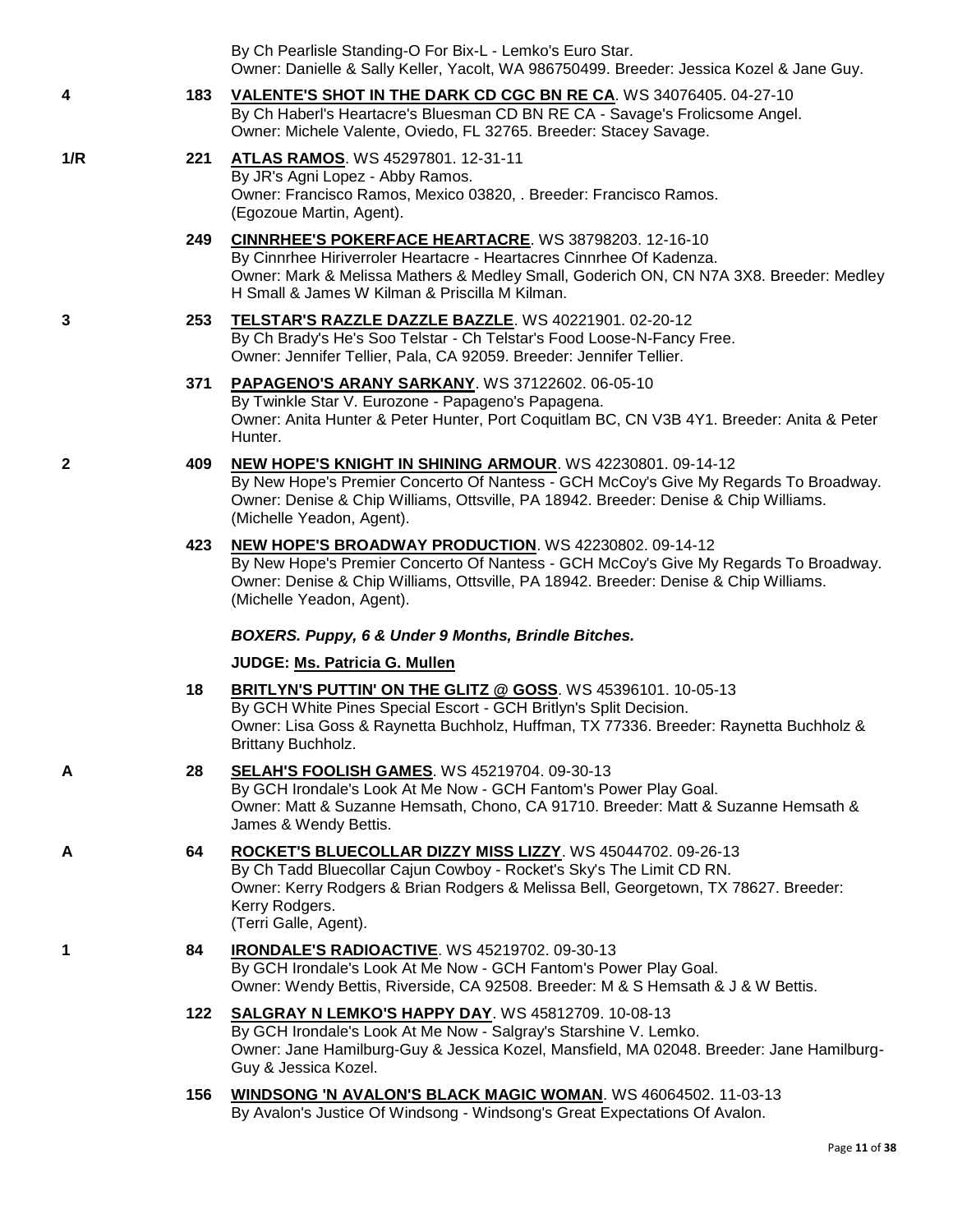Owner: Norra L Hansen & Linda Rakow, Lafayette, NJ 07848. Breeder: Linda & William Rakow.

(Kimberly Pastella-Calvacca, Agent).

#### **A 196 [SPECTRUM'S GIRL JUST WANNA HAVE FUN](http://www.infodog.com/files/bdogrsl1.prg;makc=WS%2046016702;mdog=Spectrum_s_Girl_Just_Wanna_Have_Fun;wins=all)**. WS 46016702. 10-23-13 By Ch Rosewood's Custom Made - Spectrum's Willow. Owner: Claudia & Lisa Tremblay, Brooksville, FL 34614. Breeder: Owners.

**216 [RENNOS BRIGHTWATER SECRET SENSATION](http://www.infodog.com/files/bdogrsl1.prg;makc=WS%2044879203;mdog=Rennos_Brightwater_Secret_Sensation;wins=all)**. WS 44879203. 08-16-13 By Ch Renno's State Of The Art - Renno's Secret Ingredient. Owner: Jonathan Bonwit & Norah Bonwit, Huntington Beach, CA 92649. Breeder: Hannelore Renno.

### **228 [GC'S N SCHMIDT'S CHANTILLY LACE](http://www.infodog.com/files/bdogrsl1.prg;makc=WS%2045750301;mdog=GC_s_N_Schmidt_s_Chantilly_Lace;wins=all)**. WS 45750301. 10-22-13

By Ch Schmidt's-GC Catch A Falling Star At Lemac CD MX MXB MXJ MJB NF - GC's N Schmidt's Ain't Seen Nothin' Yet. Owner: Cindy Yaeger & Glenn Yaeger & Juli Schmidt, Marengo, OH 43334. Breeder: Cindy Yaeger & Glenn Yaeger.

**268 [BAIBROOK'S BLACK GOLD](http://www.infodog.com/files/bdogrsl1.prg;makc=WS%2045167301;mdog=Baibrook_s_Black_Gold;wins=all)**. WS 45167301. 09-18-13

By Ch Pealisle N Standing O Risk Factor - GCH Baibrook's Gold In A Penny Arcade. Owner: Karen Kaleta, Seville, OH 44273. Breeder: Karen Kaleta. (Sherry Canciamille, Agent).

- **270 [SASSY LANE'S CRYSTAL'S CHARM OF CAMELIARD](http://www.infodog.com/files/bdogrsl1.prg;makc=WS%2045095301;mdog=Sassy_Lane_s_Crystal_s_Charm_Of_Cameliard;wins=all)**. WS 45095301. 09-05-13 By Ch Cameliard's Cruise Control - Cameliard's Radiant Crystal Of Sassy Lane. Owner: Jeff & Susan Stevens-Schultz, Milford, MI 48380. Breeder: Susan Stevens-Schultz.
- **A 276 [ENCORE'S DAHLIA](http://www.infodog.com/files/bdogrsl1.prg;makc=WS%2045587802;mdog=Encore_s_Dahlia;wins=all)**. WS 45587802. 10-01-13 By Ch Encore's Ferrari - Encore's Fascination. Owner: Steve Ferreira & Cole Ferreira & Cheryl Cates, Tampa, FL 33603. Breeder: Cheryl Cates.
- **A 282 [PHEASANT HOLLOW'S MOONLIGHT SERENADE](http://www.infodog.com/files/bdogrsl1.prg;makc=WS%2046469603;mdog=Pheasant_Hollow_s_Moonlight_Serenade;wins=all)**. WS 46469603. 11-03-13 By Ch Lyndells General Manager - Pheasant Hollow's Hot Commodity. Owner: Kerry Jones & Allison Jones, Wallkill, NY 12589. Breeder: Kerry Jones & Allison Jones.
- **A 292 [U-BET COMPELLING LEGACY](http://www.infodog.com/files/bdogrsl1.prg;makc=WS%2045428601;mdog=U-Bet_Compelling_Legacy;wins=all)**. WS 45428601. 10-07-13 By Caymans Double Trouble - U-Bet Jaina Solo CGC CD RE. Owner: Bruce McGinnis & Melissa McGinnis & Joan Ingram, Grass Valley, CA 95945. Breeder: Joan Ingram. (Wendy Bettis, Agent).
- **4 306 [HARMSON N STANDING-O IN YOUR DREAMS MT KNOX](http://www.infodog.com/files/bdogrsl1.prg;makc=WS%2044910801;mdog=Harmson_N_Standing-O_In_Your_Dreams_Mt_Knox;wins=all)**. WS 44910801. 08-14-13 By GCH Harmson N Standing-O Be Good To Me - Mt Knox American Made Red Maple. Owner: Kathy McCarthy & K Masone & P Shaw George, Wilmington, MA 01887. Breeder: P & A Thurston.

(Debbie Struff, AKC Registered Handler).

- **314 [SCHMIDT'S N GC'S I AM YOUR VENUS](http://www.infodog.com/files/bdogrsl1.prg;makc=WS%2045756702;mdog=Schmidt_s_N_GC_s_I_Am_Your_Venus;wins=all)**. WS 45756702. 10-15-13 By GCH Justawyn 'Ding Time At Heartacres - Schmidt's-GC Twinkle Twinkle L'il Star. Owner: Ward Begley & Susan Begley & Juli Schmidt & Cindy Yaeger, Bowling Green, KY 42104. Breeder: Juli Schmidt & Glenn Yaeger.
- **2 336 [INSPIRATION'S HUSH MONEY](http://www.infodog.com/files/bdogrsl1.prg;makc=WS%2045323003;mdog=Inspiration_s_Hush_Money;wins=all)**. WS 45323003. 09-09-13 By GCH Rikar's Crime Of The Century - GCH Sapphire's Violet Sky In Vegas Of Streamline. Owner: Gina Freer, Auburn, IN 46706. Breeder: Donald Mack & Joleena Young & Gina & Charles Freer. (Christa Cook, Agent).
	- **338 [SELAH'S DIVINE DESIGN](http://www.infodog.com/files/bdogrsl1.prg;makc=WS%2045219703;mdog=Selah_s_Divine_Design;wins=all)**. WS 45219703. 09-30-13 By GCH Irondale's Look At Me Now - GCH Fantom's Power Play Goal. Owner: Matt & Suzanne Hemsath, Chino, CA 91710. Breeder: Matt & Suzanne Hemsath & James & Wendy Bettis.
- **3 340 [STREAMLINE'S LIFE](http://www.infodog.com/files/bdogrsl1.prg;makc=WS%2045323002;mdog=Streamline_s_Life_Of_A_Mafia_Queen;wins=all) OF A MAFIA QUEEN**. WS 45323002. 09-09-13 By GCH RIkar's Crime Of The Century - GCH Sapphire's Violet Sky In Vegas Of Streamline.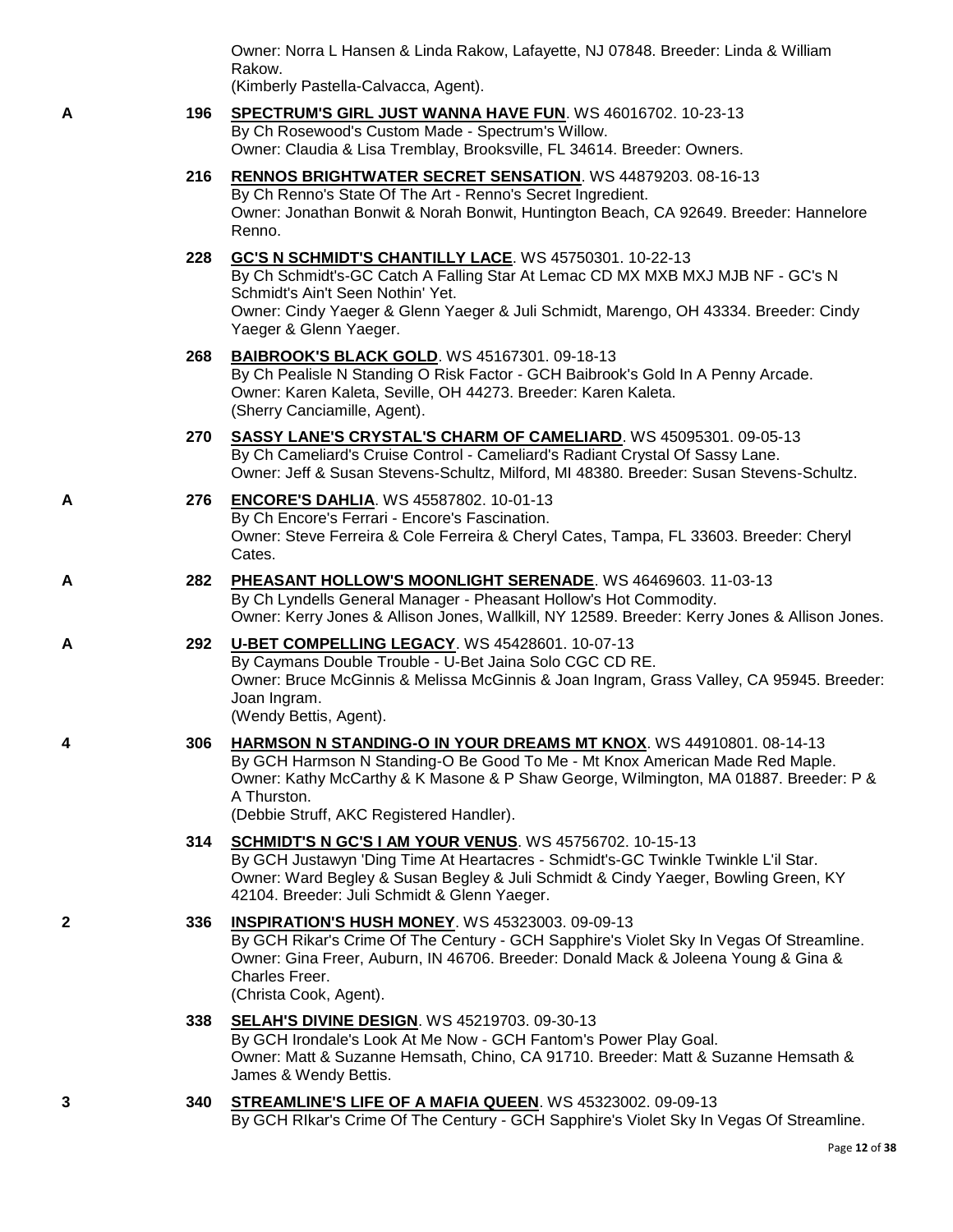Owner: Joleena Young & Donald Young & Shelly Williams, Sullivan, IL 61951. Breeder: Donald Mack Young & Joleena Young & Gina Freer & Charles Freer. (Christa Cook, Agent).

- **454 [PHEASANT HOLLOW'S NO AUTOGRAPHS PLEEZE](http://www.infodog.com/files/bdogrsl1.prg;makc=WS%2042949304;mdog=Pheasant_Hollow_s_No_Autographs_Pleeze;wins=all)**. WS 42949304. 11-03-13 By Lyndell's General Manager - Pheasant Hollow's Hot Commodity. Owner: Tracie Weatherford & Kerry Jones & Allison Jones, Cleveland, TX 77327. Breeder: Kerry Jones.
- **510 [WHITE PINES STUNNING ORCHID](http://www.infodog.com/files/bdogrsl1.prg;makc=WS%2045233301;mdog=White_Pines_Stunning_Orchid;wins=all)**. WS 45233301. 10-04-13

By Ch Gentry's Set To Stun - Ch White Pines Black Orchid Of Heart Acres. Owner: Linda L Gasper, Medina, OH 44256854. Breeder: Robert & Linda Gasper & Dr James & Priscilla Kilman. (Tess Savage, Agent).

*BOXERS. Puppy, 6 & Under 9 Months, Fawn Bitches.*

#### **JUDGE: [Ms. Patricia G. Mullen](http://www.infodog.com/judges/32334/juddat.htm)**

- **2 78 [GLENWOOD'S ANGEL'S WHISPER](http://www.infodog.com/files/bdogrsl1.prg;makc=WS%2045580603;mdog=Glenwood_s_Angel_s_Whisper;wins=all)**. WS 45580603. 10-05-13 By Ch Glenwood's Closing Argument - Ch Irondale's What You Got. Owner: Charles Vose & Ashley Jenkins, Richmond, CA 94803. Breeder: Charles Vose & Ashley Jenkins & Wendy Bettis. (James Bettis, Agent).
	- **86 [NANTESS HOT TO TROT](http://www.infodog.com/files/bdogrsl1.prg;makc=WS%2045779501;mdog=Nantess_Hot_To_Trot;wins=all)**. WS 45779501. 11-04-13 By GCH Nantess Royal Hot Rod - Ch Sarkel's Setum Up Again At Nantess. Owner: Nancy & Tessie Savage, Table Grove, IL 61482. Breeder: Nancy & Tessie Savage.
	- **90 [HIFIVE'S VICTORIA SECRET](http://www.infodog.com/files/bdogrsl1.prg;makc=WS%2045862901;mdog=HiFive_s_Victoria_Secret;wins=all)**. WS 45862901. 11-05-13 By Ch Oak Knoll's Hot Rod Lincoln - Hi-Five's & N-Style's Dancing With The Stars. Owner: Bryan Briley, Hawk Point, MO 63349. Breeder: Bryan Briley & Teresa Guetersloh.
	- **114 [HARMSON N WOODRIDGE'S JERSEY GIRL'S KEEP'N SECRETS](http://www.infodog.com/files/bdogrsl1.prg;makc=WS%2045850301;mdog=Harmson_N_Woodridge_s_Jersey_Girl_s_Keep_n_Secrets;wins=all)**. WS 45850301. 10-16-13 By GCH Raklyns The Bronx MVP At Third - Hamon N Standing-O's Telling Secrets. Owner: Robin Fortney & Kathy McCarthy, Limerick, ME 04048. Breeder: Kathy McCarthy. (Debbie Struff, AKC Registered Handler).
	- **118 [TWIN LAKES CELTIC ALLIANCE](http://www.infodog.com/files/bdogrsl1.prg;makc=WS%2044781602;mdog=Twin_Lakes_Celtic_Alliance;wins=all)**. WS 44781602. 08-15-13 By GCH Naja's MI-T Alliance - Twin Lakes Gift To Irishrose. Owner: Kris Hunt, Corvallis, OR 97333. Breeder: Tracy Best & Annette Ireland.
	- **144 [BAIBROOK'S GOLD'N PEARLS](http://www.infodog.com/files/bdogrsl1.prg;makc=WS%2045167302;mdog=Baibrook_s_Gold_N_Pearls;wins=all)**. WS 45167302. 09-18-13 By Ch Pearlisle N Standing O Risk Factor - GCH Baibrook's Gold In A Penny Arcade. Owner: Karen Kaleta, Seville, OH 44273. Breeder: Karen Kaleta. (Tuni Claflin, Agent).
	- **176 [WINSTAR AND OAK KNOLL'S LIL' MISS HOT ROD](http://www.infodog.com/files/bdogrsl1.prg;makc=WS%2045862903;mdog=Winstar_And_Oak_Knoll_s_Lil__Miss_Hot_Rod;wins=all)**. WS 45862903. 11-05-13 By Ch Oak Knoll's Hot Rod Lincoln - Hi Five's & N-Style's Dancing With The Stars. Owner: Teri Underhill & Teresa Gutersloh, Kenosha, WI 53142. Breeder: Bryan Briley & Teresa Guetersloh.
	- **200 [UPSTREAMS BUSY BEING FABULOUS](http://www.infodog.com/files/bdogrsl1.prg;makc=WS%2045589807;mdog=Upstreams_Busy_Being_Fabulous;wins=all)**. WS 45589807. 10-16-13 By Ch Rockett's Red Glare - Ch Upstreams Once Upon A Time. Owner: Jean Salmon, Lexington, OK 73051. Breeder: Jean Salmon.
	- **224 [HARMSON N' RAKLYNS FULL OF SECRETS](http://www.infodog.com/files/bdogrsl1.prg;makc=WS%2045850302;mdog=Harmson_N__Raklyns_Full_Of_Secrets;wins=all)**. WS 45850302. 10-16-13 By GCH Raklyns The Bronx MVP At Third - Harmson N' Standing-O's Telling Secrets. Owner: Debbie Struff & Erin Struff & Kathy McCarthy, Bolton, CT 06043. Breeder: Kathy McCarthy.
	- **286 [SAFRONA'S TOLD YA SO AT RIVER-RUN](http://www.infodog.com/files/bdogrsl1.prg;makc=WS%2045675107;mdog=Safrona_s_Told_Ya_So_At_River-Run;wins=all)**. WS 45675107. 10-27-13 By Ch Avalon's Code Red - Ch Liberti's Bangin' The Bell. Owner: Dr Jennifer Krutilla, Novelty, OH 44072. Breeder: Nancy Teubner & Katharina Gatz. (Christa Cook, Agent).
- **A 296 [TJ'S LIFE OF RYLEE](http://www.infodog.com/files/bdogrsl1.prg;makc=WS%2045744402;mdog=TJ_s_Life_Of_Rylee;wins=all)**. WS 45744402. 10-26-13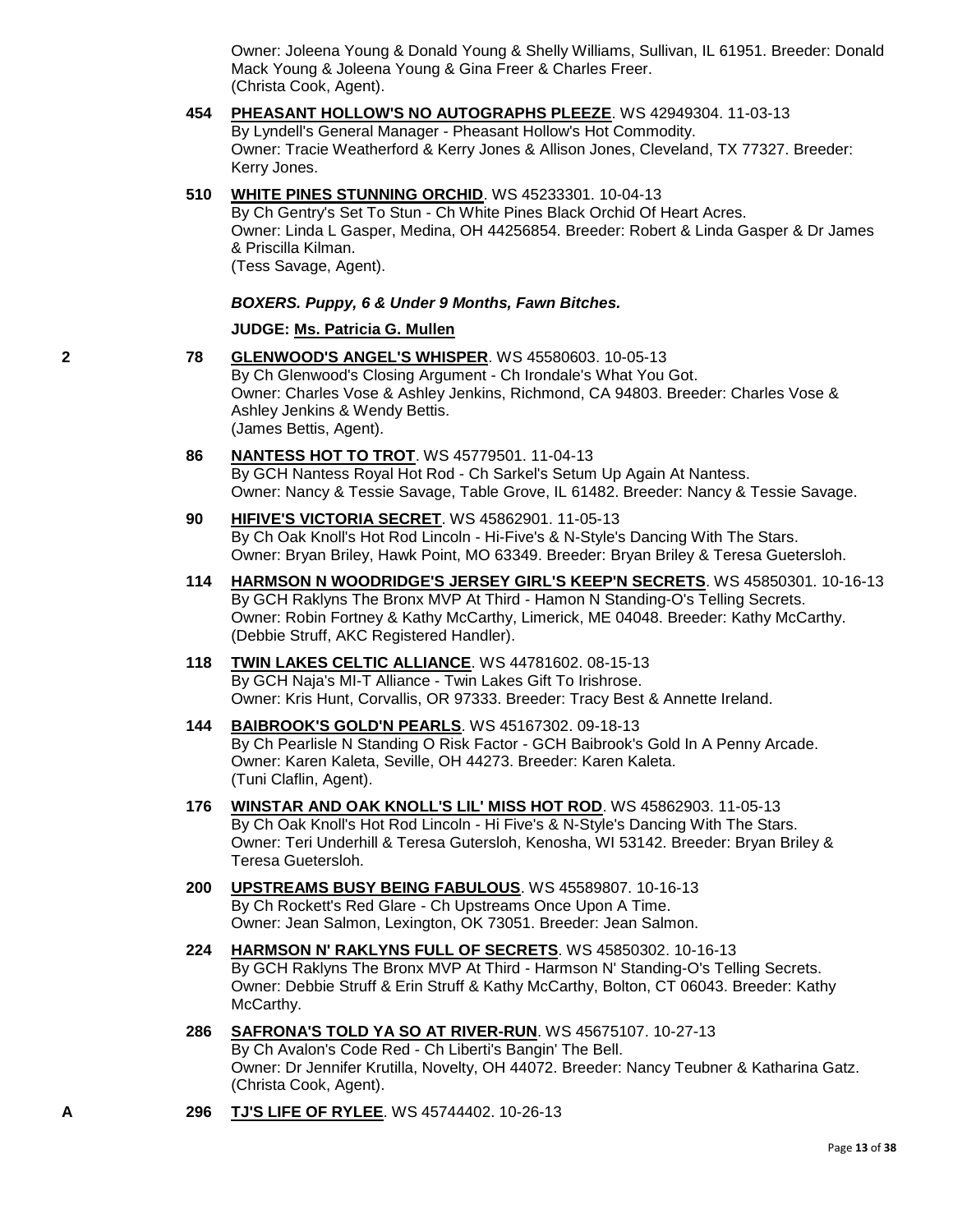|   |     | By GCH Duba-Dae's Who's Your Daddy - Ch TJ's Miss Parker.<br>Owner: Theresa Janzen, Lacey, WA 98509. Breeder: Theresa Janzen.                                                                                                                                                                 |
|---|-----|-----------------------------------------------------------------------------------------------------------------------------------------------------------------------------------------------------------------------------------------------------------------------------------------------|
| А | 304 | JUST-A-WYNS KICK START MY HEART. WS 45630801. 11-04-13<br>By GCH Just-A-Wyn's D'Ing Time At Heartacres - GCH Just-A-Wyn's Heartacres Pink Cadillac.<br>Owner: Mary Lynn & Ashley Wynieski & Tammy Zook, Elyria, OH 440358352. Breeder: Mary<br>Lynn & Ashley Wyneski & P Kilman & Tammy Zook. |
|   | 342 | <b>ENCORE'S ASTER. WS 45587804. 10-01-13</b><br>By Ch Encore's Ferrari - Encore's Fascination.<br>Owner: Cheryl A Cates, Exeter, CA 93221. Breeder: Cheryl A Cates.                                                                                                                           |
|   | 356 | PIGEONWOODS STARSTRUCK. WS 45675102. 10-26-13<br>By Ch Avalon's Code Red - Ch Liberti's Bangin The Bell.<br>Owner: Kathrina C Gatz, Hampshire, IL 60140. Breeder: Nancy Ann Teubner & Katharina C<br>Gatz.<br>(Sherry Cancimille, Agent).                                                     |
| 3 | 392 | <b>IMPACT'S RECORD SETTER.</b> WS 45296404. 10-14-13<br>By GCH Champagne Windkist Touch Of Sable - Ch Liberti's Knells Bells.<br>Owner: Matthew Holmbeck, Belle Plaine, MN 56011. Breeder: Matthew Holmbeck & Teresa<br>Berge.<br>(Sherry Canciamille, Agent).                                |
|   | 444 | <b>SIG'S AMAZING GRACE. WS 45292401. 10-14-13</b><br>By Ch Sig's Icon - Sig's Keep The Faith.<br>Owner: Dr Cynthia Idzik Starr & Dr Paul Starr, Sykesville, MD 21784. Breeder: Dr Cynthia Idzik<br>Starr & Dr Paul Starr.                                                                     |
| 1 | 446 | <b>CINNIBON N 4M'S SHAMELESS. WS 44845402. 08-18-13</b><br>By GCH Irondale's Look At Me Now - Cinnibon's O Mighty Isis.<br>Owner: Suzanne Rodriguez & Alfred Rodriguez & Bonnie Wagaman, Richmond, TX 77469.<br>Breeder: William Hopkins & Bonnie Wagaman.                                    |
|   | 456 | UPSTREAMS HOTEL CALIFORNIA. WS 45589803. 10-16-13<br>By Ch Rockett's Red Glare - Ch Upstreams Once Upon A Time CA NA NAJ.<br>Owner: Jean Salmon, Lexington, OK 73051. Breeder: Jean Salmon.                                                                                                   |
|   | 466 | NANTESS SIMPLY FABULOUS. WS 45078702. 09-04-13<br>By Ch Mel -O-D's Living Bt Tht - Ch Nantess Simply The Best.<br>Owner: Nancy & Tessie Savage, Table Grove, IL 61482. Breeder: Nancy & Tessie Savage.                                                                                        |
| 4 | 468 | NEWCASTLE'S WHAT'S THE HOLD UP?. WS 45823603. 10-06-13<br>By Ch CR-Newcastle's Bird In The Hand - Newcastle's Phoenix Song Of Shaeward.<br>Owner: Jennifer & Jeremy Walker, Farmington Hills, MI 48334. Breeder: Jennifer Walker &<br>Alisha Mobley.<br>(Ashley Wynieski, Agent).             |
| А | 516 | IMPACT'S CHANTILLY LACE. WS 45296406. 10-14-13<br>By GCH Champagne Windkist Touch Of Sable - Ch Liberti's Knells Bells.                                                                                                                                                                       |

By GCH Champagne Windkist Touch Of Sable - Ch Liberti's Knells Bells. Owner: Kimberly Calvacca & Misty McKamey & Joseph Vergnetti, Ooltewah, TN 37363. Breeder: Matthew Holmbeck & Teresa Berge.

#### *BOXERS. Puppy, 9 & Under 12 Months, Brindle Bitches.*

### **JUDGE: [Ms. Patricia G. Mullen](http://www.infodog.com/judges/32334/juddat.htm)**

- **40 [ADELLIN'S & NANTESS LOOK AGAIN](http://www.infodog.com/files/bdogrsl1.prg;makc=WS%2044725203;mdog=Adellin_s_&_Nantess_Look_Again;wins=all)**. WS 44725203. 07-22-13 By Ch Nantess Ain't Seen Nothing Yet - GCH Adellin's Nantess Look At Mini. Owner: Linda A Kulow & Nancy Savage & Tessie Savage, Plymouth, WI 53073. Breeder: Linda A Kulow & Nancy Savage & Tessie Savage.
- **A 46 [SCARBOROUGH BELCO BEST OF MY LOVE](http://www.infodog.com/files/bdogrsl1.prg;makc=WS%2044475001;mdog=Scarborough_Belco_Best_Of_My_Love;wins=all)**. WS 44475001. 06-27-13 By Ch Belco Champagne Keep On Truck'n - Scarborough Petrie Nonpareil. Owner: Virginia Zurflieh & Elizabeth Coviello-Davis, Plant City, FL 33565. Breeder: Virginia Zurflieh & Claudia Tremblay & Jane Edenfield.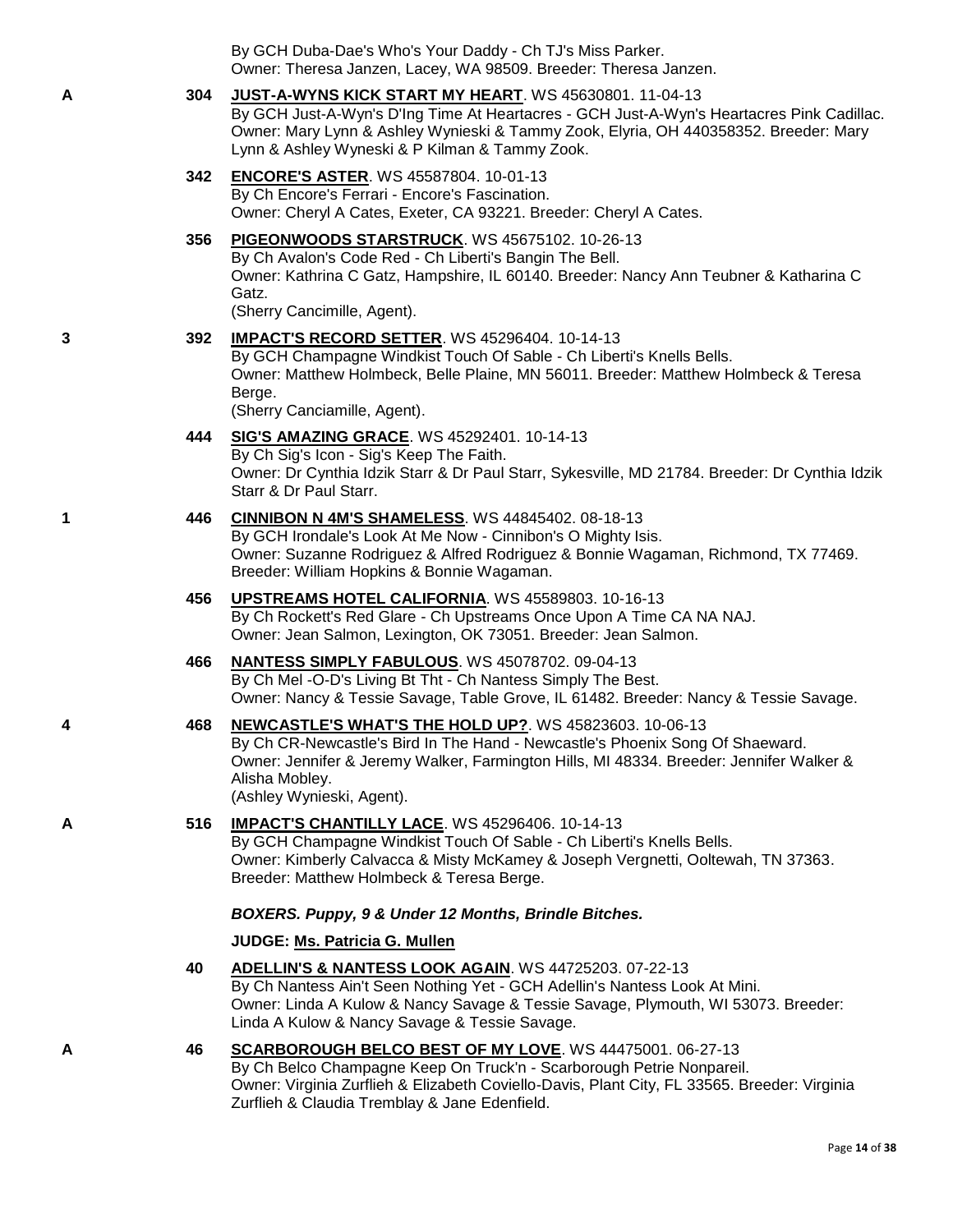Guetersloh. **106 [CZAR KAIRSER'N CACHET HOMERUN @RAKLYN](http://www.infodog.com/files/bdogrsl1.prg;makc=WS%2044298301;mdog=Czar_Kairser_n_Cachet_Homerun_@Raklyn;wins=all)**. WS 44298301. 05-16-13 By GCH Raklyns The Bronx MVP At Third - GCH Cachet's On Parade For Czar Kaiser's Band. Owner: Betty Kaiser, Delevan, NY 14042. Breeder: Betty Kaiser & Debbie Struff. (Debbie Struff, AKC Registered Handler). **110 [ILLYRIAN AND MARBURL'S HAPPY HOUR AT MYLIFE](http://www.infodog.com/files/bdogrsl1.prg;makc=WS%2045301903;mdog=Illyrian_And_Marburl_s_Happy_Hour_At_MyLife;wins=all)**. WS 45301903. 05-28-13 By Ch Marburl's Hildalgo - GCH Illyrian's Charmed I'm Sure. Gail Kloecker & Mary Frances Burleson. (Wendy Bettis, Agent). By "Slobi's Dasty - Sin's Redemption Alley. **274 [IMPERIAL'S GOLD RUSH GIRL](http://www.infodog.com/files/bdogrsl1.prg;makc=WS%2044743203;mdog=Imperial_s_Gold_Rush_Girl;wins=all)**. WS 44743203. 06-09-13 By Ch Marlburl's Hidalgo - Ch Imperial's Texoma Tilley. JoAnn Reinolds & A E Reinolds & Sarah Reinolds. (Terri Galle, Agent). **A 284 [MASUE'S LUCKY CROWN JEWEL](http://www.infodog.com/files/bdogrsl1.prg;makc=WS%2044661706;mdog=Masue_s_Lucky_Crown_Jewel;wins=all)**. WS 44661706. 07-09-13 (Cassandra B Noe, Agent). By Ch Marburl's Hidalgo - Ch Imperial's Texoma Tillie. Reinolds. (Lori McClain Ferguson, Agent). Teresa Guetersloh & Darryl Mueller. Stone. (Michael Shephard, Agent). **398 [SHIRALDA'S DIAMONDS ARE A GIRL'S BEST FRIEND](http://www.infodog.com/files/bdogrsl1.prg;makc=WS%2045272603;mdog=Shiralda_s_Diamonds_Are_A_Girl_s_Best_Friend;wins=all)**. WS 45272603. 07-25-13 (Debbie Struff, AKC Registered Handler). **464 [MIDNIGHT SKY'S BRATTY GIRL](http://www.infodog.com/files/bdogrsl1.prg;makc=WS%2044696905;mdog=Midnight_Sky_s_Bratty_Girl;wins=all)**. WS 44696905. 07-16-13 & Bryan Briley. Bauman & J Bettis & W Bettis.

- Page **15** of **38**
- 
- 
- 
- By GCH Pheasant Hollow's Kryptonite Ch Masue's Crown Royal LimitedAddition. Owner: Iris Burns & Sue Tolbert, Montello, WI 53949. Breeder: Sue Tolbert & Doug Tolbert.

Owner: Jill Sweeten & Gail Kloecker & Mary Frances Burleson, Raleigh, NC 27603. Breeder:

By Ch Oak Knoll's Simply A Black Tie Affair - Oak Knoll's Play Me A Melody. Owner: Tracey Jewett & Teresa Guetersloh, Onondaga, MI 49264. Breeder: Teresa

**252 [RAZMAZ SINS BELIEVE IT OR NOT](http://www.infodog.com/files/bdogrsl1.prg;makc=WS%2044274501;mdog=Razmaz_Sins_Believe_It_Or_Not;wins=all)**. WS 44274501. 06-04-13 Owner: Robin Mazgulski, Merino, CO 80741. Breeder: Deb Bickel.

**1 48 [OAK KNOLL'S WHAT THE HEART WANTS](http://www.infodog.com/files/bdogrsl1.prg;makc=WS%2044432101;mdog=Oak_Knoll_s_What_The_Heart_Wants;wins=all)**. WS 44432101. 05-28-13

Owner: JoAnn Reinolds & A E Reinolds & Sarah Reinolds, Royse City, TX 75189. Breeder:

- **290 [IMPERIAL AND MARBURL'S GOLDEN RUFFIAN](http://www.infodog.com/files/bdogrsl1.prg;makc=WS%2044743202;mdog=Imperial_And_Marburl_s_Golden_Ruffian;wins=all)**. WS 44743202. 06-09-13 Owner: Mary Frances Burleson & Jo Ann Reinolds, Sachse, TX 75048. Breeder: Gus & JoAnn
- **322 [OAK KNOLL'S WORKING THE RUNWAY](http://www.infodog.com/files/bdogrsl1.prg;makc=WS%2044786301;mdog=Oak_Knoll_s_Working_The_Runway;wins=all)**. WS 44786301. 07-13-13 By Ch Oak Knoll's Simply A Black Tie Affair - Hi-Fives Best Kept Secret Of Oak Knoll. Owner: Phyllis Short & Teresa Guetersloh, Carterville, IL 62918. Breeder: Bryan Briley &
- **2 352 [CABERNETS THAT'LL DO FOR SKIDOO](http://www.infodog.com/files/bdogrsl1.prg;makc=WS%2044898502;mdog=Cabernets_That_ll_Do_For_Skidoo;wins=all)**. WS 44898502. 08-05-13

By Ch Cabernets Here Comes Trouble - Ch Stone's Absolute Intoxication BN HT CA CGC. Owner: Charla Goudeau, Napa, CA 94558. Breeder: Victoria & Leonard Bremner & Suzi

By GCH KG Halcyon Fire King - GCH Shiralda's Sweet Sophia. Owner: David & Theresa Bedworth, Cadyville, NY 12918. Breeder: David & Theresa Bedworth.

By Ch Midnight Sky's Autumn Endeavor - Ch Hi-Five's This One For The Girls Of Oak Knoll. Owner: Linda Bammes, Kansas City, MO 64157. Breeder: Linda S Bammes & Irmgard Driscoll

- **4 520 [IRONDALE N DESERTWINDS JUNGLE LOVE](http://www.infodog.com/files/bdogrsl1.prg;makc=WS%2045252403;mdog=Irondale_N_Desertwinds_Jungle_Love;wins=all)**. WS 45252403. 07-07-13 By GCH Duba-Dae's Who's Your Daddy - Irondale N Rodela's Flash Forward. Owner: Doug Plemel & Jimmy Bettis & Wendy Bettis, Romoland, CA 92585. Breeder: A
- **3 530 [SBK 'N CINERGY'S RINGSIDE RUMOR CANDY KISSES](http://www.infodog.com/files/bdogrsl1.prg;makc=WS%2044431603;mdog=SBK__N_Cinergy_s_Ringside_Rumor_Candy_Kisses;wins=all)**. WS 44431603. 06-08-13 By Ch Hi-Tech Back To The Future - Ch Newlathe Enchantment. Owner: Cindy Knox & Terri Houston, Aurora, CO 80013. Breeder: Sandie Dietz.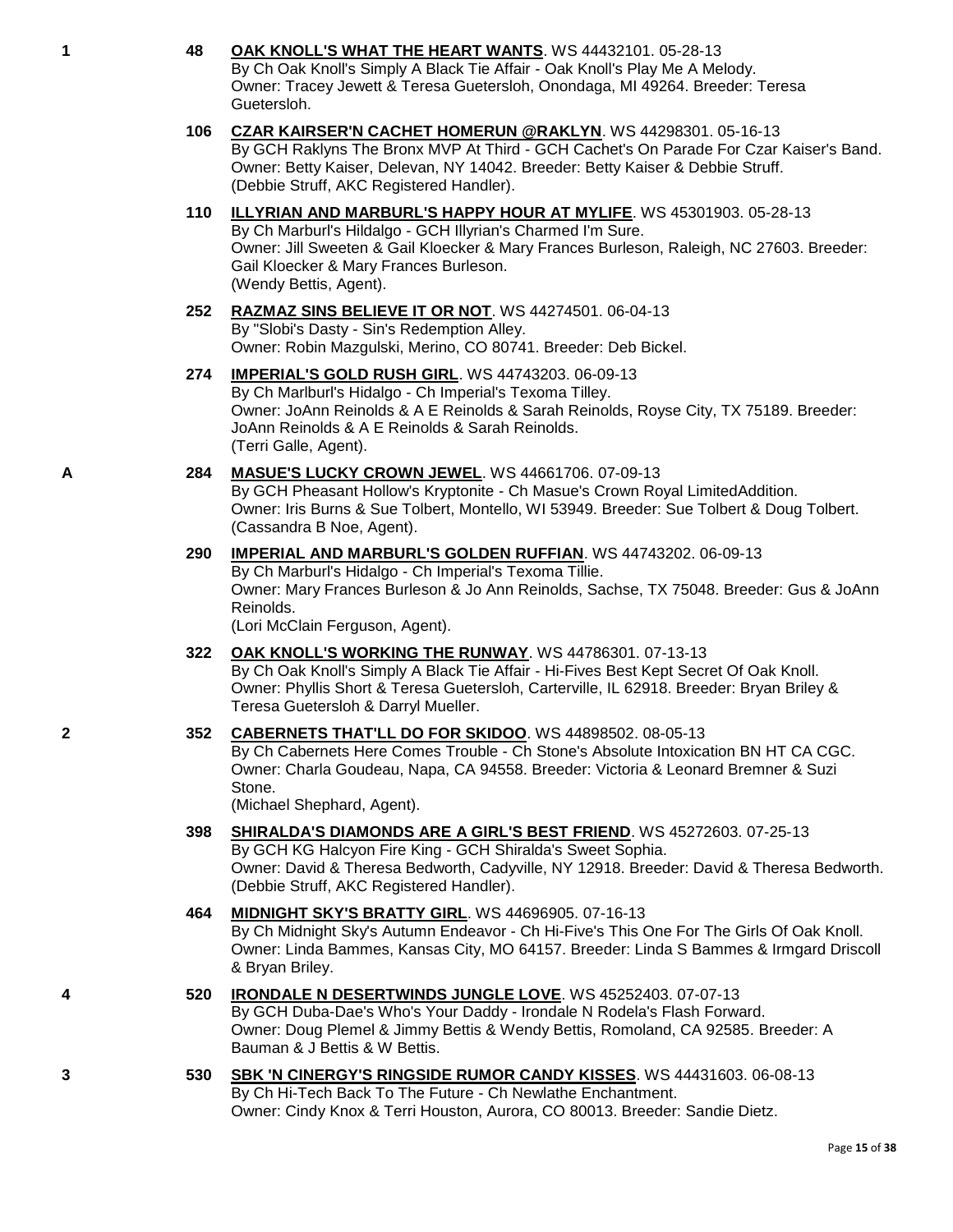(Michelle Yeadon, Agent).

#### *BOXERS. Puppy, 9 & Under 12 Months, Fawn Bitches.*

**JUDGE: [Ms. Patricia G. Mullen](http://www.infodog.com/judges/32334/juddat.htm)**

- **A 44 [LEGACY'N FANFARE MEMORIES ARE MADE OF THIS](http://www.infodog.com/files/bdogrsl1.prg;makc=WS%2044765201;mdog=Legacy_N_Fanfare_Memories_Are_Made_Of_This;wins=all)**. WS 44765201. 07-12-13 By Ch Fanfare'N Legacy Anything Goes - Ch Legacy Everlasting Hope. Owner: Dotti Moore, Klamath Falls, OR 97603. Breeder: Ginny & Don Nicholson. (Michelle Yeadon, Agent).
	- **152 [CZAR KAISER'N CACHET SMOOTH SAILING @ RAKLYN](http://www.infodog.com/files/bdogrsl1.prg;makc=WS%2044298304;mdog=Czar_Kaiser_N_Cachet_Smooth_Sailing_@_Raklyn;wins=all)**. WS 44298304. 05-16-13 By GCH Raklyn's The Bronx MVP At Third - GCH Cachet's On Parade For Czar Kaiser's Band. Owner: Ashley Wenglik & Luann Wenglik, Freedom, PA 15042. Breeder: Betty Kaiser.
	- **164 [TELSTAR'S AND THE EMMY GOES TO...ROSEHILL](http://www.infodog.com/files/bdogrsl1.prg;makc=WS%2044648101;mdog=Telstar_s_And_The_Emmy_Goes_To...Rosehill;wins=all)**. WS 44648101. 06-16-13 By Ch Brady's He"s Soo Telstar - Telstar's Favorite Candy In The Box. Owner: David & Lori Rose & Gene & Jennifer Tellier, Temecula, CA 92592. Breeder: Jennifer & Gene Tellier.
	- **226 [MEL-O-D'S WISH UPON A STAR](http://www.infodog.com/files/bdogrsl1.prg;makc=WS%2044085901;mdog=Mel-o-D_s_Wish_Upon_A_Star;wins=all)**. WS 44085901. 05-14-13 By Ch Nantess Just Try It - Mel-o-D's Reaching For The Stars. Owner: Melody Clementz, Prophetstown, IL 61277. Breeder: Melody Clementz. (Tessie Savage, Agent).
- **A 262 [CACHET'S MAGIC'N MOONLIGHT](http://www.infodog.com/files/bdogrsl1.prg;makc=W%2044599701;mdog=Cachet_s_Magic_N_Moonlight;wins=all)**. W 44599701. 07-17-13 By Ch Avalon's Code Red - Ch Cachet's Magic'N Mischief. Owner: Leonard Magowitz & Lou-Ann Tibbitts-Ridings, Hoschton, GA 30548. Breeder: Leonard Magowitz & Lou-Ann Tibbitts-Ridings.
- **A 266 [RED FERN BIDDING WAR](http://www.infodog.com/files/bdogrsl1.prg;makc=WS%204483401;mdog=Red_Fern_Bidding_War;wins=all)**. WS 4483401. 07-02-13 By GCH Keilann's Twisted Kiss @ Celebrity - GCH Krismyth's Spirit At Red Fern. Owner: Rick Scherer, Tampa, FL 33609. Breeder: Rick Scherer.
	- **280 [SPRINGBROOK'S LOVESTRUCK](http://www.infodog.com/files/bdogrsl1.prg;makc=WS%2044611401;mdog=Springbrook_s_Lovestruck;wins=all)**. WS 44611401. 05-24-13 By Ch Belco's Coppertone RN - Ch Springbrook's Uptown Girl. Owner: Mary Dohm & Sherry Canciamille, Wilmington, IL 60481. Breeder: Mary Dohm & Sherry Canciamille.
- **2 300 [IMPERIAL'S DESERT GOLD](http://www.infodog.com/files/bdogrsl1.prg;makc=WS%2044743204;mdog=Imperial_s_Desert_Gold;wins=all)**. WS 44743204. 06-09-13 By Ch Marlburl's Hidalgo - Ch Imperial's Texoma Tilley. Owner: JoAnn Reinolds & AE Reinolds & Sarah Reinolds, Royse City, TX 75189. Breeder: JoAnn Reinods & AE Reinolds & Sarah Reinolds.
- **4 330 [RED FERN POWER BROKER](http://www.infodog.com/files/bdogrsl1.prg;makc=WS%2044883402;mdog=Red_Fern_Power_Broker;wins=all)**. WS 44883402. 07-02-13 By GCH Keilann's Twisted Kiss @ Celebrity - GCH Krismyth's Spirit At Red Fern. Owner: Rick Scherer, Tampa, FL 33609. Breeder: Rick Scherer.
	- **348 [HILLYARDS COVERGIRL OF DAI'LIN](http://www.infodog.com/files/bdogrsl1.prg;makc=WS%2044523407;mdog=Hillyards_Covergirl_Of_Dai_lin;wins=all)**. WS 44523407. 06-14-13 By Ch Encores Bismark - Ch Hillyard N Ablaze Put A Spell On You. Owner: Candace Kalke, Red Deer County AB, CN T4G 0J2. Breeder: Carrie Raney & Chelsey Waldvogel.
	- **362 [MIDNIGHT SKY'S ENDURE THE PAYNE](http://www.infodog.com/files/bdogrsl1.prg;makc=WS%2044696903;mdog=Midnight_Sky_s_Endure_The_Payne;wins=all)**. WS 44696903. 07-16-13 By Ch Midnight Sky's Autumn Endeavor - Ch Hi-Five's This One's For The Girls Of Oak Knoll. Owner: Beciy Arce & Joyce Peckham & Linda Bammes, Meriden, KS 66512. Breeder: Linda Bammes & Irmgard Driscoll & Bryan Briley.
- **3 370 [MCCOY'S HEARTSTRINGS](http://www.infodog.com/files/bdogrsl1.prg;makc=WS%2045457901;mdog=McCoy_s_Heartstrings;wins=all)**. WS 45457901. 08-01-13 By Ch Silverlane's Excalibur - Ch MCoy's Melt Your Heart. Owner: Larry McCoy & Bryan Briley, Robinson, IL 62454. Breeder: Larry McCoy.
	- **376 [CACHET'N CZAR KAISER HIT 1 OUTTA THE PARK @ RAKLYN](http://www.infodog.com/files/bdogrsl1.prg;makc=WS%2044298302;mdog=Cachet_N_Czar_Kaiser_Hit_1_Outta_The_Park_@_Raklyn;wins=all)**. WS 44298302. 05-16-13 By GCH Raklyns The Bronx MVP At Third - GCH Cachet's On Parade For Czar Kaiser's Band. Owner: Lou-Ann Tibbitts-Ridings & Leonard Magowitz & Terri Kaiser, Troy, NY 12180. Breeder: Betty Kaiser.
	- **382 [CAMELIARD'S FREEZE FRAME](http://www.infodog.com/files/bdogrsl1.prg;makc=WS%2044670101;mdog=Cameliard_s_Freeze_Frame;wins=all)**. WS 44670101. 07-08-13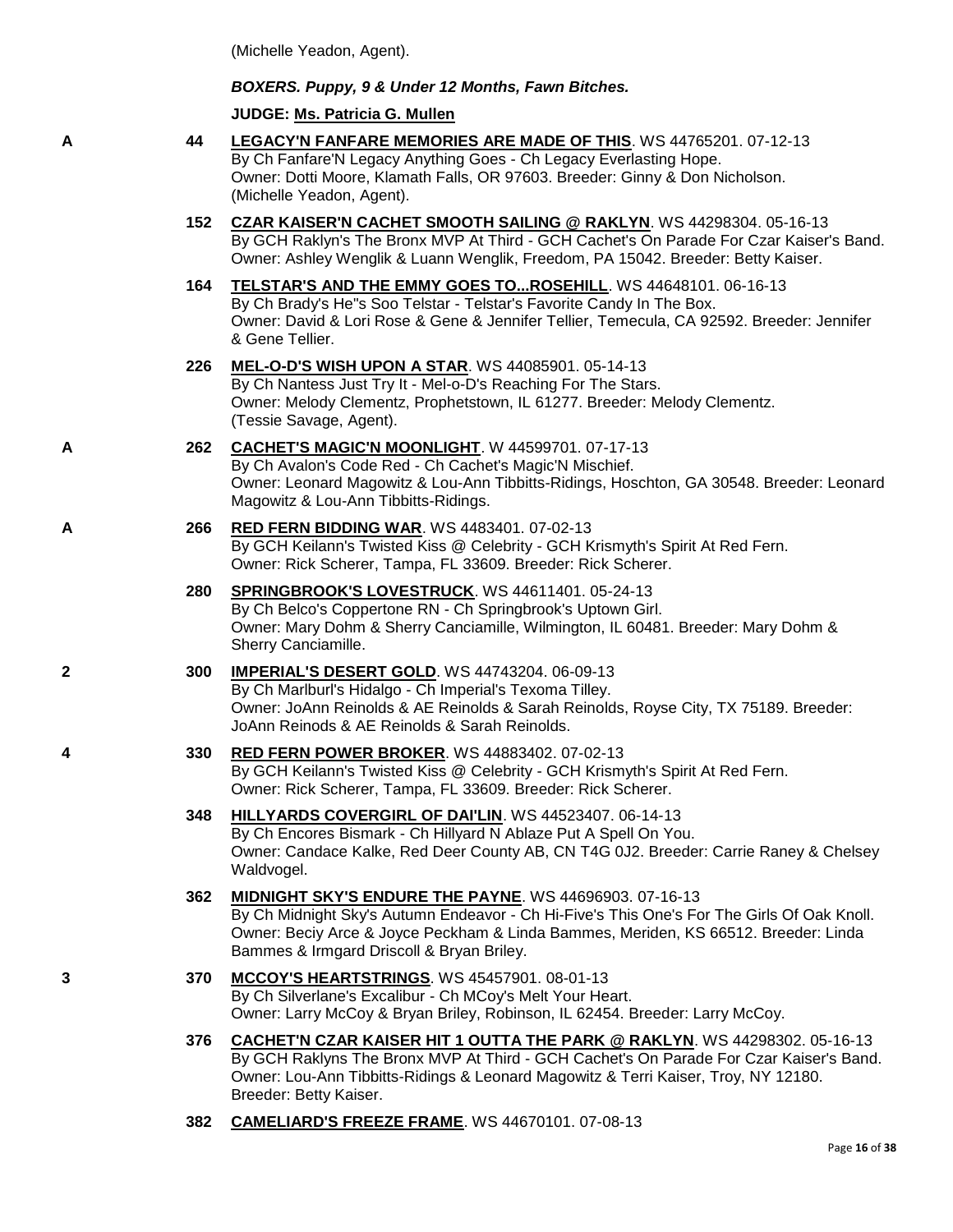| By Ch Cameliard's Shadow Walker - Ch Cameliard's My Pleasure.     |
|-------------------------------------------------------------------|
| Owner: Kim Greulich, Greenville, OH 45331. Breeder: Kim Greulich. |
|                                                                   |

**A 396 [CINNRHEE'S I JUST MET A GIRL](http://www.infodog.com/files/bdogrsl1.prg;makc=WS%2046648601;mdog=Cinnrhee_s_I_Just_Met_A_Girl;wins=all)**. WS 46648601. 06-07-13 By Cinnrhee's Keep Me In Mind - Cinnrhee's Pennies For Heaven. Owner: Vicki & Terry Agle & M Small, Brooksville, FL 34613. Breeder: Medley Small.

- **416 [BRUSH HILL'S DEBUTANTE AT SINNOTT](http://www.infodog.com/files/bdogrsl1.prg;makc=WS%2044650804;mdog=Brush_Hill_s_Debutante_At_Sinnott;wins=all)**. WS 44650804. 06-08-13 By Ch Belco's Kiss My Grizz - Brush Hill's Thrill Of It All. Owner: Cara Armour & Gerard Armour, Bolton, MA 01740. Breeder: Megan Drew & Ellen Bradley.
- **A 436 [ILLYRIAN AND MARBURL'S JOIE DE VIVRE](http://www.infodog.com/files/bdogrsl1.prg;makc=WS%2045301904;mdog=Illyrian_And_Marburl_s_Joie_De_Vivre;wins=all)**. WS 45301904. 05-28-13 By Ch Marburl's Hidalgo - GCH Illyrian's Charmed I'm Sure. Owner: Gail Kloecker & Mary Frances Burleson & Pam Rohr, Lincoln, NE 68528. Breeder: Gail Kloecker & Mary Frances Burleson. (Lori McClain Ferguson, Agent).
- **1 458 [SBK TIME TO SHINE WITH HI-TECH](http://www.infodog.com/files/bdogrsl1.prg;makc=WS%2044431601;mdog=SBK_Time_To_Shine_With_Hi-Tech;wins=all)**. WS 44431601. 06-08-13 By Ch Hi-Tech's Back To The Future - Ch Newlaithe Enchantment. Owner: Sandie Dietz & Hailey Bibbo, Succasunna, NJ 07876. Breeder: Sandie B Dietz. (Kim Pastella Calvacca, Agent).

# *BOXERS. 12 & Under 15 Months, Brindle Bitches.*

# **JUDGE: [Ms. Patricia G. Mullen](http://www.infodog.com/judges/32334/juddat.htm)**

- **4 66 [PHEASANT HOLLOWS BLACK STAGE PASS](http://www.infodog.com/files/bdogrsl1.prg;makc=WS%2044639901;mdog=Pheasant_Hollows_Black_Stage_Pass;wins=all)**. WS 44639901. 04-21-13 By Ch Pheasant Hollow's Kryptonite - Pheasant Hollow's Cinderella. Owner: Andrea Hieker & Kerry Jones & Allison Jones, Wallkill, NY 12589. Breeder: Kerry Jones & Allison Jones & Kim Cammer.
	- **170 [MEL-O-D'S LINDOR LINDT DO YOU DREAM IN CHOCOLATE](http://www.infodog.com/files/bdogrsl1.prg;makc=WS%2044022001;mdog=Mel-o-D_s_Lindor_Lindt_Do_You_Dream_In_Chocolate;wins=all)**. WS 44022001. 05-01-13 By Ch Mel-o-D's Living By The Word - Ch Mel-o-D's Razzle Dazzle From Myde. Owner: Melody Clementz, Prophetstown, IL 61277. Breeder: Melody Clementz. (Tessie Savage, Agent).

#### **220 [AVALON'S ORIGINAL SIN](http://www.infodog.com/files/bdogrsl1.prg;makc=WS%2044219602;mdog=Avalon_s_Original_Sin;wins=all)**. WS 44219602. 04-29-13 By Avalon's Justice Of Windsong - Avalon's Cosmopolitan. Owner: Tom & Cherron Davis & N Hansen & W Kays, New Church, VA 23415. Breeder: Norra L Hansen & William Kays.

#### **234 [SAYWIN'S PRECIOUS JEWEL OF SAMBRIA](http://www.infodog.com/files/bdogrsl1.prg;makc=WS%2043607705;mdog=Saywin_s_Precious_Jewel_Of_Sambria;wins=all)**. WS 43607705. 02-10-13 By Saywin's Devil In Disguise - Saywin's Classic Keepsake. Owner: Pamela Bowser-Hutchins & Cindy Hearn, Holly, MI 48442. Breeder: Pamela Bowser-Hutchins & Cindy Hearn. (Ashley Wynieski, Agent).

#### **1/R 344 [PHEASANT HOLLOW N MEPHISTO'S EYECANDY](http://www.infodog.com/files/bdogrsl1.prg;makc=WS%2044639902;mdog=Pheasant_Hollow_N_Mephisto_s_Eyecandy;wins=all)**. WS 44639902. 04-21-13 By GCH Pheasant Hollow's Kryptonite - Pheasant Hollows Cinderella. Owner: Michele Yeadon & Kerry Jones, Langley BC, CN V2Z 2J6. Breeder: Kimberly Cammer & Kerry Jones & Allison Jones.

- **368 [KATANDY'S WILD MEADOW](http://www.infodog.com/files/bdogrsl1.prg;makc=WS%2044054201;mdog=Katandy_s_Wild_Meadow;wins=all)**. WS 44054201. 04-30-13 By GCH Katandy's Fast Forward - Chriver Runs Paramount Masquerade. Owner: Lee Morris & Mark Young, Davidsonville, MD 21035. Breeder: Lee Morris & Mark Young.
- **2 426 [EBB'NE'S I'LL HAVE WHAT SHE'S HAVING](http://www.infodog.com/files/bdogrsl1.prg;makc=WS%2043304304;mdog=EBB_nE_s_I_ll_Have_What_She_s_Having;wins=all)**. WS 43304304. 03-07-13 By Ebony's Why So Serious? - Ebony's Clever Girl. Owner: Sylvia Soules, McLeansville, NC 27301. Breeder: Sylvia Soules. (Daniel Alan Buchwald, Agent).
- **3 514 [CARMA'S BUSY BEING BEAUTIFUL 4 MYDE](http://www.infodog.com/files/bdogrsl1.prg;makc=WS%2043641204;mdog=Carma_s_Busy_Being_Beautiful_4_MYDE;wins=all)**. WS 43641204. 03-01-13 By Ch Tadd's Armed And Dangerous - Ch Sapphires Magic Smoke Of TJ. Owner: Debi Bedford & Tina Halverson, Stanwood, IA 52337. Breeder: Tina Halverson & Shelly Williams.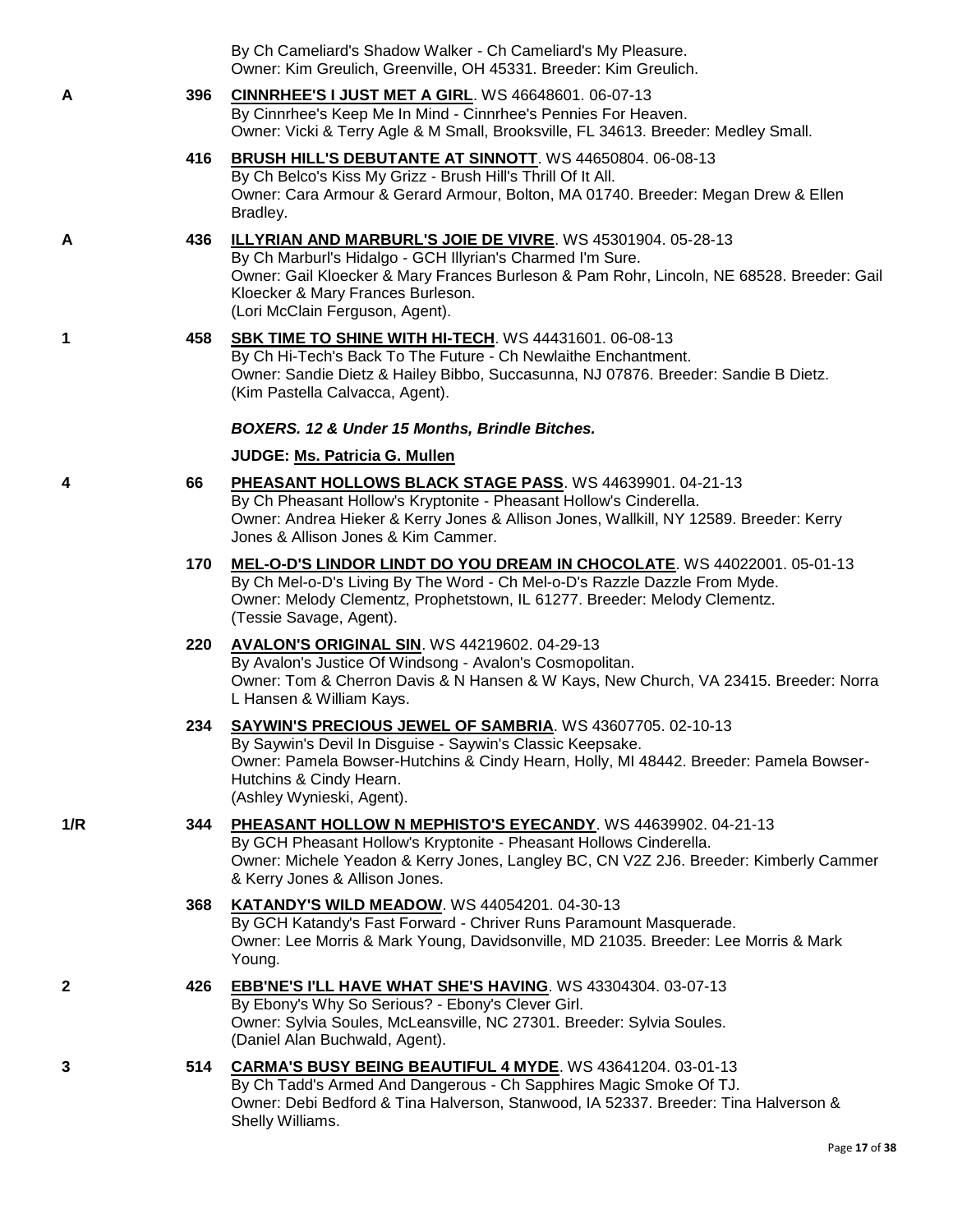(Amy Bieri, Agent).

#### *BOXERS. 12 & Under 15 Months, Fawn Bitches.*

#### **JUDGE: [Ms. Patricia G. Mullen](http://www.infodog.com/judges/32334/juddat.htm)**

**52 [SURFDOMS NAUTI NYMPH AT JO-EL](http://www.infodog.com/files/bdogrsl1.prg;makc=WS%2044269404;mdog=Surfdoms_Nauti_Nymph_At_Jo-El;wins=all)**. WS 44269404. 04-17-13 By GCH Bravo N Sunset Stealing Time - Ch Shirald's A Wandering Nymph. Owner: Joseph Loeb & Larry Rosen & Cris Barbu & Gail Karwoski, S Plainfield, NJ 07080. Breeder: Gail S & Malvin Karwoski. (Debbie Struff, AKC Registered Handler).

### **56 [WEST SHORE'S STAND AT THE TOP](http://www.infodog.com/files/bdogrsl1.prg;makc=WS%2043349101;mdog=West_Shore_s_Stand_At_The_Top;wins=all)**. WS 43349101. 03-14-13

By Ch Illyrian And Marlburas Hail To The Chief - GCH Can-cia's Stand Up And Deliver For West Shores.

Owner: K Mott & S Canciamille & G Kanwischer, Montague, MI 49437. Breeder: K Mott & S Canciamille & G Kanwischer.

# **4 96 [MARTINI'S U AIN'T DA BOSS OF ME](http://www.infodog.com/files/bdogrsl1.prg;makc=WS%2046375701;mdog=Martini_s_U_Ain_t_Da_Boss_Of_Me;wins=all)**. WS 46375701. 02-14-13

By Ch JEMS Pearl Jam - Ch Desert's Well Worth The Wait. Owner: Marie McNeil & Keith & Deb Simpson, Calgary AB, CN T2Y 3G5. Breeder: Marie McNeil & Ginger Bice & Cheryl Jennings. (Michelle Yeadon, Agent).

#### **102 [CARMA N SHARLEDAR'S CENTERFOLD](http://www.infodog.com/files/bdogrsl1.prg;makc=WS%204364102;mdog=Carma_N_Sharledar_s_Centerfold;wins=all)**. WS 4364102. 03-01-13 By Ch Tadd's Armed And Dangerous - Ch Sapphire's Magic Smoke Of TJ. Owner: Sharon Darby, Dillsboro, IN 47018. Breeder: Tina Halverson & Shelly Williams.

#### **120 [AVALON 'N WINDSONG'S OOH LA LA](http://www.infodog.com/files/bdogrsl1.prg;makc=WS%2044219604;mdog=Avalon__N_Windsong_s_Ooh_La_La;wins=all)**. WS 44219604. 04-29-13 By Avalon's Justice Of Windsong - Ch Avalon's Cosmopolitan. Owner: Linda Rakow & Norra L Hansen, Menomonee Falls, WI 53051. Breeder: Norra L Hansen & William Kays. (Kimberly Pastella-Calvacca, Agent).

#### **230 [TKO'S IZZY'S LITTLE MISS FANCY THAT](http://www.infodog.com/files/bdogrsl1.prg;makc=WS%2043498902;mdog=TKO_s_Izzy_s_Little_Miss_Fancy_That;wins=all)**. WS 43498902. 02-15-13 By Ch Renno's Let's N Gauge - Ch Renno's TKO's Izzy My Daddy. Owner: Judy Kelly & Margo Bliss, Bakersfield, CA 93312. Breeder: Margo Bliss.

#### **232 [SOUTH WILLOW'S REDEMPTION](http://www.infodog.com/files/bdogrsl1.prg;makc=WS%2043624901;mdog=South_Willow_s_Redemption;wins=all)**. WS 43624901. 04-14-13 By Ch South Willow's Like A Rock - GCH South Willow N Hallmarks Driven To Succeed. Owner: Judith & Thomas Swain & Stephanie Melton, Purcellville, VA 20132. Breeder: Stephanie Melton.

#### **3 238 [FARBEYOND'S TWIST OF LIME OF WE-R](http://www.infodog.com/files/bdogrsl1.prg;makc=WS%2043358501;mdog=Farbeyond_s_Twist_Of_Lime_Of_We-R;wins=all)**. WS 43358501. 03-08-13 By Ch Rummer Run's Patton Of Carillon - We-R's Caught Ya Talkin' At Farbeyond.

Owner: Sara Mathews & Lainee Rupp, Lexington, GA 30648. Breeder: Sara Mathews & Lainee Rupp. (Christa Cook, Agent).

#### **240 [TAYLOR HILL'S PERFECT STORM FROM SPECIAL K](http://www.infodog.com/files/bdogrsl1.prg;makc=WS%2044432701;mdog=Taylor_Hill_s_Perfect_Storm_From_Special_K;wins=all)**. WS 44432701. 02-22-13 By Ch Special K's A Jet Of My Own - Special K's Purple Rain. Owner: Dan & Dicksy Colwell & Rhonda Depley, Abingdon, IL 61410. Breeder: Dan & Dicksy Colwell & Rhonda Depley.

#### **294 [WATERFALL DUCHESS FROM OCEANVIEW](http://www.infodog.com/files/bdogrsl1.prg;makc=WS%2043718304;mdog=Waterfall_Duchess_From_Oceanview;wins=all)**. WS 43718304. 03-16-13 By Ch Storybook Key To The Castle - Waterfall Our Song. Owner: John & Lavon Wilkinson, Coppell, TX 75019. Breeder: Juan & Diana Medina. (Michael Shepherd, AKC Registered Handler AKC).

#### **350 [BROADWAY'S RHYTHM OF LIFE](http://www.infodog.com/files/bdogrsl1.prg;makc=WS%2043899403;mdog=Broadway_s_Rhythm_Of_Life;wins=all)**. WS 43899403. 04-19-13

By Cameliards Eye Of The Storm - Broadway's & Justawyn's One Singular Sensation. Owner: Karol Cline, Bloomfield Hills, MI 48304. Breeder: Karol Cline. (Kim Greulich, Agent).

#### **2 406 [CARMA'S TREASURE AT SAPPHIRE](http://www.infodog.com/files/bdogrsl1.prg;makc=WS%2043641207;mdog=Carma_s_Treasure_At_Sapphire;wins=all)**. WS 43641207. 03-01-13

By Ch Tadd's Armed And Dangerous - Ch Sapphire's Magic Smoke Of Tj. Owner: Tina Halverson & Diane Pearson & Shelly Williams, Watertown, WI 53098. Breeder: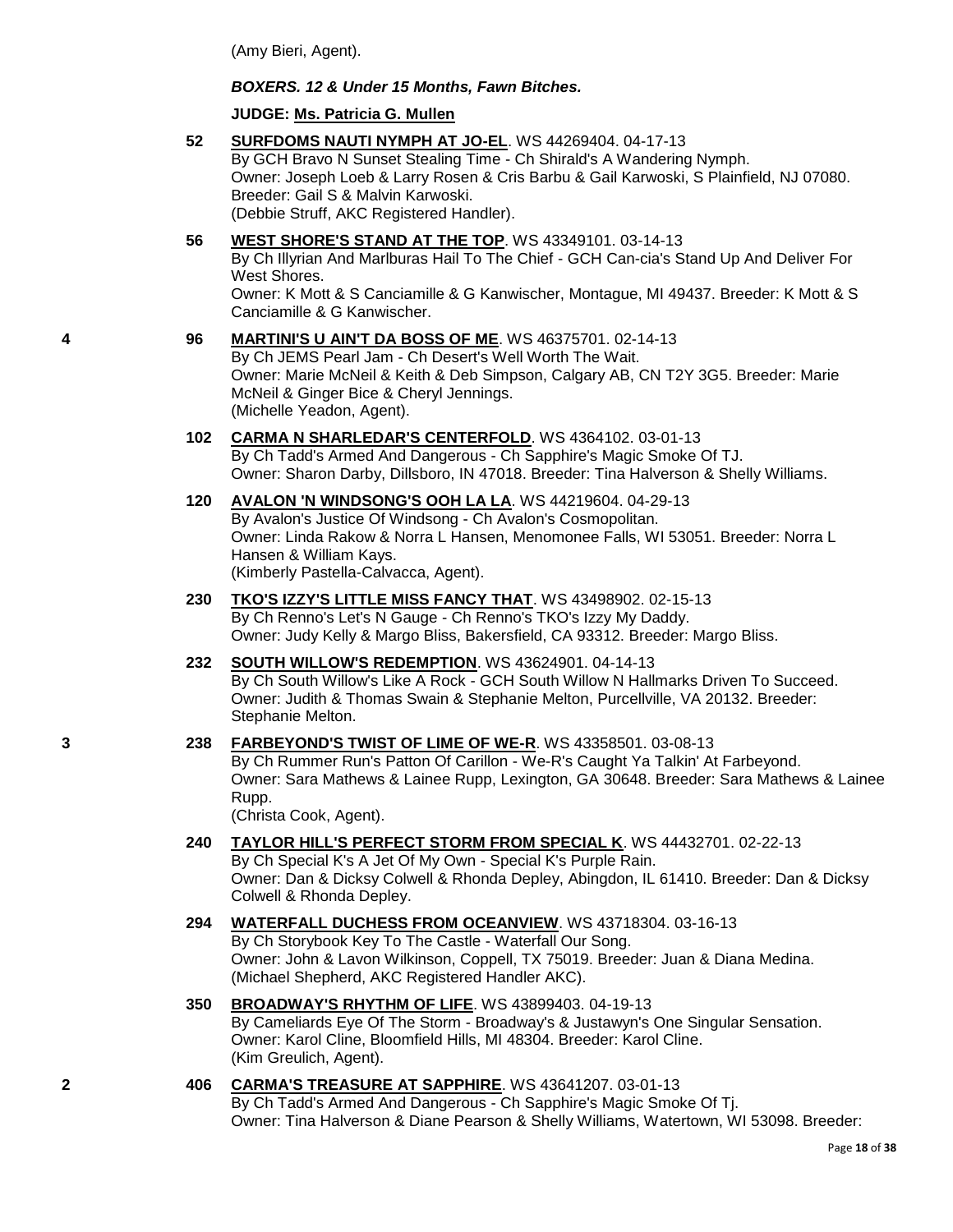Tina Halverson & Shelly Williams.

- **418 [CH SILVERLANE'S CROWN JEWELS](http://www.infodog.com/files/bdogrsl1.prg;makc=AC%20519490;mdog=Ch_Silverlane_s_Crown_Jewels;wins=all)**. AC 519490. 02-15-13 By Ch Silverlane's Take No Prisoners - Ch Berlane's Mystic Mirage. Owner: Lyle Pearce, Sturgeon County AB, CN T8T 1X6. Breeder: Lyle Pearce. (Madison Bernardin, Agent).
- **1 448 [MINSTREL'S CENTER ICE](http://www.infodog.com/files/bdogrsl1.prg;makc=WS%2042246802;mdog=Minstrel_s_Center_Ice;wins=all)**. WS 42246802. 04-19-13 By Ch Encore's Bismark - Brandiwine Chances Are Awfully Good. Owner: Kti Jensen & Katherine S Nevius, Easton, MD 21601. Breeder: Roberta Smith & Katherine Nevius. (Cheryl Cates, Agent).

#### **490 [NANTESS NAUGHTY BUT NICE](http://www.infodog.com/files/bdogrsl1.prg;makc=WS%2043757701;mdog=Nantess_Naughty_But_Nice;wins=all)**. WS 43757701. 04-04-13 By Ch Nantess Ain't Seen Nothin Yet - Ch Nantess Shame On The Moon. Owner: Nancy Savage & Tessie Savage, Table Grove, IL 61482. Breeder: Nancy & Tessie Savage.

- **506 [SALGRAY N LEMKO'S GYPSY ROSE LEE](http://www.infodog.com/files/bdogrsl1.prg;makc=WS%2043735207;mdog=Salgray_N_Lemko_s_Gypsy_Rose_Lee;wins=all)**. WS 43735207. 02-10-13 By Draymia's Wind Seeker CD - Ch Salgray's Gold Dust. Owner: Jane Hamilburg-Guy & Jessica Kozel, Mansfield, MA 02048. Breeder: Jane Hamilburg-Guy & Jessica Kozel.
- **532 [KATANDY'S FANNING THE FLAMES](http://www.infodog.com/files/bdogrsl1.prg;makc=WS%2044054203;mdog=Katandy_s_Fanning_The_Flames;wins=all)**. WS 44054203. 04-30-13

By GCH Katandy's Fast Forward - River Run's Paramount Masquerade. Owner: Lee Morris & Mark Young, Davidsonville, MD 21035. Breeder: Lee Morris & Mark Young.

### *BOXERS. 15 & Under 18 Months, Brindle Bitches.*

### **JUDGE: [Ms. Patricia G. Mullen](http://www.infodog.com/judges/32334/juddat.htm)**

- **8 [SAFRONA'S RUMOUR HAS IT AT PIGEONWOOD'S](http://www.infodog.com/files/bdogrsl1.prg;makc=WS%2042999403;mdog=Safrona_s_Rumour_Has_It_At_Pigeonwood_s;wins=all)**. WS 42999403. 01-12-13 By GCH Avalon's Urban Legend - Ch Liberti's Bangin The Bell. Owner: Kathrina C Gatz, Hampshire, IL 60140. Breeder: Nancy Ann Teubner & Katharina C Gatz. (Sherry Canciamille, Agent). **1 180 [SHADIGEE'S FASHIONABLY LATE](http://www.infodog.com/files/bdogrsl1.prg;makc=WS%2042774408;mdog=Shadigee_s_Fashionably_Late;wins=all)**. WS 42774408. 12-08-12 By Ch Pearlisle N Standing O Risk Factor - Ch Shadigee's Lady Luck. Owner: Lee & Mary Jane Nowak, Alvaton, KY 421227623. Breeder: Lee & Mary Jane Nowak. (Lori McClain Ferguson, Agent). **184 [MYSTICALS PICTURE PERFECT CHARM](http://www.infodog.com/files/bdogrsl1.prg;makc=WS%2042839705;mdog=Mysticals_Picture_Perfect_Charm;wins=all)**. WS 42839705. 12-10-12 By Ch Straightline's Turbo Charged @ Picture Perfect - MaGray's Magical Charm. Owner: Robin & Steve Adkins, Charleston, TN 37310. Breeder: Billy Thomas. **3 244 [ENCORE'S CAN CAN](http://www.infodog.com/files/bdogrsl1.prg;makc=WS%2043718204;mdog=Encore_s_Can_Can;wins=all)**. WS 43718204. 11-18-12 By Ch Encore's Crimson Tide - Ch Encore's Heirloom. Owner: Darlene Vickers & Cheryl Cates, Jena, LA 71342. Breeder: Cheryl A Cates. **2 390 [IRONDALE'S FOR YOUR EYES ONLY](http://www.infodog.com/files/bdogrsl1.prg;makc=WS%2043019203;mdog=Irondale_s_For_Your_Eyes_Only;wins=all)**. WS 43019203. 01-13-13 By GCH Duba-Dae Who's Your Daddy - GCH Gingerbread Christmas Cookie. Owner: Gloria Bower & Kay Peiser & Wendy Bettis, Port Charlotte, FL 33980. Breeder: Lenore Ryan & Wendy Bettis.
	- **432 [LRM TWIN LAKES MIRACLE](http://www.infodog.com/files/bdogrsl1.prg;makc=WS%2042816103;mdog=Lrm_Twin_Lakes_Miracle;wins=all)**. WS 42816103. 11-24-12 By GCH RiverRidge Man About Town - Candy Kissess Midnight Quintet. Owner: Linda Middaugh & Tracy Best, Camas, WA 98607. Breeder: Robert H Goodman & Mark E Kinzie.
- **4 472 [JENBUR'S JUSTIFIED GRACE N GLORY](http://www.infodog.com/files/bdogrsl1.prg;makc=WS%2042888601;mdog=JenBur_s_Justified_Grace_N_Glory;wins=all)**. WS 42888601. 12-05-12 By GCH Ensign's Justified - GCH Winfall JenBurs Style An Grace. Owner: Jennifer Crane & Burt Weinstein, Wilmette, IL 60091. Breeder: Jennifer Crane & Burt Weinstein. (Christa Cook, Agent).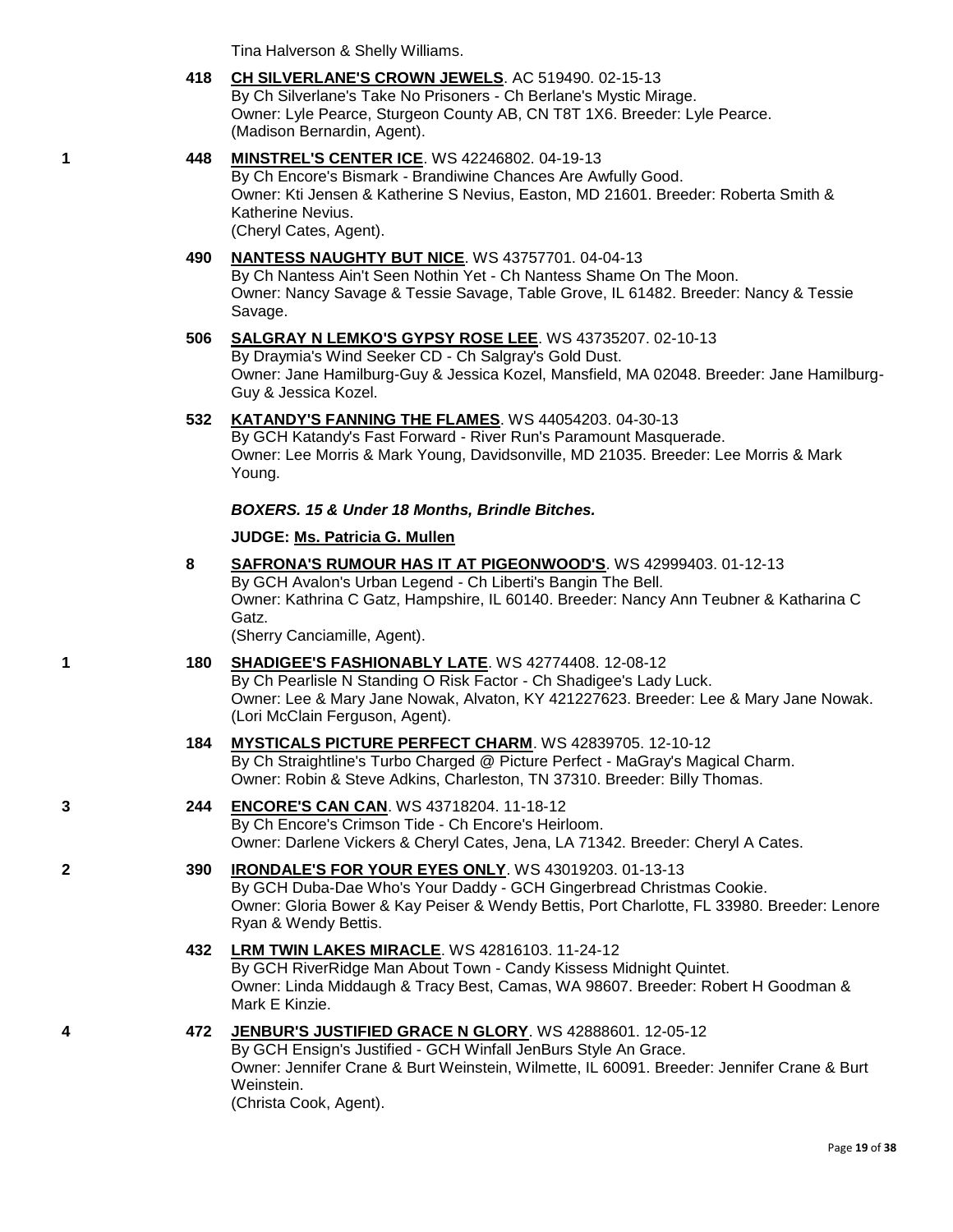|   |     | 492 FALMARK'S THIN LIZZIE. WS 43604501. 12-02-12<br>By Ch Cachet's Thief In The Night - Ch Falmark's Fox-Trot.<br>Owner: Laura Cuthbert, Watertown, MA 02472. Breeder: Laura Cuthbert.                                                                                                         |
|---|-----|------------------------------------------------------------------------------------------------------------------------------------------------------------------------------------------------------------------------------------------------------------------------------------------------|
|   |     | BOXERS. 15 & Under 18 Months, Fawn Bitches.                                                                                                                                                                                                                                                    |
|   |     | JUDGE: Ms. Patricia G. Mullen                                                                                                                                                                                                                                                                  |
| 3 | 22  | R AND G'S TALE OF ALL TALES. WS 42665503. 12-20-12<br>By Ch Hallmark's Rumor Has It - Ch R And G's Diamond In The Skye.<br>Owner: John Maggle & Tara Maggle, Sturgeon Bay, WI 54235. Breeder: Gayann Jones.<br>(Christa Cook, Agent).                                                          |
| 4 | 70  | <b>IRONDALE'S SET FIRE TO THE RAIN. WS 43242401. 12-30-12</b><br>By GCH Irondale's Look At Me Now - Fanfare N' Sonoran's Bare Naked Lady.<br>Owner: Linda Smith & Wendy Bettis, Moreno Valley, CA 92557. Breeder: Ann Boers & Mollie<br>Smith & Wendy Bettis.                                  |
| 1 | 128 | <b>TYBRUSHE'S PS I LOVE YOU. WS 44350302. 01-12-13</b><br>By GCH Rikar's Crime Of The Century - Ch Ensign's Futura Vita Of Tybrushe.<br>Owner: Sheila McAvoy & Darren Lovely, Dewinton AB, CN T0L 0X0. Breeder: Sheila McAvoy<br>& Darren Lovely & Annette Clark.                              |
| A | 172 | BROOKWOOD'S TAYLOR'D KALEIDOSCOPE DREAM. WS 43049502. 11-10-12<br>By GCH Brookwood's Prelude To A Dream - Brookwood's Coral Reef.<br>Owner: R Taylor & Hansel & Lee Ann Brooks & Bethany Glenn, Lexington, KY 40517. Breeder:<br>R Taylor & Hansel & Lee Ann Brooks & Bethany Glenn.           |
| 2 | 174 | <b>INDIGO'S DOLCE &amp; GABBANA ON MADISON AVE.</b> WS 42648304. 11-25-12<br>By Ch Naja's Enterprise Of Summer CD - Ch Indigo's Luck Be A Lady V Turo.<br>Owner: Tammy Ranta, Gibbons AB, CN T0A 1N0. Breeder: Diane Monson & Lynn Cooch.<br>(Lori McClain Ferguson, Agent).                   |
|   | 254 | <b>CINNIBON-MASON HILL SOME KIND OF WONDERFUL. WS 43297201. 01-26-13</b><br>By Ch Brady's He's Soo Telstar - Cinni-Bon N Brady's Pride N Joy.<br>Owner: John Dipasquale & Bonnie Wagman, Palentine, IL 60067. Breeder: Karroll Mulholland<br>& Bonnie Wagaman.<br>(Sherry Canciamille, Agent). |
|   | 318 | JESAJAY'S RUM SWIZZLE. WS 42940606. 11-15-12<br>By GCH Araby High Life - JeSaJay's Bubbling Over.<br>Owner: Jeff & Sabrina Jay, Odessa, MO 64076. Breeder: Jeff & Sabrina Jay.                                                                                                                 |
| Α | 358 | <b>INDIGO'S CHANEL ON MADISON AVE. WS 42648302. 11-25-12</b><br>By Ch Naja's Enterprise Of Summer - Ch Indigo's Luck Be A Lady V Turo.<br>Owner: Lauri Gorton, Milwaukee, WI 53207. Breeder: Lynn Cooch & Diane Monson.<br>(Sherry Canciamille, Agent).                                        |
|   | 422 | <b>SBK I'LL HAVE ANOTHER. WS 43207101. 02-02-13</b><br>By Klansted Bode Miller Espirit - Ch SBK More Than A Dream.<br>Owner: Sandie Dietz, Succasunna, NJ 07876. Breeder: Sandie Dietz.<br>(Kim Pastella Calvacca, Agent).                                                                     |
|   | 518 | KLAHDUH'S SHINE LIKE A DIAMOND. WS 42777601. 12-02-12<br>By Ch Rummer Run's Patton Of Carillon - Straitline's Heavens Love At Klahduh.<br>Owner: Tracy Gardner & Chris Haggard, Powell, TN 37849. Breeder: Tracy Gardner.                                                                      |
|   |     | <b>BOXERS. Amateur-Owner-Handler, Brindle Bitches.</b>                                                                                                                                                                                                                                         |
|   |     | JUDGE: Ms. Patricia G. Mullen                                                                                                                                                                                                                                                                  |
| 1 | 162 | ONLINE NEWS OF KELLANEY. WS 46437401. 04-24-13<br>By Boreas Di Casa Diocletiano - Eireann Pixie Of Kellaney.<br>Owner: Lisa Gottwalt, East Moline, IL 61244. Breeder: Adriana Aulik & Zoltan Nagy.                                                                                             |
|   |     | <b>BOXERS. Amateur-Owner-Handler, Fawn Bitches.</b>                                                                                                                                                                                                                                            |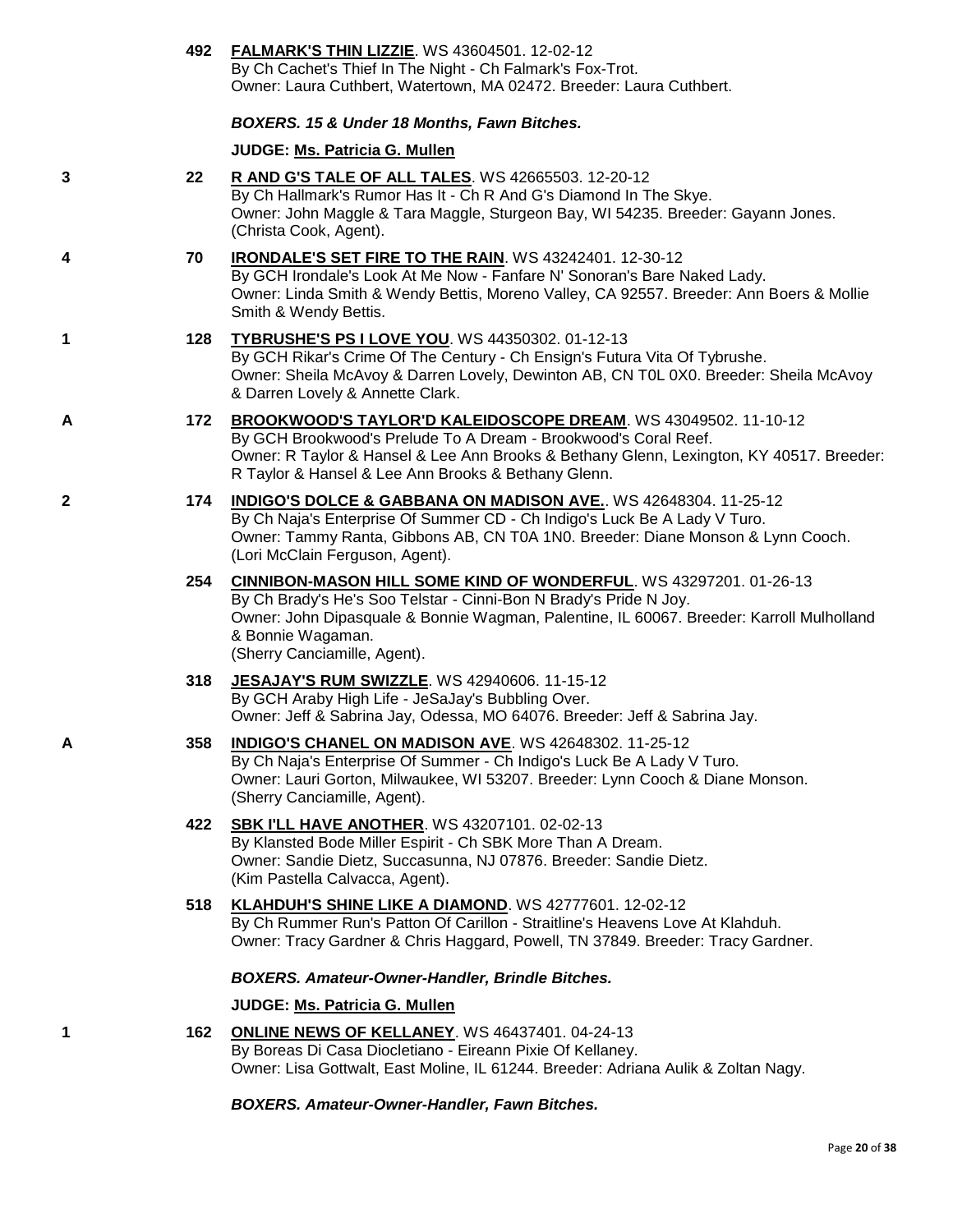|                   |     | JUDGE: Ms. Patricia G. Mullen                                                                                                                                                                                                                                                                            |
|-------------------|-----|----------------------------------------------------------------------------------------------------------------------------------------------------------------------------------------------------------------------------------------------------------------------------------------------------------|
| 1                 | 104 | TY-CAN'S CARAMEL KISS @ CAREDAN. WS 41943102. 07-29-12<br>By GCH Keilann's Twisted Kiss @ Celebrity - Ch Jaegerhouse's Yama Canyon.<br>Owner: Carey Stevens & Carol Cotter, Sellersville, PA 18960. Breeder: Carol Cotter & Mike<br>Carberry.                                                            |
|                   |     | <b>BOXERS. Bred by Exhibitor, Brindle Bitches.</b>                                                                                                                                                                                                                                                       |
|                   |     | JUDGE: Ms. Patricia G. Mullen                                                                                                                                                                                                                                                                            |
| 4                 | 132 | JESTIC N DRAYMIA'S SOUND OF MUSIC. WS 43218401. 12-07-12<br>By Ch Draymia's Total Package CD - Ch Jestic's After The Storm.<br>Owner: Danielle & Sally Keller & Cheryl Stevens, Yacolt, WA 98675. Breeder: Danielle & Sally<br>Keller & Cheryl Stevens.                                                  |
| $\mathbf{2}$      | 438 | IRONDALES JERSEY SHORE. WS 42260002. 09-16-12<br>By GCH Irondale's Look At Me Now - Irondale N Rodela's Flash Forward.<br>Owner: D Plemel & J Bettis & W Bettis, Romoland, CA 92585. Breeder: A Bauman & J Bettis &<br>W Bettis.                                                                         |
| 1                 | 476 | PHEASANT HOLLOW'S BITTER EX GIRLFRIEND. WS 39391601. 09-25-11<br>By Ch Pheasant Hollow's Macho Camacho - Pheasant Hollow's About The Bling.<br>Owner: Kerry Jones & Allison Jones, Wallkill, NY 12589. Breeder: Kerry Jones & Allison Jones.                                                             |
|                   | 500 | BROOKWOOD'S WARRIOR PRINCESS. WS 42213001. 08-16-12<br>By Ch Brookwood's Mystic Warrior - Brookwood's Dream Of Glory.<br>Owner: Lee Ann Brooks & Bethany Glenn & Robert Taylor Hansel, Dry Ridge, KY 41035.<br>Breeder: Lee Ann Brooks & Bethany Glenn & Robert Taylor Hansel.                           |
| 3                 | 502 | <b>ENCORE'S FARMORE UNTOUCHABLE.</b> WS 39936806. 11-04-11<br>By Ch Pheasant Hollow's Macho Camacho - Ch Encore's Xanadu.<br>Owner: Amber Gates & Cheryl Cates, Ft Leavenworth, KS 66027. Breeder: Amber & Daniel<br>Gates & Chery Cates.                                                                |
|                   |     | <b>BOXERS. Bred by Exhibitor, Fawn Bitches.</b>                                                                                                                                                                                                                                                          |
|                   |     | JUDGE: Ms. Patricia G. Mullen                                                                                                                                                                                                                                                                            |
|                   | 60  | <b>DUSTY ROAD'S RED RYDER. WS 36416305. 12-18-10</b><br>By Ch Rockett's Red Glare - Dusty Road's Penny Lane Of Global.<br>Owner: Randall S & Judith M Pasbrig, Peyton, CO 808319328. Breeder: Randall S & Judith M<br>Pasbrig.                                                                           |
| $\mathbf{2}$      | 94  | <b>GMANS SOUTHERN COMFORT. WS 42969105. 11-25-12</b><br>By Ch Rocketts Red Glare - Ch Gmans Trivial Pursuit.<br>Owner: Rodney & Dorothy Heiligman & Theresa Galle, Hondo, TX 78861. Breeder: Rodney &<br>Dorothy Heiligman & Theresa Galle.                                                              |
| 1/W<br>(5 Points) | 134 | <b>SONORAN N SYMPHONY'S THIS LITTLE LIGHT OF MINE. WS 43242402. 12-30-12</b><br>By GCH Irondale's Look At Me Now - Fanfare N Sonoran's Bare Naked Lady.<br>Owner: Mickey Hayden & Ann Bowers & Wendy Bettis & Molly Smith, Laguna Niguel, CA<br>92677. Breeder: Ann Bowers & Wendy Bettis & Molly Smith. |
| 4                 | 160 | DESTINY'S I DREAM OF GENIE. WS 38510604. 09-07-11<br>By Ch Capri's Woods End Spellcaster - Crysto's Enchantress Of Destiny.<br>Owner: Monica Lynch, Hendersonville, TN 370754202. Breeder: Monica Lynch.                                                                                                 |
|                   | 204 | CEDAR'S ONE SPECIAL NIGHT. WS 42002802. 09-10-12<br>By GCH White Pines Special Escort - Ritcheys Princess.<br>Owner: Crystal Stock, Caledonia, OH 43314. Breeder: Crystal Stock.                                                                                                                         |
| 3                 | 310 | HANCOCK'S JESS B NIMBLE JESS B QUICK CGC. WS 44046703. 04-21-13<br>By Ch Winmere Only Time Will Tell CAA CGC - Brush Hill's Somethin's Sweet M 'n M CD RE.<br>Owner: Mary Hickey & Ellen L Bradley, Abington, MA 02351. Breeder: Mary Hickey & Ellen L<br>Bradley.                                       |
|                   | 430 | <b>ENCORE'S MIMOSA.</b> WS 45587803. 10-01-13                                                                                                                                                                                                                                                            |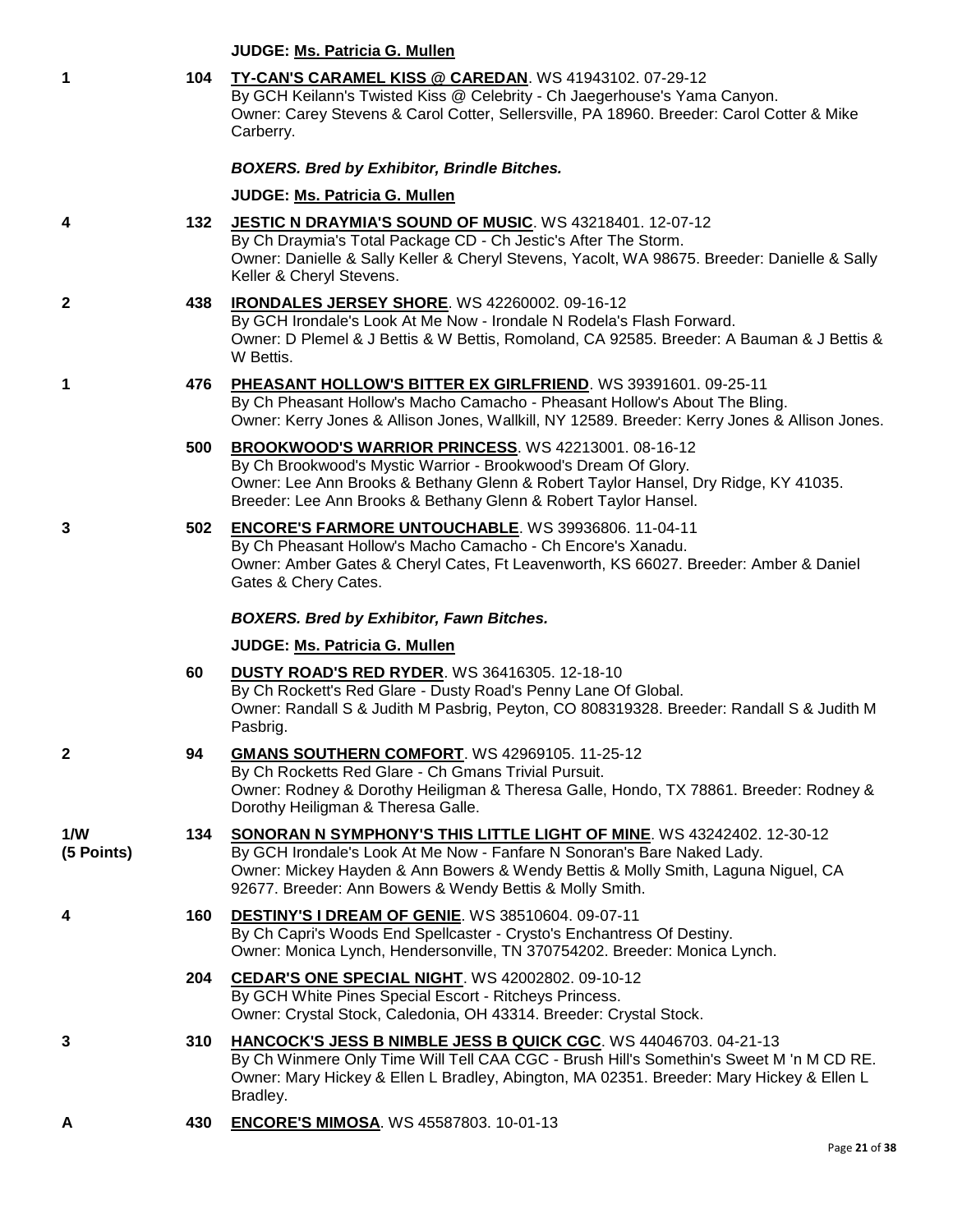By Ch Encore's Ferrari - Encore's Fascination. Owner: Cheryl A Cates, Exeter, CA 93221. Breeder: Cheryl A Cates.

#### *BOXERS. American-Bred, Brindle Bitches.*

#### **JUDGE: [Ms. Patricia G. Mullen](http://www.infodog.com/judges/32334/juddat.htm)**

- **14 [MARBURL'S CHERRIES JUBILEE](http://www.infodog.com/files/bdogrsl1.prg;makc=WS%2041318002;mdog=Marburl_s_Cherries_Jubilee;wins=all)**. WS 41318002. 04-24-12 By Ch Marburl's Hidalgo - Marburl's Zia. Owner: Mary Frances Burleson, Sachse, TX 75048. Breeder: Owner. (Lori McClain Ferguson, Agent).
- **1 50 [SHADIGEE'S GIFT OF GAB AT PEARLISLE](http://www.infodog.com/files/bdogrsl1.prg;makc=WS%2042774401;mdog=Shadigee_s_Gift_Of_Gab_At_Pearlisle;wins=all)**. WS 42774401. 12-08-12 By Ch Pearlisle N Standing O Risk Factor - Ch Shadigee's Lady Luck. Owner: Dr Robert Hallock & Grace D Hallock, Cheshire, CT 06410. Breeder: Lee Nowak & Mary Jane Nowak.
- **2 74 [PHEASANT HOLLOW'S GLAM SLAM](http://www.infodog.com/files/bdogrsl1.prg;makc=WS%2038164702;mdog=Pheasant_Hollow_s_Glam_Slam;wins=all)**. WS 38164702. 06-02-11 By Ch Pheasant Hollow's Cryptonite - Ch Pheasant Hollow's Party Like A Rock Star. Owner: Kerry Jones & Allison Jones, Wallkill, NY 12589. Breeder: Kerry Jones & Allison Jones.
- **4 158 [MOON VALLEY SMOKIN HOT](http://www.infodog.com/files/bdogrsl1.prg;makc=WS%2043373401;mdog=Moon_Valley_Smokin_Hot;wins=all)**. WS 43373401. 02-01-13 By Ch Strawberry N Reo Gold Country - Ch Moon Valley Imagine. Owner: Nancy Schepis & Ida Baum, Peoria, AZ 85383. Breeder: Nancy Schepis & Ida Baum. (Kay Peiser, Agent).
	- **278 [BESTEN'S CINCH & CINDERELLA'S DREAMS](http://www.infodog.com/files/bdogrsl1.prg;makc=WS%2041525802;mdog=Besten_s_Cinch_&_Cinderella_s_Dreams;wins=all)**. WS 41525802. 07-24-12 By Dunnford's Heart Of The Storm - Colours Midnight Rider. Owner: Suzanne Rodriguez, Richmond, TX 77469. Breeder: William Dean Brenner.
	- **410 [PHEASANT HOLLW'S BLACK WIDOW](http://www.infodog.com/files/bdogrsl1.prg;makc=WS%2041655109;mdog=Pheasant_Hollw_s_Black_Widow;wins=all)**. WS 41655109. 07-19-12 By GCH Pheasant Hollow's Kryptonite - Pheasant Hollows Cinderella. Owner: Jean Kopperud & K Cammer & K & A Jones, Clarence, NY 14031. Breeder: K Cammer & K & A Jones.

#### **3 440 [KP'S TUNRIN' ME ON](http://www.infodog.com/files/bdogrsl1.prg;makc=WS%2042449306;mdog=KP_s_Tunrin__Me_On;wins=all)**. WS 42449306. 09-20-12 By Ch Burlwood's Turn Me Loose - KP-Burlwood's Shut Up N' Drive. Owner: Keri Paulson, Fairfax, SD 57335. Breeder: Keri Paulson.

- **482 [SYMPHONY N RAINEYLANE'S RAISE YOUR GLASS](http://www.infodog.com/files/bdogrsl1.prg;makc=WS%2041371003;mdog=Symphony_N_Raineylane_s_Raise_Your_Glass;wins=all)**. WS 41371003. 07-05-12 By GCH Irondale's Look At Me Now - Ch Symphony's Summer Wind. Owner: Bridget Brown & Mollie Smith, Bessemer, AL 350225504. Breeder: Mollie Smith & Reuben Smith & Wendy Bettis. (Wendy Bettis, Agent).
- **486 [GREAT EXPECTATIONS WINIFRED WILL DO! TD PT RN BN HSAS](http://www.infodog.com/files/bdogrsl1.prg;makc=WS%2039438202;mdog=Great_Expectations_Winifred_Will_Do%21_TD_PT_RN_BN_HSAs;wins=all)**. WS 39438202. 09-02- 11

By Marc Del Benicadell - Shera's Great Expectations TDX AX AXJ RN HSAs HXAs HSBs HIBs.

Owner: Reegan Ray & William Polonsky & Barbara Riggs, Encinitas, CA 92024. Breeder: Reegan Ray.

(Wendy Bettis, Agent).

#### **524 [SAVOY SICILIAN GAME ON CA](http://www.infodog.com/files/bdogrsl1.prg;makc=WS%2042603801;mdog=Savoy_Sicilian_Game_On_CA;wins=all)**. WS 42603801. 11-05-12

By GCH Raklyns The Bronx MVP At Third - Garnsey's Savoy Shiraz Of Haberl RN CA. Owner: Wendy J Mayhall, Dunnellon, FL 34433. Breeder: Wendy Mayhall.

#### *BOXERS. American-Bred, Fawn Bitches.*

# **JUDGE: [Ms. Patricia G. Mullen](http://www.infodog.com/judges/32334/juddat.htm)**

#### **A 82 BAIBROOK'S [HEART OF GOLD](http://www.infodog.com/files/bdogrsl1.prg;makc=WS%2037256203;mdog=Baibrook_s_Heart_Of_Gold;wins=all)**. WS 37256203. 03-23-11

By GCH Raineylane-Studio DaVinci - Baibrook's Golden Glow Of Amber. Owner: Karen Kaleta, Seville, OH 442739733. Breeder: Karen Kaleta.

**88 [KIM ON A WING AND A PRAYER](http://www.infodog.com/files/bdogrsl1.prg;makc=WS%2042997701;mdog=Kim_On_A_Wing_And_A_Prayer;wins=all)**. WS 42997701. 10-26-12 By Ch Haberl's Heart Acre Bluesman CD BN RE CA - Ch Kim's Amazing Grace Custom Made.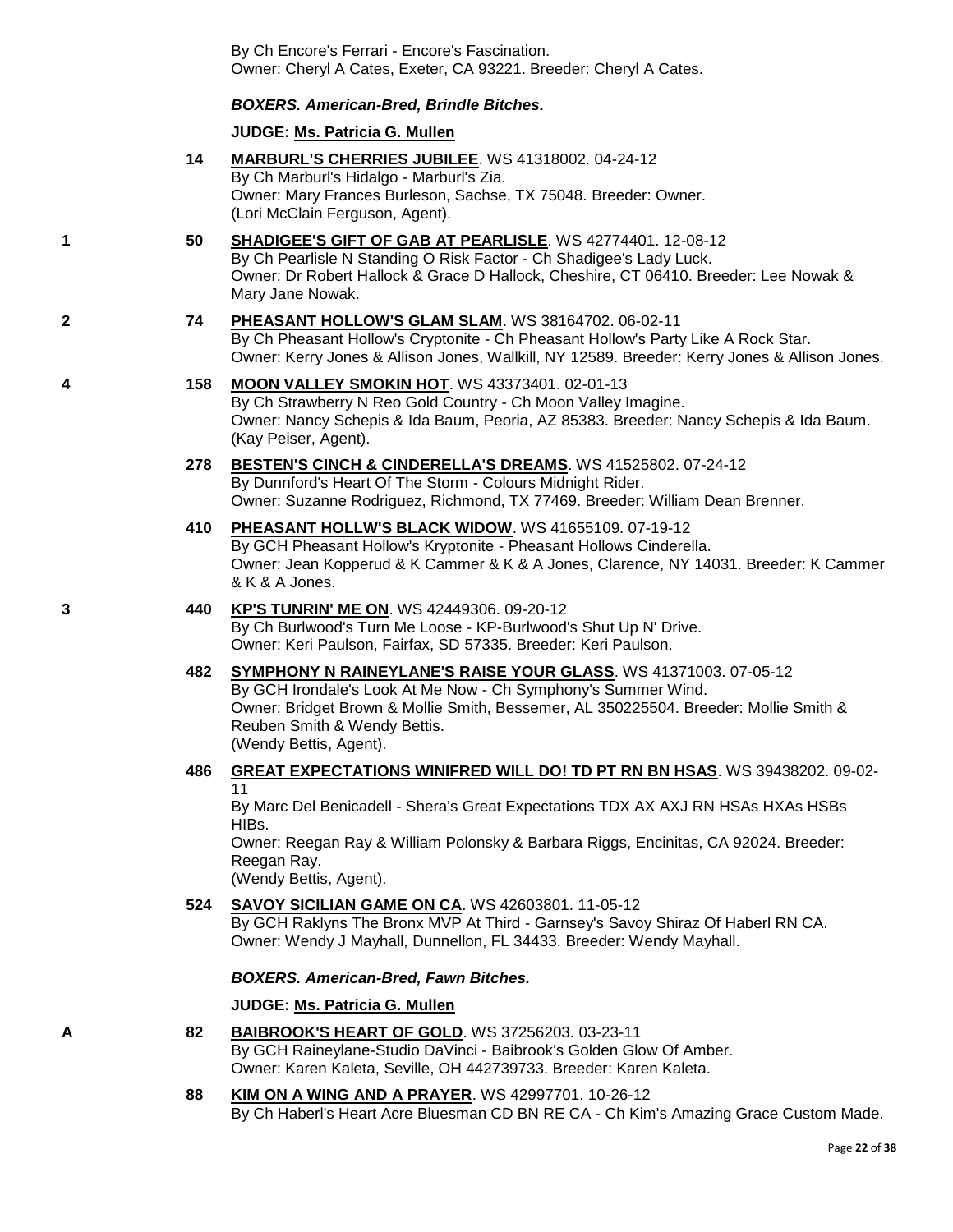| Owner: Kay Peiser & Elizabeth Barnhart, Micanopy, FL 32667. Breeder: V Dorris & K Finlay & |  |
|--------------------------------------------------------------------------------------------|--|
| E Barnhart & O Lee-Waters.                                                                 |  |

|   | 108 | <b>SAVOY SICILIAN MARK MY WORDS.</b> WS 42603803. 11-05-12<br>By GCH Raklyns The Bronx MVP At Third - Garnsey's Savoy Shiraz Of Haberl RN CA.<br>Owner: Evelyn C Mark, Eustis, FL 32736. Breeder: Wendy Mayhall.                                                                                                          |
|---|-----|---------------------------------------------------------------------------------------------------------------------------------------------------------------------------------------------------------------------------------------------------------------------------------------------------------------------------|
| A | 126 | TAMARON N' KP'S DROP DEAD DIVA. WS 43468801. 02-09-13<br>By GCH Tamaron's Leonidas - Tamaron's Spiced Peach.<br>Owner: Keri Paulson & Joy Iannaconi & Vanja Hilic, Fairfax, SD 57335. Breeder: Joy Iannaconi<br>& Vanja Milic.                                                                                            |
| 1 | 130 | HAPPY TAIL'S FAITH TRUST & PIXIE DUST. WS 43505001. 02-27-13<br>By GCH Barbiloc's Dart Image At Happy Tails CD RA OA NAJ - Ch Happy Tail's N Maxl's All<br>That Glitters.<br>Owner: Eugenia Koshiol & Lori McClain & Amy Bieri, Monee, IL 60449. Breeder: Amy Bieri &<br>Todd Bieri & Lori McClain.                       |
| А | 136 | PHEASANT HOLLOWS STARSTRUCK AT VANQUISH. WS 42701001. 08-31-12<br>By GCH Pheasant Hollows All Time High - Pheasant Hollows Hello Bombshell.<br>Owner: Melissa & Mark Mathers & Allison Jones, Goderich ON, CN N7A 3X8. Breeder: Kerry<br>Jones & Cynthia Carey & Allison Jones.                                           |
| 2 | 142 | <b>MARBURL'S TANGO. WS 43339803. 01-10-13</b><br>By Ch Marburl's Hidalgo - Marburl's Zia.<br>Owner: Mary Frances Burleson, Sachse, TX 75048. Breeder: Mary Frances Burleson.<br>(Lori McClain Ferguson, Agent).                                                                                                           |
| A | 148 | SALGRAY'S CELTIC CAOIMHE CA CGC. WS 38789502. 08-08-11<br>By Ch Salgray's Beat The Street - Salgray's Starshine V. Lemko.<br>Owner: Bruce McIntosh & Maura McIntosh, Mansfield, MA 020481446. Breeder: Jane<br>Hamilburg-Guy.                                                                                             |
|   | 202 | HI-TECH'S BRING ON THE WORLD. WS 42777401. 11-18-12<br>By Ch Carillon's Number One Draft Pick - GCH Hi-Tech's Southern Belle.<br>Owner: Jeri Poller & Kim Calvacca & Tina Truesdale & Gail Alix, Boca Raton, FL 33496.<br>Breeder: Jeri Poller & Kim Calvacca & Tina Truesdale & Gail Alix.                               |
| 3 | 320 | KIMS FAMILY HEIRLOOM OF WELLINGTION. WS 42997702. 10-26-12<br>By Ch Heberls Heart Acre Bluesman CD BN RE CA - Ch Kims Amazing Grace Custom Made.<br>Owner: K Finlay & V Dorris & E Barnheart & O Lee Waters & C Woodworth & M Alencewicz,<br>Oviedo, FL 32765. Breeder: K Finlay & V Dorris & E Barnheart & O Lee Waters. |
| 4 | 384 | LIBERTI'S FIRST CLASS PATRIOT. WS 39237002. 11-26-11<br>By Ch Silverlane's Excalibur - Ch Liberti's Forever First Class.<br>Owner: Brad Redrow & Teresa Berge, Glen Gardner, NJ 08826. Breeder: Teresa Berge.<br>(Karen Speck, Agent).                                                                                    |
|   | 394 | BREHO MCGEE LET'S GET THIS PARTY STARTED. WS 41450805. 07-24-12<br>By Ch Suncrest's Trike It Rich At Maxl - Ch Breho Emerson Shock'N Y'All.<br>Owner: Howard McGee & Brenda Stuckey & Theressa Galle, Collins, MS 39428. Breeder:<br>Brenda Stuckey & Karen Emerson & Jim Emerson & Theressa Galle.                       |
|   | 508 | AMITY HALL'S MARIPOSA. WS 38887301. 08-09-11<br>By GCH Amity Hall's All About Me RN - GCH Amity Hall's Ticket To Vegas.<br>Owner: Beth Downey, Stevensville, MD 21666. Breeder: Beth Downey.<br>(Sherry Canciamille, Agent).                                                                                              |
|   |     | <b>BOXERS. Open, Brindle Bitches.</b>                                                                                                                                                                                                                                                                                     |
|   |     | JUDGE: Ms. Patricia G. Mullen                                                                                                                                                                                                                                                                                             |
| 3 | 34  | WINDWARD & HAPPY TAILS ONE FOR THE MONEY. WS 44076601. 02-18-13<br>By GCH Barbiloc's Dart Image At Happy Tails RA OA NAJ - Ch Home's Serenity Jada.                                                                                                                                                                       |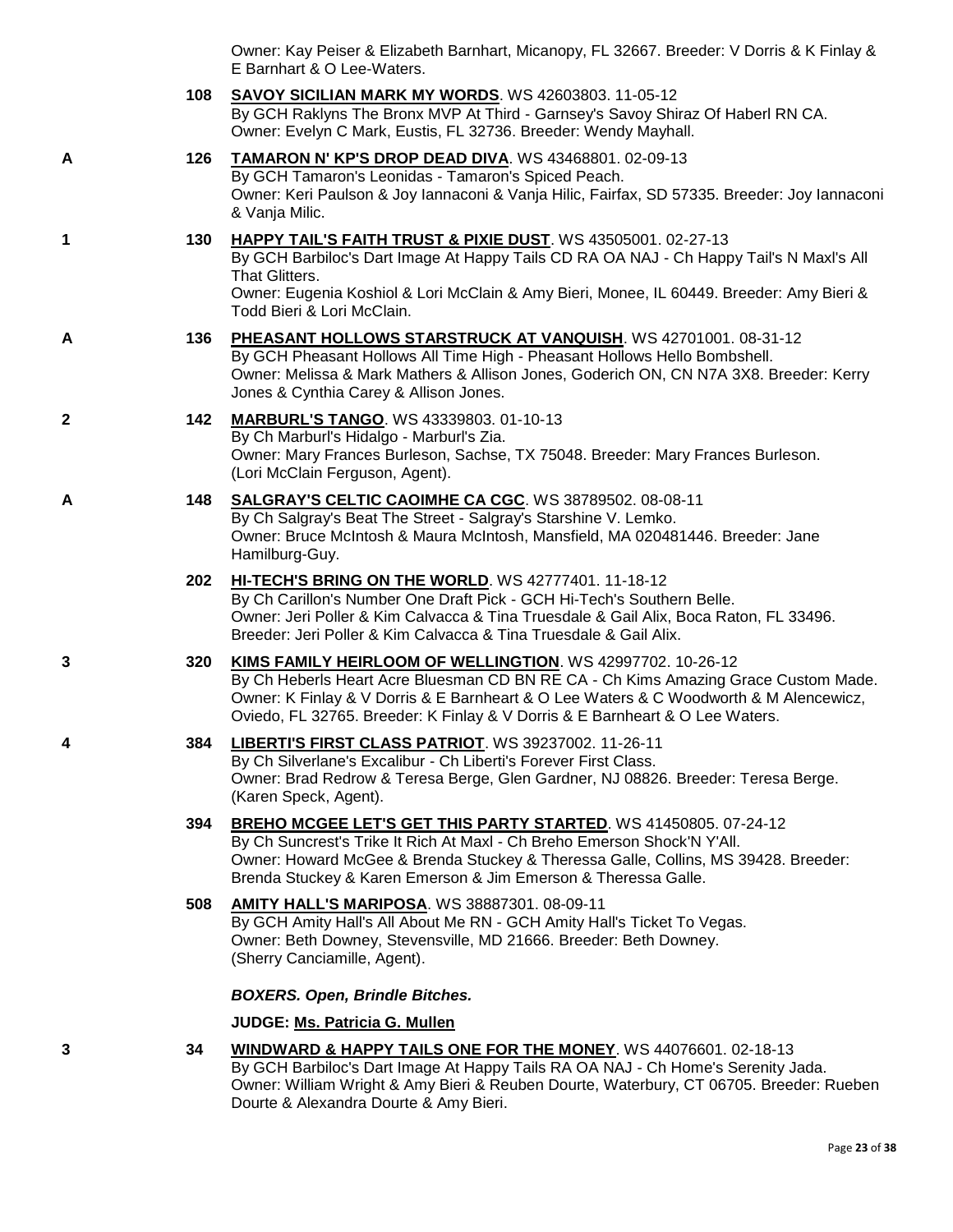| 2 | 92  | PHEASANT HOLLOW'S BLACK LABEL WITH MASUE. WS 41655105. 07-19-12<br>By GCH Pheasant Hollow's Kryptonite - Pheasant Hollows Cinderella.<br>Owner: Sue & Doug Tolbert & Kerry & Allison Jones, Troutville, VA 24175. Breeder: K & A<br>Jones & K Cammer.                                   |
|---|-----|-----------------------------------------------------------------------------------------------------------------------------------------------------------------------------------------------------------------------------------------------------------------------------------------|
| 4 | 168 | WINFALL'S CHOCOLATE MOMENTO. WS 42913704. 07-14-12<br>By GCH Moon Valley Momentum - Winfall's We Love Chocolate.<br>Owner: Deborah Speed, Glyndon, MD 21071. Breeder: Rosemary Drury & Tina Porter.                                                                                     |
| A | 184 | <b>MYSTICALS PICTURE PERFECT CHARM. WS 42839705. 12-10-12</b><br>By Ch Straightline's Turbo Charged @ Picture Perfect - MaGray's Magical Charm.<br>Owner: Robin & Steve Adkins, Charleston, TN 37310. Breeder: Billy Thomas.                                                            |
|   | 288 | REGAL X ETHIOPIAN PRINCESS. WS 40832001. 03-13-12<br>By GCH Mi-T's Believe It Or Not - Regal X Porsche.<br>Owner: Dawn R Droescher, Orlando, FL 32808. Breeder: Dawn R Droescher.<br>(Michael Shepherd, AKC Registered Handler AKC).                                                    |
|   | 308 | <b>CAROLINA HERRERA (RAMOS).</b> WS 45297802. 12-31-11<br>By JR's Agni Lopez - Abby Ramos.<br>Owner: Francisco Ramos, Mexico 03820, . Breeder: Francisco Ramos.                                                                                                                         |
|   | 360 | <b>SUNNY DAY OF PRIDE BOXER. WS43958601. 11-10-11</b><br>By Ch Hi-Tech The King Of Sherry Shoot Jp - Ch Beauty Lala Of Cash Box Jp.<br>Owner: Chiharu Yashiro, Columbus, NC 28722. Breeder: Kim Young-Nam.                                                                              |
|   | 366 | <b>EXCLUSIVE'S DARK CHOCOLATE TRADEMARK.</b> WS 41306501. 05-22-12<br>By Ch Terinor's Solar Eclipse - Ch Burlwood's Exclusive Tradmark.<br>Owner: Kristin Winter & Marlene Huebner, Stoughton, WI 53589. Breeder: K Winter & P<br>Farrington & C Renard.                                |
|   | 512 | <b>HOLIDAY'S MOONRISE.</b> WS 43628101. 01-08-12<br>By Lynbary's Captivator - Holiday's Step Aside.<br>Owner: Linda Maislin, Cote St Luc QC, CN H4W 2X2. Breeder: Andre Jeannopte.<br>(Debbie Struff, Agent).                                                                           |
| 1 | 522 | CH GINGERBREAD COOKIES FOR DADDY. WS 43019201. 01-13-13<br>By GCH Duba-Dae's Who's Your Daddy - GCH Gingerbread Christmas Cookies.<br>Owner: Pam & Charlie Holzapfel & Lenore Ryan & Wendy Bettis, Neptune, NJ 07753. Breeder:<br>Lenore Ryan & Wendy Bettis.<br>(Dan Buckwald, Agent). |
|   | 538 | ENCORE'S FARMORE UNDER YOUR SPELL. WS 39936807. 11-04-11<br>By Ch Pheasant Hollows Macho Camacho - Ch Encore's Xanadu.<br>Owner: Tina Beardsley & Amber Gates & Cheryl Cates, Ames, IA 50010. Breeder: Amber &<br>Daniel Gates & Cheryl Cates.                                          |
|   |     | <b>BOXERS. Open, Fawn Bitches.</b>                                                                                                                                                                                                                                                      |
|   |     | JUDGE: Ms. Patricia G. Mullen                                                                                                                                                                                                                                                           |
|   | 72  | <b>EPITOME'S BLONDE BOMBSHELL. W 41596901. 05-15-12</b><br>By Ch Bentbrooks Image Of High Noon - Ch Epitome's Top Grain.<br>Owner: Susan Standley, Murfreesboro, TN 37128. Breeder: Susan Standley.<br>(Sherry Canciamille, Agent).                                                     |
| 2 | 80  | <b>RUN RUN MARTINEZ MEX. WS44300401. 06-30-12</b><br>By Jr's Maximiliano - Next Step's Gold Finger.<br>Owner: Abner Mercado, Sachse, TX 75048. Breeder: Sergio Martinez Diaz.<br>(Lori McClain Ferguson, Agent).                                                                        |
| A | 186 | LMF FOREVER IN MY HEART. WS 39750305. 12-15-11<br>By Ch Mccoy's Hide Your Hearts - Ch HiFives Wind Up Doll Of Oak Knoll.<br>Owner: Bryan Briley & Larry McCoy, Hawk Point, MO 63349. Breeder: Bryan Briley.                                                                             |
|   | 100 | NANTESS SASHA OF IO SANIS WS 42546402 10.06.12                                                                                                                                                                                                                                          |

**198 [NANTESS SASHA OF JO-SAN'S](http://www.infodog.com/files/bdogrsl1.prg;makc=WS%2042546402;mdog=Nantess_Sasha_Of_Jo-San_s;wins=all)**. WS 42546402. 10-06-12 By Ch Nantess Just Try It - Jo-San's Sassy.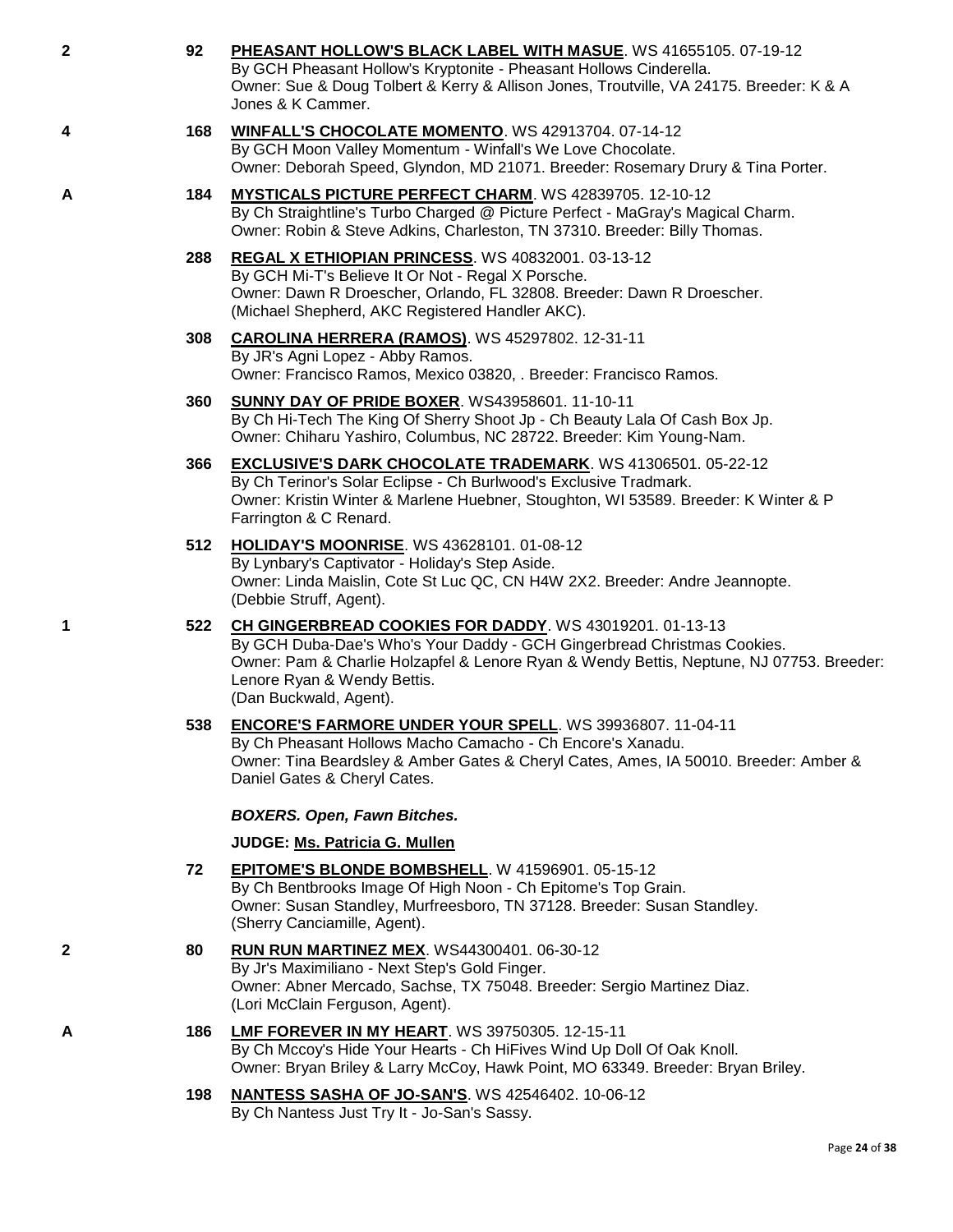Owner: Sandra Lynch & Christa Hibbard, Broken Arrow, OK 74014. Breeder: Sandra Lynch. (Tessie Savage, Agent).

- **206 [HANCOCK'S LIVIN' IT UP AT COPPERMYST CA](http://www.infodog.com/files/bdogrsl1.prg;makc=WS%2039375302;mdog=Hancock_s_Livin__It_Up_At_CopperMyst_CA;wins=all)**. WS 39375302. 12-15-11 By Ch Winmere Only Time Will Tell CAA CGC - Brush Hill's Somethin's Sweet M'N M CD RE. Owner: Margaret Magoffin & Mary Hickey, Penfield, NY 145261625. Breeder: Mary Hickey & Ellen L Bradley.
- **222 [VICTORIA OF CASH BOX JP](http://www.infodog.com/files/bdogrsl1.prg;makc=BO0011812JAP;mdog=Victoria_Of_Cash_Box_JP;wins=all)**. BO0011812JAP. 04-14-12 By Oscar World Of Chiba Daitoku JP - Flying Kiss OF Chiba Daitoku JP. Owner: Takashi Kohara, Phelan, CA 92371. Breeder: Masao Hanabusa. (Takayoshi Miura, Agent).

# **1 272 [STREAMLINE'S I'M NOT SISSIFIED](http://www.infodog.com/files/bdogrsl1.prg;makc=WS%2041516002;mdog=Streamline_s_I_m_Not_Sissified;wins=all)**. WS 41516002. 07-11-12 By Ch Ensign's Justified - Sapphires Black Gold. Owner: Joleena Young & Mack Young, Sullivan, IL 61951. Breeder: Megan Starner & Shelly Williams.

(Christa Cook, Agent).

- **312 [DRAYMIA'S PACKING HEAT](http://www.infodog.com/files/bdogrsl1.prg;makc=WS%2039527701;mdog=Draymia_s_Packing_Heat;wins=all)**. WS 39527701. 11-11-11 By Ch Draymia's Total Package CD - Ch Draymia's Absolute Flirt. Owner: Cheryl Stevens, Pasco, WA 99301. Breeder: Cheryl Stevens. (Danielle Keller, Agent).
- **4 328 [MCCOY'S PURE OF HEART](http://www.infodog.com/files/bdogrsl1.prg;makc=WS%2032004003;mdog=McCoy_s_Pure_Of_Heart;wins=all)**. WS 32004003. 06-22-09 By Ch McCoy's Hide Your Hearts - McCoy's Heart And Soul. Owner: Karen Speck & Larry McCoy, Glen Gardner, NJ 088263298. Breeder: Larry McCoy & Peggy A Otto.
	- **364 [STARLYN'S FIRST LADYE OF MAGIC](http://www.infodog.com/files/bdogrsl1.prg;makc=WS%2042102203;mdog=Starlyn_s_First_Ladye_Of_Magic;wins=all)**. WS 42102203. 10-17-12 By Ch Capri's Magic Maker Of Sassy - Starlyn's Vegas Ladye. Owner: Lynn Carroll-Jerbis & William Jerbis, Las Vegas, NV 89121. Breeder: Lynn Carroll-Jerbis & William Jerbis. (Kimberly Pastella, Agent).
- **3 404 [DRACO'S HONEY CHILD](http://www.infodog.com/files/bdogrsl1.prg;makc=WS%2042437503;mdog=Draco_s_Honey_Child;wins=all)**. WS 42437503. 08-15-12 By Draco's Sikander - Haberl'sGolden Child. Owner: Mary K McCool, Amissville, VA 20106. Breeder: Khamphieng Vixayo. (BJ Barnhart, Agent).
	- **442 [SAVOY SICILIAN THUNDER BUNNY](http://www.infodog.com/files/bdogrsl1.prg;makc=WS%2042603802;mdog=Savoy_Sicilian_Thunder_Bunny;wins=all)**. WS 42603802. 11-05-12 By GCH Raklyns The Bronx MVP At Third - Garnsey's Savoy Shiraz Of Haberl RN CA. Owner: Wendy J Mayhall, Dunnellon, FL 34433. Breeder: Wendy Mayhall.
	- **462 [JAMIESON'S POLA](http://www.infodog.com/files/bdogrsl1.prg;makc=FCM%20GB%203329-;mdog=Jamieson_s_Pola;wins=all)**. FCM GB 3329-. 11-12-11 By Jamieson's El Charro - Jamieson's Polilla. Owner: Arturo Jamieson, Mexico 44150, . Breeder: Arturo Jamieson.

### **528 [DRACO APHRIKITTY](http://www.infodog.com/files/bdogrsl1.prg;makc=WS%2039809702;mdog=Draco_Aphrikitty;wins=all)**. WS 39809702. 09-14-11 By Draco N Asuncion Think Of Me - Dragona Aphrika. Owner: Michael Todd & Jorge Pinzon & Joseph Vergnetti, Columbus, NC 28722. Breeder: Michael Todd & Jorge Pinzon.

**536 [SASSY LANE'S FANCY DON'T LET ME DOWN](http://www.infodog.com/files/bdogrsl1.prg;makc=WS%2039495102;mdog=Sassy_Lane_s_Fancy_Don_t_Let_Me_Down;wins=all)**. WS 39495102. 11-10-11 By Ch CR-Newcastle's Bird In The Hand - Cameliard's Radiant Crystal Of Sassy Lane. Owner: Susan Stevens-Schultz & Virginia Johnson & Jennifer Walker & Liz Bistline, Milford, MI 483802538. Breeder: Susan Stevens-Schultz.

#### *BOXERS. Veteran, 6 Years & Under 8 Years Dogs.*

#### **JUDGE: [Mr. Howard E. Engel](http://www.infodog.com/judges/44716/juddat.htm)**

- **109 [CH RENNO'S LET'S N GAUGE](http://www.infodog.com/files/bdogrsl1.prg;makc=WS%2023923301;mdog=Ch_Renno_s_Let_s_N_Gauge;wins=all)**. WS 23923301. 10-10-07 By Ch Boxrmor N Renno Here's Johnny - Renno's Grand Manier. Owner: Margo Bliss & Hannelore Renno, Tehachapi, CA 93561. Breeder: Hannelore Renno.
- **4 113 [CH FIRESTAR'S INDIAN WARRIOR RN BN](http://www.infodog.com/files/bdogrsl1.prg;makc=WS%2023151705;mdog=Ch_Firestar_s_Indian_Warrior_RN_BN;wins=all)**. WS 23151705. 08-14-07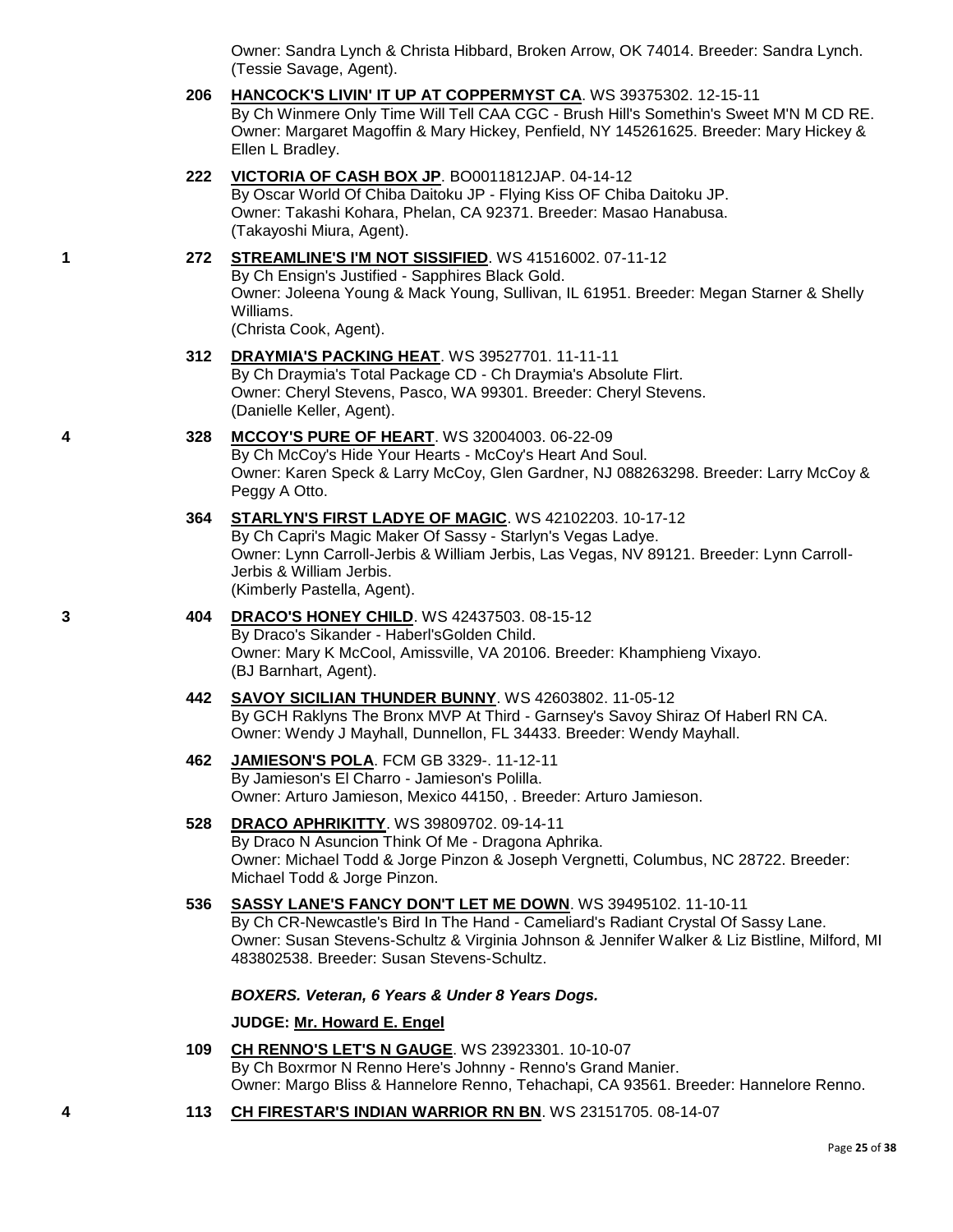|           |     | By Ch Garnsey's High Tide - Ch Firestar's Indian Summer CD RN.<br>Owner: Sandra J Johnson, Lemont, IL 604394633. Breeder: Sandra J Johnson & Diane E<br>Boyle.<br>(Christa Cook, Agent).                                                                                                           |
|-----------|-----|----------------------------------------------------------------------------------------------------------------------------------------------------------------------------------------------------------------------------------------------------------------------------------------------------|
| Α         | 129 | CH RAMARCO'S WINNING TICKET. WS 26052102. 03-31-08<br>By Ch Raineylane-Studio DaVinci - Ch Ramarco's Come Fly With Me.<br>Owner: Connie M Burks & H Joe Kahre, Beech Grove, IN 46107. Breeder: Connie M Burks &<br>H Joe Kahre.<br>(Sherry Canciamille, Agent).                                    |
|           | 215 | CH STRAWBERRY N REO GOLD COUNTRY. WS 18608703. 08-02-06<br>By Ch Strawberry's Medalist - Ch Bayridge's Circuit Breaker.<br>Owner: Bruce E & Judith Voran, Strawberry, AZ 85544. Breeder: Sharon Baird & Deborah<br>Schenher.<br>(James Bettis, Agent).                                             |
| 1/AOM/BVD | 243 | GCH KATANDY'S FAST FORWARD. WS 19792801. 11-04-06<br>By Ch Raklyn's Stealin The Show - Ch Katandys Magic Pixie Dust.<br>Owner: Lee Morris & Mark Young, Davidsonville, MD 21035. Breeder: Lee Morris & Mark<br>Young.                                                                              |
| Α         | 247 | BRANDIWINES DISTILLED SPIRIT. WS 23603901. 10-20-07<br>By Ch Bentbrooks Image Of Highnoon - Minstrel's Half O' Chance.<br>Owner: Jean Salmon & Roberta Smith, Lexington, OK 73051. Breeder: Roberta L Smith &<br>Katherine Nevius & Robert Blumberg.                                               |
| Α         | 271 | GCH NANTESS ROYAL HOT ROD. WS 22947001. 08-18-07<br>By Ch Nantess Royal Flush - Ch Nantess Southern Lady.<br>Owner: Nancy & Tessie Savage, Table Grove, IL 614829619. Breeder: Nancy & Tessie<br>Savage.                                                                                           |
|           | 283 | CH JESTIC'S SYNCHRONICITY. WS 19973801. 11-05-06<br>By Ch Butler's This Buds For You - Sanridge's Enchantment.<br>Owner: Sally Keller & Danielle Keller, Yacolt, WA 98675. Breeder: Danielle & Sally Keller.                                                                                       |
| 3         | 309 | <b>GCH PEARLISLE'S SEVEN TOKENS. WS 23011201. 07-07-07</b><br>By Ch Shadow's Nairobi - Ch Pearlisle Replica Of Standing-O.<br>Owner: Dr Robert Hallock & Grace D Hallock, Cheshire, CT 06410. Breeder: Owners.                                                                                     |
| Α         | 323 | GCH RAKLYNS THE BRONX MVP AT THIRD. WS 18268303. 06-12-06<br>By Ch KG Halcyon Fire King - Ch Raklyns Showin' Off.<br>Owner: Debbie & Erin Struff & Karen & Pat Quagliana, Oakland, NJ 07436. Breeder: Debbie &<br>Erin Struff & Karen & Pat Quagliana.<br>(Debbie Struff, AKC Registered Handler). |
| 2         | 355 | LYNBARY'S CAPTIVATOR. WS 27043701. 07-25-06<br>By Lynbary's Motivator - Lynbary's Earth Angel.<br>Owner: Daniel & Morrie Maislin, Cote St Luc QC, CN H4W 2X2. Breeder: Barry H Green &<br>Lynn Green.                                                                                              |
|           | 401 | CH STANDING-O DALLAS AT HARMSON. WS 18618301. 06-27-06<br>By Ch Shadow's Nairobi - Ramparts Boston At Yankee.<br>Owner: Kathy McCarthy & Pamela Shaw-George, Wilmington, MA 01887. Breeder: Kathy<br>McCarthy.<br>(Debbie Struff, AKC Registered Handler).                                         |
|           |     | <b>BOXERS. Veteran, 6 Years &amp; Under 8 Years Bitches.</b>                                                                                                                                                                                                                                       |
|           |     | JUDGE: Ms. Patricia G. Mullen                                                                                                                                                                                                                                                                      |
| Α         | 10  | <b>CH COUNTRY TIME'S SWEET HOME ALABAMA. WS 25301705. 03-08-08</b><br>By Ch Port O Calls First Mate - Portocalls Black Diamond.<br>Owner: Claudine Raymo & Ann & Steve Anderson, DeBary, FL 32713. Breeder: Rhonda O<br>McNutt.                                                                    |
| 4         | 12  | <b>CH FALMARK'S FOX-TROT. WS 22835901. 05-31-07</b>                                                                                                                                                                                                                                                |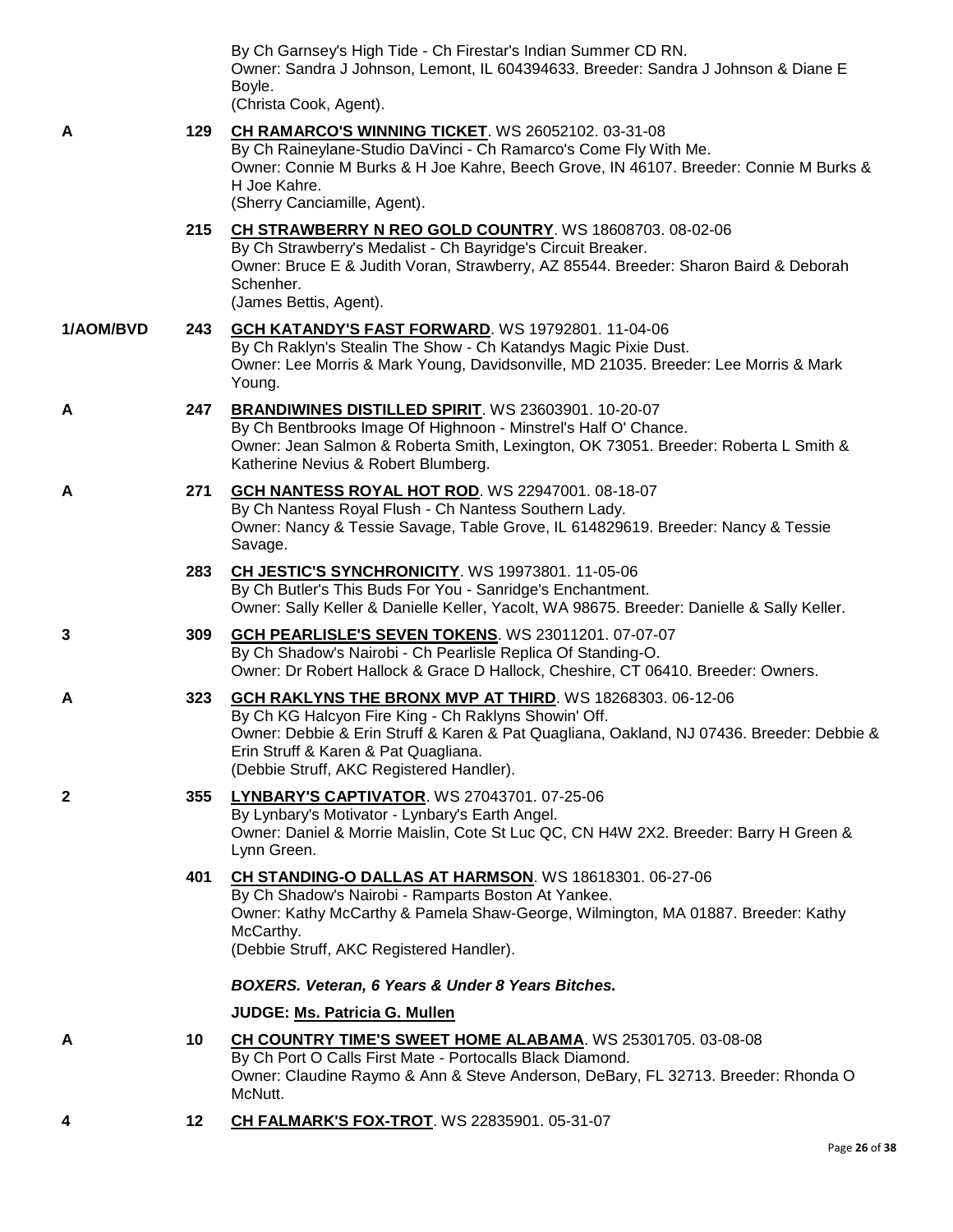By Ch Turo's Overtur - Ch Avalon's Jitterbug. Owner: Laura Cuthbert, Watertown, MA 024721010. Breeder: Laura Cuthbert & Norra Hansen & Dan Buchwald.

**1 68 [CH ENSIGN'S FUTURA VITA OF TYBRUSHE](http://www.infodog.com/files/bdogrsl1.prg;makc=WS%2023115203;mdog=Ch_Ensign_s_Futura_Vita_Of_Tybrushe;wins=all)**. WS 23115203. 06-07-07 By Ch Elharlen's Your Choice - Ch Denbar's Dolce Vita. Owner: Sheila McAvoy & Darren Lovely, Dewinton AB, CN T0L 0X0. Breeder: Annette Clark &

Shay Pischke.

- **3 182 [GCH SPECIAL K'S END OF THE STORY](http://www.infodog.com/files/bdogrsl1.prg;makc=WS%2019293306;mdog=GCH_Special_K_s_End_Of_The_Story;wins=all)**. WS 19293306. 09-12-06 By Ch Nantess Myde High Roller - Special K's Step Aside. Owner: Rhonda D & Patrick P Epley, Shell Rock, IA 506709626. Breeder: Rhonda D Epley & Constance & Randall Thayer. (Amy Bieri, Agent).
- **2 218 [CH JOCAR'S GLAMOUR GIRL OF SUMMER](http://www.infodog.com/files/bdogrsl1.prg;makc=WS%2024297302;mdog=Ch_Jocar_s_Glamour_Girl_Of_Summer;wins=all)**. WS 24297302. 11-19-07 By Ch Naja's Enterprise Of Summer - Ch Scenicvu's Iridescence. Owner: Josie O'Reilly, Edmonton AB, CN T6G 0B8. Breeder: Carol J Novak.
	- **236 [GCH FOXEN'S SASSY LITTLE LADY](http://www.infodog.com/files/bdogrsl1.prg;makc=WS%2024925603;mdog=GCH_Foxen_s_Sassy_Little_Lady;wins=all)**. WS 24925603. 01-25-08 By Ch Caymans Texas Buckaroo - Sassys Magic Spellcaster Of Cayman. Owner: Sue Driscoll & Lynn Schaefer, Belvidere, IL 61008. Breeder: Janet Kraus & Kritine Anderson.

*BOXERS. Veteran, 8 Years & Under 10 Years Dogs.*

# **JUDGE: [Mr. Howard E. Engel](http://www.infodog.com/judges/44716/juddat.htm)**

- **135 [CH BEAU BIEN'S ECHO OF EGO](http://www.infodog.com/files/bdogrsl1.prg;makc=WS%2017382201;mdog=Ch_Beau_Bien_s_Echo_Of_Ego;wins=all)**. WS 17382201. 02-17-06 By Ch Arriba Talisman Ego - Beau Bien's Makin' Magic. Owner: Marilyn Grayson, Albuquerque, NM 87106. Breeder: Marilyn Grayson. (Michael Sheperd, Agent).
- **137 [GCH RAINEYLANE-STUDIO DAVINCI](http://www.infodog.com/files/bdogrsl1.prg;makc=WS%2012684401;mdog=GCH_Raineylane-Studio_DaVinci;wins=all)**. WS 12684401. 03-13-05 By Ch Raineylane's Marshall Dillon - Telstar's Majestic Glory. Owner: Jack & Bridget Brown, Bessemer, AL 350225504. Breeder: Mike & Trina Ahlers.
- **147 [CH FIRESTAR'S INDIAN OUTLAW](http://www.infodog.com/files/bdogrsl1.prg;makc=WS%2016031304;mdog=Ch_Firestar_s_Indian_Outlaw;wins=all)**. WS 16031304. 11-26-05 By Ch TuRo's Overture - Ch Firestar's Indian Summer CD RN. Owner: Diane E Boyle & Sandra J Johnson & Christa Cook, Chicago, IL 606303520. Breeder: Sandra J Johnson & Diane E Boyle.
- **1 201 [GCH DUBA-DAE'S WHO'S YOUR DADDY](http://www.infodog.com/files/bdogrsl1.prg;makc=WS%2015645902;mdog=GCH_Duba-Dae_s_Who_s_Your_Daddy;wins=all)**. WS 15645902. 10-06-05 By Ch Duba-Dae's Buster Brown - Ch Duba-Dae's Diamond Evolution. Owner: Charles Vose & Wendy Bettis & Lynn Jansson, Riverside, CA 925086039. Breeder: Lynn P Jansson.
	- **259 [GCH JUST-A-WYN'S D'ING TIME AT HEARTACRES](http://www.infodog.com/files/bdogrsl1.prg;makc=WS%2013723201;mdog=GCH_Just-A-Wyn_s_D_ing_Time_At_Heartacres;wins=all)**. WS 13723201. 06-27-05 By Ch Logan Elm Runs At Heartacres - Just-A-Wyn's Mistletoe. Owner: Mary Lynn & Ashley Wynieski & Tammy Zook & Priscilla Kilman, Elyria, OH 440358352. Breeder: Mary Lynn & Ashley Wynieski.
- **4 301 [GCH AMITY HALL'S ALL ABOUT ME RN](http://www.infodog.com/files/bdogrsl1.prg;makc=WS%2013224501;mdog=GCH_Amity_Hall_s_All_About_Me_RN;wins=all)**. WS 13224501. 04-28-05 By Ch Raineylane's Different Drum - Ch Amity Hall's Rock The Casbah. Owner: Beth Downey, Stevensville, MD 216663528. Breeder: Beth Downey.
- **2 337 [CH MARBURL'S HIDALGO](http://www.infodog.com/files/bdogrsl1.prg;makc=WS%2016652805;mdog=Ch_Marburl_s_Hidalgo;wins=all)**. WS 16652805. 03-11-05 By Ch Marburl's Silverado - Marburl's Flasher. Owner: Mary Frances Burleson, Sachse, TX 75048. Breeder: Mary Frances Burleson. (Lori McClain Ferguson, Agent).
- **3 435 [CH STORYBOOK PAGE AFTER PAGE](http://www.infodog.com/files/bdogrsl1.prg;makc=WS%2017539106;mdog=Ch_Storybook_Page_After_Page;wins=all)**. WS 17539106. 04-16-06 By Ch Maxl's Golden Boy - Rochils Black Magic Woman. Owner: Linda Abel & Skip Abel, Elk River, MN 55330. Breeder: Skip Abel & Linda Abel. (Michael Shepherd, Agent).

*BOXERS. Veteran, 8 Years & Under 10 Years Bitches.*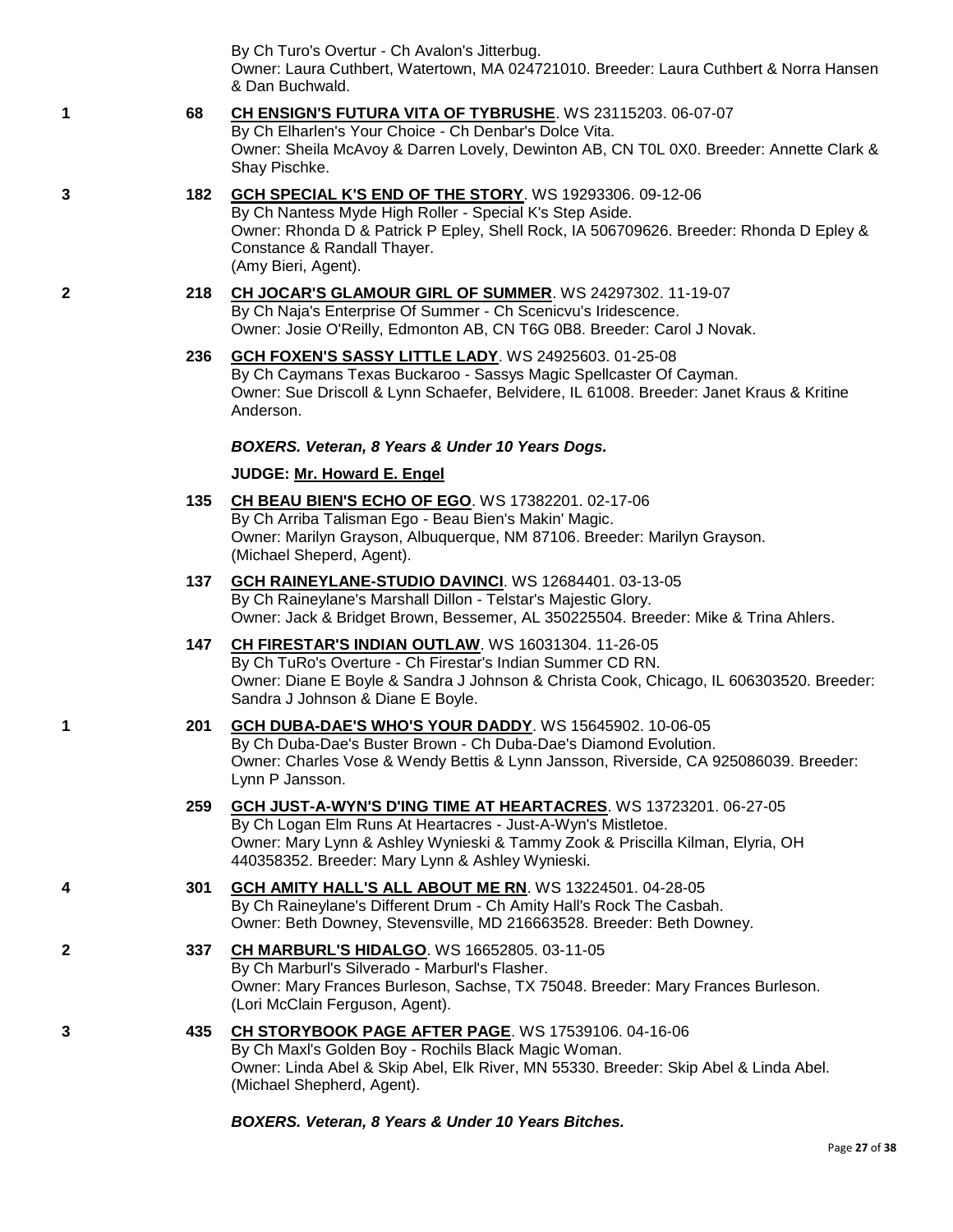|                                   |     | JUDGE: Ms. Patricia G. Mullen                                                                                                                                                                                                                                                                        |
|-----------------------------------|-----|------------------------------------------------------------------------------------------------------------------------------------------------------------------------------------------------------------------------------------------------------------------------------------------------------|
| 1/BVB<br>(5 GC Points)            | 24  | CH KATANDY'S WOODS END INTRIGUE. WS 14507101. 03-16-05<br>By Ch Woods End Time 'N Again - Ch Omega's Jade.<br>Owner: Mrs Jack Billhardt & Sergio Tenenbaum, New Canaan, CT 06840. Breeder: Lee<br>Morris.<br>(Diego Garcia, Agent).                                                                  |
| 2                                 | 154 | CH FIRESTAR'S INDIAN RHAPSODY CD RN BN. WS 16031303. 11-26-05<br>By Ch Turo's Overture - Ch Firestar's Indian Summer CD RN.<br>Owner: Sandra J Johnson, Lemont, IL 604394633. Breeder: Sandra J Johnson & Diane E<br>Boyle.<br>(Christa Cook, Agent).                                                |
| A                                 | 452 | CH HERCYNIA'S AVALONIA OF STANDING-O. WS 14311511. 09-04-05<br>By Ch Shadow's Nairobi - Ch Jacquet's Tethys.<br>Owner: Tom & Madeleine Tomaszewski, Freehold, NJ 07728. Breeder: Madeleine & Thomas<br>Tomaszewski.<br>(Allison Jones, Agent).                                                       |
|                                   |     | BOXERS. Veteran, 10 Years & Over Dogs.<br>JUDGE: Mr. Howard E. Engel                                                                                                                                                                                                                                 |
| 1                                 | 295 | CH ROCHILS CALL OF THE WILD. WS 06844804. 10-21-03<br>By Ch Shadow's Nairobi - Ch Rochils Grande Tradition.<br>Owner: Perry Combest & Sandra Combest, Denton, TX 76205. Breeder: Perry Combest &<br>Sandra Combest & Michael Shepherd.<br>(Lori McClain Ferguson, Agent).                            |
| 2                                 | 343 | GCH FAERDORN DUST BUSTER. WS 07781502. 09-03-03<br>By Winuwuk Lust In The Dust - Shiloh Time After Time At Cascorike.<br>Owner: Jessica M Kozel, Wrentham, MA 020931643. Breeder: Sue Harvey.                                                                                                        |
|                                   |     | BOXERS. Veteran, 10 Years & Over Bitches.                                                                                                                                                                                                                                                            |
|                                   |     | JUDGE: Ms. Patricia G. Mullen                                                                                                                                                                                                                                                                        |
| 3                                 | 210 | CH PEARLISLE REPLICA OF STANDING-O CD. WS 05510503. 07-20-03<br>By Ch Maxl's Golden Boy - Luckyjades Vision X Standing O.<br>Owner: Dr Robert & Grace Hallock, Cheshire, CT 06410. Breeder: Dr Robert & Grace Hallock<br>& Pamela Shaw-George.                                                       |
| <b>1/OLDEST IN</b><br><b>SHOW</b> | 242 | CH IMPERIAL'S WILD IRISH LASS. WS 01177801. 03-20-02<br>By Ch Larich Starstrid'r By The Bay - Imperial's Dawn Surprise.<br>Owner: JoAnn Reinolds & AE Reinolds & Sarah Reinolds, Royse City, TX 75189. Breeder:<br>JoAnn Reinolds & AE Reinolds & Sarah Reinolds.<br>(Lori McClain Ferguson, Agent). |
| 2                                 | 414 | <b>CH JUST-A-WYN'S 24K GOLD. WS 00921002. 06-10-02</b><br>By Ch Pinebrook's Unique Blend - Just-A-Wyn's Double Trouble.<br>Owner: Mary Lynn & Ashley Wynieski, Elyria, OH 44035. Breeder: Mary Lynn & Ashley<br>Wynieski.                                                                            |
|                                   |     | <b>BOXERS. Best of Breed Competition.</b>                                                                                                                                                                                                                                                            |
|                                   |     | JUDGE: Mr. Howard E. Engel                                                                                                                                                                                                                                                                           |
|                                   | 217 | SURFDOMS SAILING WITH THE SEADOG. WS 44269406. 04-17-13<br>By GCH Bravo N Sunset Stealing Time - Ch Shiralda's A Wandering Nymph. Dog.<br>Owner: Gail Karwoski & Mal Karwoski, Monroe, CT 06488. Breeder: Gail S & Mal Karwoski.<br>(Debbie Struff, AKC Registered Handler).                         |
|                                   | 324 | JOKAR'S N HAPPY TAILS LEGALLY BLONDE. WS 41571901. 06-22-12<br>By Ch Illyrian's Trilogy - Ch Jokar's Blonde Ambition's Of Happy Tails. Bitch.<br>Owner: Michael Shepherd, Flowermound, TX 75028. Breeder: Carrie Cole & May C Bieri.<br>(Michael Shepherd, AKC Registered Handler AKC).              |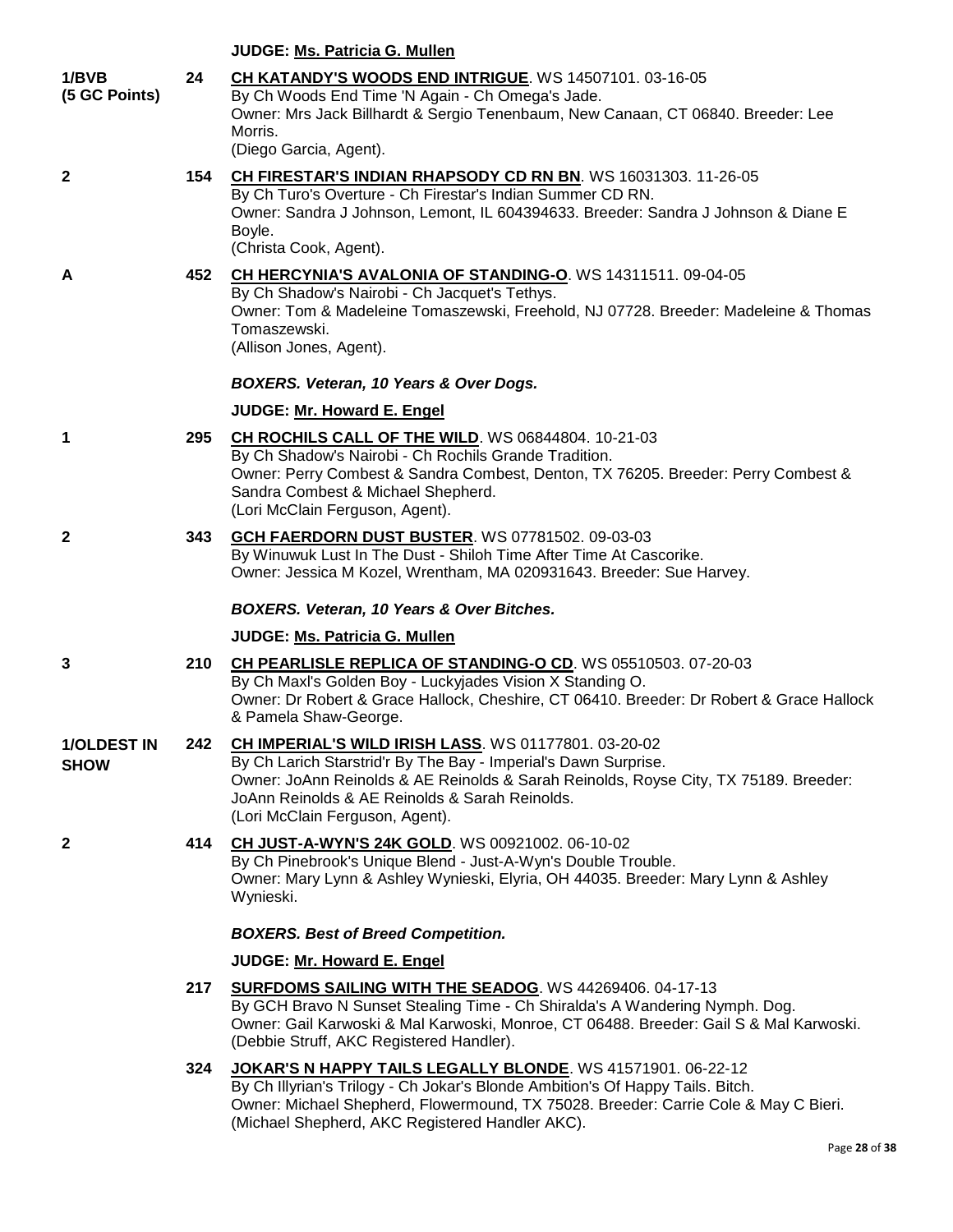#### *BOXERS. Best of Breed Competition, Brindle.*

#### **JUDGE: [Mr. Howard E. Engel](http://www.infodog.com/judges/44716/juddat.htm)**

- **67 [GCH SHARLEDAR'S STEALIN' AWAY](http://www.infodog.com/files/bdogrsl1.prg;makc=WS%2031395604;mdog=GCH_Sharledar_s_Stealin__Away;wins=all)**. WS 31395604. 07-21-09 By Ch Raklyn's Stealing The Show - Ch Sharledar's Simply Divine. Dog. Owner: Ann Campbell, Brandon, FL 33511. Breeder: Sharon L Darby. (Debbie Struff, AKC Registered Handler).
- **A 79 [CH BRANDIWINE FIRST ROUND KNOCKOUT](http://www.infodog.com/files/bdogrsl1.prg;makc=WS%2038163101;mdog=Ch_Brandiwine_First_Round_Knockout;wins=all)**. WS 38163101. 06-08-11 By Ch Pheasant Hollow's Macho Camacho - Minstrel's Half O' Chance. Dog. Owner: K Jensen & R Smith & J Cook & K Nevius, Easton, MD 216014510. Breeder: Roberta L Smith.

#### **A 101 [CH PHEASANT HOLLOW'S KRYPTONITE](http://www.infodog.com/files/bdogrsl1.prg;makc=WS%2027077001;mdog=Ch_Pheasant_Hollow_s_Kryptonite;wins=all)**. WS 27077001. 05-19-08 By Ch Pheasant Hollow's A Sure Bet - Pheasant Hollow's Josette. Dog. Owner: Kerry Jones, Wallkill, NY 12589. Breeder: Kerry Jones.

**116 [CH RAKLYNS MACHINE GUN MAMA OF SHILO](http://www.infodog.com/files/bdogrsl1.prg;makc=WS%2042339902;mdog=Ch_Raklyns_Machine_Gun_Mama_Of_Shilo;wins=all)**. WS 42339902. 08-10-12 By Ch Rikar's Crime Of The Century - Ch Shilos Tequilla Sunrise At JJN's. Bitch. Owner: Debbie & Erin Struff & Cindy Deamicis, Bolton, CT 06043. Breeder: Cynthia Deamicis & Debbie Struff & Erin Struff.

#### **A 119 [CH MIDNIGHT SKY'S AUTUMN ENDEAVOR](http://www.infodog.com/files/bdogrsl1.prg;makc=WS%2023614001;mdog=Ch_Midnight_Sky_s_Autumn_Endeavor;wins=all)**. WS 23614001. 08-23-07 By Ch Sirio's Accelerator - Martrav's All Fired Up. Dog. Owner: Linda Bammes & Robby Stone, Kansas City, MO 641571076. Breeder: Marie Sylvain-Pelletier & Susan McMillen.

- **145 [CH DONOWAY THE SPIRIT SOARS](http://www.infodog.com/files/bdogrsl1.prg;makc=WS%2042059601;mdog=Ch_Donoway_The_Spirit_Soars;wins=all)**. WS 42059601. 07-28-11 By Ch Bentbrooks Image Of Highnoon - Ch Donoway Wild Rose Of Mephisto. Dog. Owner: Barbara Carroll & Donald Gordon, Wisconsin Rapids, WI 54494. Breeder: Donald Gordon & Monika Pinsker. (Handler: Michelle Yeadon).
- **150 [GCH NEWCASTLE'S TWITCHY WITCHY WOMAN](http://www.infodog.com/files/bdogrsl1.prg;makc=WS%2037488107;mdog=GCH_Newcastle_s_Twitchy_Witchy_Woman;wins=all)**. WS 37488107. 05-23-11 By Ch CR-Newcastle's Bird In The Hand - Ch Cameliard's My Pleasure. Bitch. Owner: Kim Greulich, Greenville, OH 45331. Breeder: Kim Greulich.
- **159 [CH WHOLEHEARTED SIPPIN' SMOOTH BOURBON OF CAMELIARD](http://www.infodog.com/files/bdogrsl1.prg;makc=WS%2036925102;mdog=Ch_Wholehearted_Sippin__Smooth_Bourbon_Of_Cameliard;wins=all)**. WS 36925102. 12- 22-10

By Ch Weston's Cry For Freedom - Ch Wish N Wells Izabella Of Cameliard. Dog. Owner: Susan Arafat, Lake Orion, MI 48360. Breeder: Elizabeth Bistline.

- **SEL (5 GC Points) 167 [GCH HI-TECH THE KING OF SHERRY SHOOT JP](http://www.infodog.com/files/bdogrsl1.prg;makc=WS%2033379502;mdog=GCH_Hi-Tech_The_King_Of_Sherry_Shoot_JP;wins=all)**. WS 33379502. 07-27-09 By Ch Capri's Woods End Spellcaster - Ch Dramatic Story Of Sherry Shoot JP. Dog. Owner: Mrs Jack Billhardt & Sergio Tenenbaum & Deb McCarroll, New Canaan, CT 06840. Breeder: Shinryo Teragaki. (Diego Fernando Garcia, Agent).
	- **173 [CH ROCKET'S ESCAPE VELOCITY TO GENTRY](http://www.infodog.com/files/bdogrsl1.prg;makc=WS%2034208501;mdog=Ch_Rocket_s_Escape_Velocity_To_Gentry;wins=all)**. WS 34208501. 06-01-10 By Ch Happytail's Dart Impact - Rocket's Sky's The Limit CD RN. Dog. Owner: Paula Vandervoort, Porter, TX 773658536. Breeder: Kerry Rodgers.
	- **187 [CH HAPPY TAIL'S KIT KAT SAVES THE DAY & STEALSAHEART](http://www.infodog.com/files/bdogrsl1.prg;makc=WS%2039266101;mdog=Ch_Happy_Tail_s_Kit_Kat_Saves_The_Day_&_Stealsaheart;wins=all)**. WS 39266101. 11-02-11 By Ch Happytail's Dart Impact - Happy Tail's Pillow Talk. Dog. Owner: Lesley Brown & Howard Gussis, Kenosha, WI 53144. Breeder: Melayne Gropp & Amy Bieri.
- **A 218 [CH JOCAR'S GLAMOUR GIRL OF SUMMER](http://www.infodog.com/files/bdogrsl1.prg;makc=WS%2024297302;mdog=Ch_Jocar_s_Glamour_Girl_Of_Summer;wins=all)**. WS 24297302. 11-19-07 By Ch Naja's Enterprise Of Summer - Ch Scenicvu's Iridescence. Bitch. Owner: Josie O'Reilly, Edmonton AB, CN T6G 0B8. Breeder: Carol J Novak.
	- **225 [CH WINFALL'S MOONSTAR ROYAL PALMS](http://www.infodog.com/files/bdogrsl1.prg;makc=WS%2042913703;mdog=Ch_Winfall_s_Moonstar_Royal_Palms;wins=all)**. WS 42913703. 07-14-12 By Ch Moon Valley Momentum - Ch Winfall's We Love Chocolate. Dog. Owner: Gloria Bower, Port Charlotte, FL 33980. Breeder: R Joan Drury & Tina Porter. (Kay Peiser, Agent).

Page **29** of **38**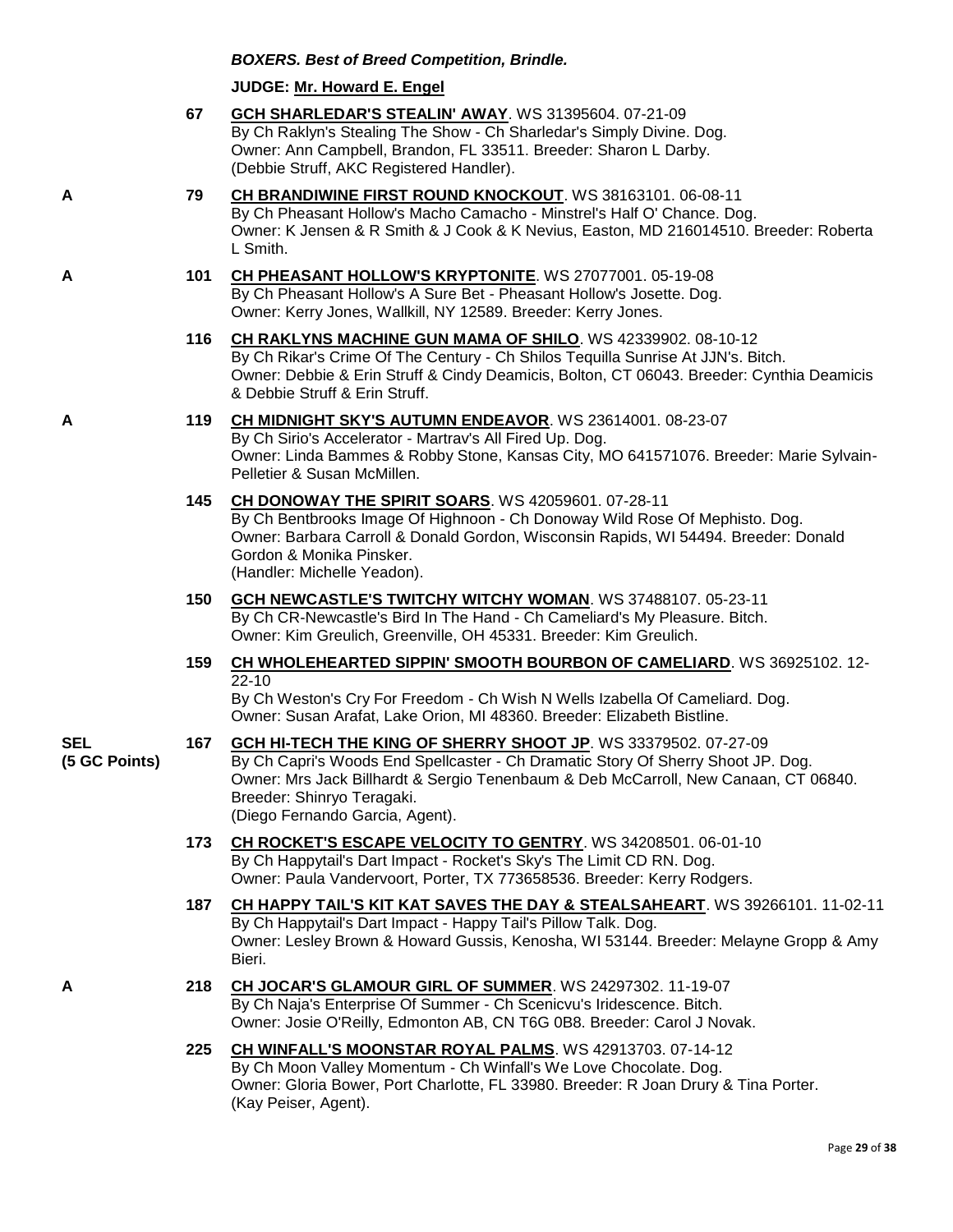# **227 [CH ENSIGN'S JUSTIFIED](http://www.infodog.com/files/bdogrsl1.prg;makc=WS%2032788201;mdog=Ch_Ensign_s_Justified;wins=all)**. WS 32788201. 11-19-09

By Ch Rikar's Crime Of The Century - Ch Ensign's Bella Vita. Dog. Owner: Mack Young & Joleena Young & Annette Clark & Gina Freer & Jennifer Crane, Sullivan, IL 619516386. Breeder: Cathe Nathman & Annette Clark. (Christa Cook, Agent).

# **229 [CH ENCORE'S ULTIMATUM](http://www.infodog.com/files/bdogrsl1.prg;makc=WS%2039936801;mdog=Ch_Encore_s_Ultimatum;wins=all)**. WS 39936801. 11-04-11

By Ch Pheasant Hollow's Macho Camacho - Ch Encore's Xanadu. Dog. Owner: Eudaldo Medina & Cetina & Cheryl A Cates, Exeter, CA 93221. Breeder: Amber Gates & Cheryl A Cates. (Alfonso Del Rio, Agent).

#### **250 [CH STORYBOOK STORYTIME RAG DOLL](http://www.infodog.com/files/bdogrsl1.prg;makc=WS%2041326102;mdog=Ch_Storybook_Storytime_Rag_Doll;wins=all)**. WS 41326102. 06-14-12 By Ch Zaracon's Rais'n The Stakes - Ch Storybook Bound In Gold. Bitch. Owner: Linda Abel & Skip Abel, Elk River, MN 55330. Breeder: Skip Abel & Linda Abel. (Lori McClain Ferguson, Agent).

#### **277 [CH D'NICMAR LONE STAR](http://www.infodog.com/files/bdogrsl1.prg;makc=WS%2042184602;mdog=Ch_D_Nicmar_Lone_Star;wins=all)**. WS 42184602. 07-29-12 By Ch Marburl's Hidalgo - Ch D'Nicmar Sparkling Diamond. Dog. Owner: Nicolas Peribonio & Maritza Vaca Martinez, Jonesboro, LA 71251. Breeder: Nicolas Peribonio. (Terri Galle, Agent).

# **317 [CH SIG'S STORM CHASER](http://www.infodog.com/files/bdogrsl1.prg;makc=WS%2033195101;mdog=Ch_Sig_s_Storm_Chaser;wins=all)**. WS 33195101. 02-06-10

By Ch Belco's Get Yomota Runnin - Ch Sig's Solar Eclipse. Dog. Owner: Drs Paul & Cynthia Starr, Sykesville, MD 217845520. Breeder: Drs Paul & Cynthia Idzik-Starr.

**329 [GCH VALLEY'S HONOR THE BLACKHAWK OF DASSIN](http://www.infodog.com/files/bdogrsl1.prg;makc=WS%2039354601;mdog=GCH_Valley_s_Honor_The_Blackhawk_Of_Dassin;wins=all)**. WS 39354601. 10-23-11 By Ch Suncrests Im The Man - Ch Rnb N Valley Honor Vimy Ridge NA NAJ OA. Dog. Owner: Ellen Charles & Joseph Vergnetti & Rosemarie Right & Glen Lajeski, Medina, OH 44256. Breeder: Rosemarie Right.

# **339 [CH PAWPRINT'S BIT O' BLARNEY](http://www.infodog.com/files/bdogrsl1.prg;makc=WS%2041880805;mdog=Ch_Pawprint_s_Bit_O__Blarney;wins=all)**. WS 41880805. 09-16-12

By Ch Pawprint Show Must Go On - Hi Desert N PawPrint In Plain Sight. Dog. Owner: Dr Gary T & Sara E Ryan & C Ghimenti, Gettysburg, PA 17325. Breeder: Christina Ghimenti & Lauri Travis. (Debbie Struff, AKC Registered Handler).

# **357 [CH CHERKEI'S DICK TRACEY](http://www.infodog.com/files/bdogrsl1.prg;makc=WS%2040283403;mdog=Ch_Cherkei_s_Dick_Tracey;wins=all)**. WS 40283403. 07-05-11

By Ch Summer's Blackjack Of Shadigee - Reannon Cherkei Just Press Play. Dog. Owner: Cheryl & Keith Robbins, Newnan, GA 302635038. Breeder: Cheryl & Keith Robbins & Mariorie Ross.

(Michael Shepherd, AKC Registered Handler AKC).

**369 [GCH IRONDALE'S LOOK AT ME NOW](http://www.infodog.com/files/bdogrsl1.prg;makc=WS%2037185301;mdog=GCH_Irondale_s_Look_At_Me_Now;wins=all)**. WS 37185301. 03-13-11 By GCH Duba Dae's Who's Your Daddy - GCH Gingerbread's Christmas Cookie. Dog. Owner: Charles Vose & Wendy Bettis & Armando Gonzalez, Riverside, CA 92508. Breeder: Lenore Ryan & Wendy Bettis.

#### **OS (5 GC Points) 375 [GCH SHADIGEE'S SEQUEL TO LEGENDS](http://www.infodog.com/files/bdogrsl1.prg;makc=WS%2040684901;mdog=GCH_Shadigee_s_Sequel_To_Legends;wins=all)**. WS 40684901. 03-19-12

By Ch Pearlisle N Standing O Risk Factor - Ch Shadigee's Lady Luck. Dog. Owner: Lee & Mary Jane Nowak, Alvaton, KY 421227623. Breeder: Lee & Mary Jane Nowak.

**383 [CH SHADIGEE'S TOP SHELF](http://www.infodog.com/files/bdogrsl1.prg;makc=WS%2038518106;mdog=Ch_Shadigee_s_Top_Shelf;wins=all)**. WS 38518106. 06-29-11 By Ch Storybook Page After Page - Ch Shadigee's Lady Luck. Dog. Owner: Lee & Mary Jane Nowak, Alvaton, KY 421227623. Breeder: Lee & Mary Jane Nowak.

#### **393 [CH MARBURL'S BRONCO BILLY FROM D'NICMAR](http://www.infodog.com/files/bdogrsl1.prg;makc=WS%2042184604;mdog=Ch_Marburl_s_Bronco_Billy_From_D_Nicmar;wins=all)**. WS 42184604. 07-29-12 By Ch Marburl's Hidalgo - Ch D'Nimar Sparkling Diamond. Dog. Owner: Mary Frances Burleson & Harley & Kay Mankins & Terri Galle, Oklahoma City, OK 73159. Breeder: Nicolas Peribonio. (Lori McClain Ferguson, Agent).

**395 [CH SHILOS BARROW GANG'S MOST WANTED OF RAKLYN](http://www.infodog.com/files/bdogrsl1.prg;makc=WS--42339901;mdog=Ch_Shilos_Barrow_Gang_s_Most_Wanted_Of_Raklyn;wins=all)**. WS--42339901. 08-10-12 By Ch Rikar's Crime Of The Century - Ch Shilos Tequilla Sunrise At JJN's. Dog.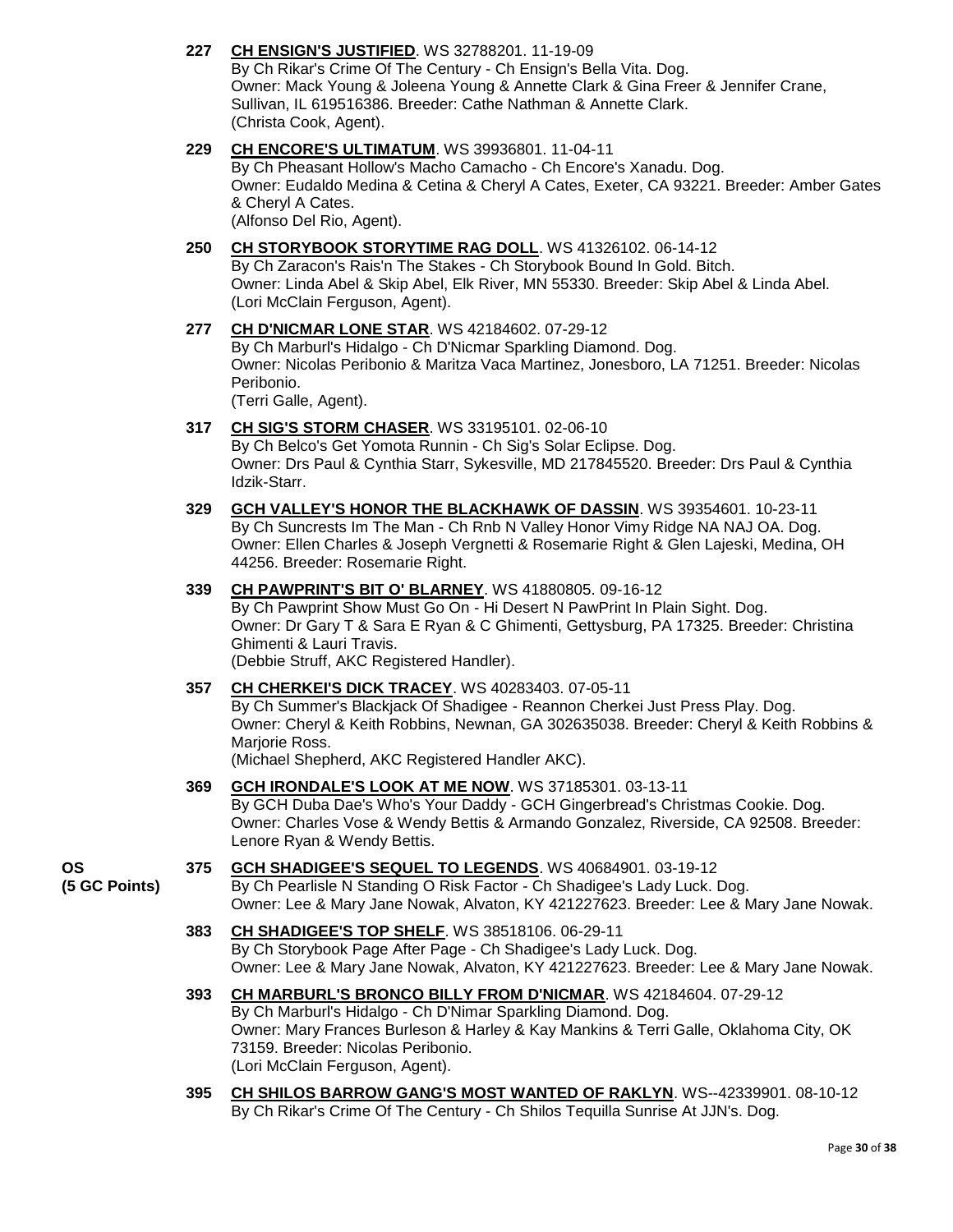Owner: Dawn & Bill Hoever & Debbie Struff, Jackson, NJ 08527. Breeder: Cindy DeAmicis & Debbie Struff & Erin Struff. (Debbie Struff, AKC Registered Handler).

**400 [CH SPECIAL K'S DAY DREAMER](http://www.infodog.com/files/bdogrsl1.prg;makc=WS%2035667202;mdog=Ch_Special_K_s_Day_Dreamer;wins=all)**. WS 35667202. 09-17-10 By Ch Special K's A Jet Of My Own - Special K's Black Velvet. Bitch. Owner: Rhonda & Patrick Epley, Shell Rock, IA 506709626. Breeder: Rhonda & Patrick Epley. (Amy Bieri, Agent).

- **A 450 [CH MARBURL'S ECLAIR](http://www.infodog.com/files/bdogrsl1.prg;makc=WS%2041318001;mdog=Ch_Marburl_s_Eclair;wins=all)**. WS 41318001. 04-24-12 By Ch Marburl's Hidalgo - Marburl's Zia. Bitch. Owner: Mary Frances Burleson, Sachse, TX 75048. Breeder: Owner. (Lori McClain Ferguson, Agent).
	- **474 [CH PHEASANT HOLLOW'S KEYS TO MY CAR-MA](http://www.infodog.com/files/bdogrsl1.prg;makc=WS%2038164701;mdog=Ch_Pheasant_Hollow_s_Keys_To_My_Car-Ma;wins=all)**. WS 38164701. 06-02-11 By Ch Pheasant Hollow's Kryptonite - Ch Pheasant Hollow's Party Like A Rock Star. Bitch. Owner: Kerry Jones & Allison Jones, Wallkill, NY 12589. Breeder: Kerry Jones & Allison Jones.
- **SEL (5 GC Points) 484 [CH MEPHISTO'S SPEAK OF THE DEVIL](http://www.infodog.com/files/bdogrsl1.prg;makc=WS%2043121001;mdog=Ch_Mephisto_s_Speak_Of_The_Devil;wins=all)**. WS 43121001. 06-23-12 By GCH Naja's Mi-T Alliance - Mephisto's Bada Bing. Bitch. Owner: Peter & Michelle Yeadon, Langley BC, CN V2Z 2J6. Breeder: Michelle Yeadon & Peter Yeadon & Monika Pinsker.

### *BOXERS. Best of Breed Competition, Fawn.*

### **JUDGE: [Mr. Howard E. Engel](http://www.infodog.com/judges/44716/juddat.htm)**

- **11 [CH STANDING-O 'N' HARMSON YOU MADE ME LOVE YOU](http://www.infodog.com/files/bdogrsl1.prg;makc=WS%2039951301;mdog=Ch_Standing-O__N__Harmson_You_Made_Me_Love_You;wins=all)**. WS 39951301. 11-27-11 By GCH Harmson 'N' Standing-O Be Good To Me - Harmson N Standing-O's Day Dream. Dog. Owner: Pamela Shaw-George & Kathy McCarthy, Wilmington, MA 01887. Breeder: Kathy McCarthy & Pamela Shaw-George. (Debbie Struff, AKC Registered Handler).
- **17 [CH WILKY'S MAMA NAMED HIM CLAY](http://www.infodog.com/files/bdogrsl1.prg;makc=WS%2042960801;mdog=Ch_Wilky_s_Mama_Named_Him_Clay;wins=all)**. WS 42960801. 12-22-12 By Ch Kimkar's Hi-Tech Traveler - Wilky's Isn't It Ironic Of Ano. Dog. Owner: John & Elaina Reece, Lantana, TX 76226. Breeder: Todd & Loretta Wilkerson. (Michael Shepherd, AKC Registered Handler AKC).
- **19 [CH ILLYRIAN AND MARBURLS HAIL TO THE CHIEF](http://www.infodog.com/files/bdogrsl1.prg;makc=WS%2038390502;mdog=Ch_Illyrian_And_Marburls_Hail_To_The_Chief;wins=all)**. WS 38390502. 05-23-11 By GCH Marburl's Chisum - Illyrian's Ready To Charm. Dog. Owner: Gail Kloecker & Mary Frances Burleson, Sachse, TX 75048. Breeder: Gail Jean Kloecker & Pamela A Rohr. (Lori McClain Ferguson, Agent).
- **20 [GCH DESERT WINDS THE JOY OF LIFE](http://www.infodog.com/files/bdogrsl1.prg;makc=WS%2040360501;mdog=GCH_Desert_Winds_The_Joy_Of_Life;wins=all)**. WS 40360501. 02-09-12 By Ch Encores Bismark - GCH Desert Winds Look Of Love. Bitch. Owner: Doug Plemel & Bob Bauer, Romoland, CA 92585. Breeder: Doug Plemel.
- **25 [GCH SUMMIT ASH BY APPOINTMENT](http://www.infodog.com/files/bdogrsl1.prg;makc=WS%2036401106;mdog=GCH_Summit_Ash_By_Appointment;wins=all)**. WS 36401106. 12-29-10 By Ch Summit Ash Off Probation - Summit Ash Abiding Faith. Dog. Owner: Patricia Boyd, West Palm Beach, FL 334187211. Breeder: Patricia B Boyd.
- **32 [CH HARMSON'S N STANDING-O CRAZY IN LOVE](http://www.infodog.com/files/bdogrsl1.prg;makc=WS%2039951302;mdog=Ch_Harmson_s_N_Standing-O_Crazy_In_Love;wins=all)**. WS 39951302. 11-27-11 By GCH Harmson N Standing-O Be Good To Me - Harmson's N Standing-O Daydreams. Bitch. Owner: Kathy McCarthy & Pamela Shaw George, Wilmington, MA 01887. Breeder: Kathy McCarthy & Pamela Shaw George. (Debbie Struff, AKC Registered Handler).
- **36 [GCH KAJA'S RUBY RED RASCAL AT MAXIMUS](http://www.infodog.com/files/bdogrsl1.prg;makc=WS%2033651202;mdog=GCH_Kaja_s_Ruby_Red_Rascal_At_Maximus;wins=all)**. WS 33651202. 04-24-10 By Rodon's Break Away At Kaja - Kaja's Freedom To Believe. Bitch. Owner: Lloyd & Dolores Dissinger & Janet Smith, Cincinnati, OH 45248. Breeder: Janet Smith. (Terry Smith, Agent).
- **AOM 37 [GCH DORADO'S HIGH HOPE OF ESSENCE](http://www.infodog.com/files/bdogrsl1.prg;makc=WS%2040155801;mdog=GCH_Dorado_s_High_Hope_Of_Essence;wins=all)**. WS 40155801. 05-11-11 By Ch Duba-Dae's Who's Your Daddy - Ch Dorado's Roses And Chrome. Dog. Owner: Karen Knox & Han Huan Xin, Surrey BC, CN V4N 1M9. Breeder: Karen Knox.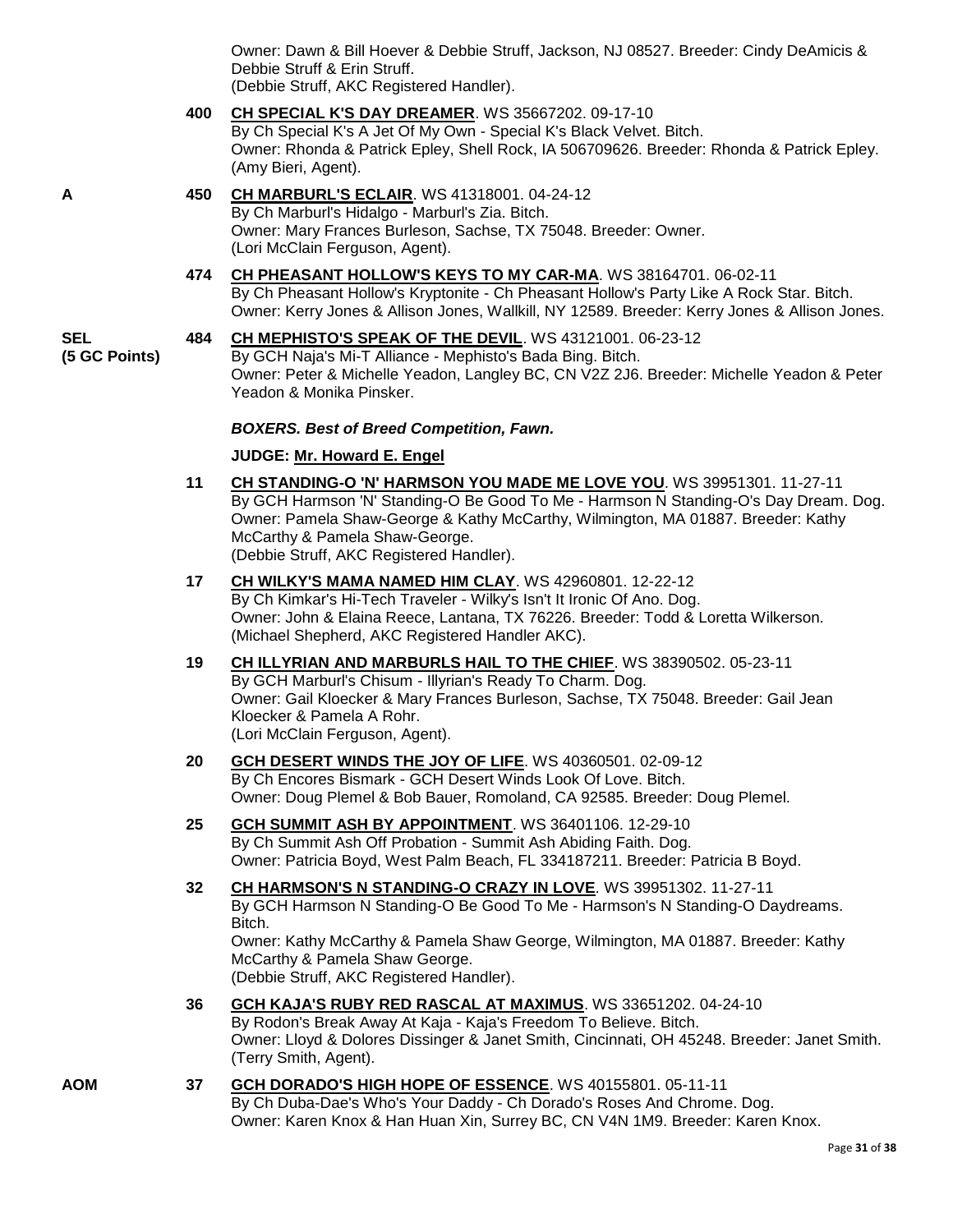(Michelle Yeadon, Agent).

|                    | 39  | GCH HARMSON N STANDING-O BE GOOD TO ME. WS 27425002. 08-08-08<br>By Ch Standing-O Dallas At Harmson - Ch Standing-O Encore X Yankee. Dog.<br>Owner: Kathy McCarthy & Pamela Shaw-George, Wilmington, MA 01887. Breeder: Pamela<br>Shaw George.<br>(Debbie Struff, AKC Registered Handler).                                                                           |
|--------------------|-----|----------------------------------------------------------------------------------------------------------------------------------------------------------------------------------------------------------------------------------------------------------------------------------------------------------------------------------------------------------------------|
|                    | 42  | GCH DRACO GREETS DASSIN WITH FOURBEARS. WS 35500410. 10-10-10<br>By Ch Guapo - Ch Fourbears Never Hungry. Bitch.<br>Owner: Dr William & Zoila Truesdale & Joseph Vergnetti & Jorge Pinzon & Wendell Sammett,<br>Seekonk, MA 02771. Breeder: Larry Dosier.                                                                                                            |
| В<br>(5 GC Points) | 58  | <b>GCH BRISBANE "N" BLUE MONDAY'S DIAMONDS ARE DECADENT. WS 39809002. 01-</b><br>$24 - 12$<br>By GCH Sharledar's Simply Decadent - Ch She Shines Like Black Diamonds. Bitch.<br>Owner: Dr & Mrs William Truesdale & Joseph Vegnetti & Misty & Elizabeth C McKamey,<br>Seekonk, MA 02771. Breeder: Misty Mckamey.<br>(Kimberly Calvacca, AKC Registered Handler AKC). |
|                    | 98  | CH BUB'S YOU'VE GOT A FRIEND OF ABOXA. WS 38776801. 09-05-11<br>By Aboxa's Magic Carpet Ride - Bubs Belle Of The Ball. Bitch.<br>Owner: Marion Hamel & Nicholas Hazzard & Wayne Morris, Wingdale, NY 125941405.<br>Breeder: Marion Hamel & Nick Hazzard.                                                                                                             |
|                    | 99  | GCH SOUTH WILLOW BARRISTERS BIG LOVE. WS 37069402. 03-25-11<br>By Ch Pearlisle Standing-O For Bix-L - Ch O'Bravo N South Willow's Red Hot Chili Pepper.<br>Dog.<br>Owner: Michele Fasano & Michael Fasano & S Melton, Woodbury, CT 06798. Breeder:<br>Stephanie Melton & Vanessa Bravo.<br>(Marianne Claflin, AKC Registered Handler).                               |
| AOM                | 100 | <b>GCH WINFALL I DREAM OF STYLE. WS 25654003. 05-28-07</b><br>By Ch Brookwood's Place Of Drama - Winfall I've Got Style. Bitch.<br>Owner: C & K Robbins & T Porter & L Stanton & J Pinson, Flowermound, TX 750284244.<br>Breeder: Tina Porter & Lee Stanton.<br>(Michael Shepherd, AKC Registered Handler AKC).                                                      |
|                    | 123 | CH SAYWIN'S PRIME SUSPECT. WS 41137201. 05-08-12<br>By Krismyth's Irish Spirit Of Saywin - Saywin's Coffee Tea Or Me. Dog.<br>Owner: Cynthia Hearn, White Lake, MI 483831938. Breeder: Cynthia Hearn.<br>(Ashley Wynieski, Agent).                                                                                                                                   |
|                    | 127 | CH ABOXA'S MR TAMBOURINE MAN. WS 37745201. 04-19-11<br>By Aboxa's Comfortably Numb - Aboxa's Ruby Tuesday. Dog.<br>Owner: Steve Kanellos & Wayne Morris, Whitestone, NY 113571601. Breeder: Wayne Morris<br>& Diane Kowalchyk-Morris.                                                                                                                                |
|                    | 133 | CH AVALON'S CODE RED. WS 316864-02. 06-17-09<br>By Ch Avalon's Windwalker - Ch Avalon's Lalique. Dog.<br>Owner: Janice Boess & Solas Hansen, Las Vegas, NV 89139. Breeder: Dr Daniel Buchwald &<br>Janice Boess & Norma Hanson.<br>(Dan Buchwald, Agent).                                                                                                            |
|                    | 140 | GCH JOKAR'S N HAPPY TAIL'S FERGALICIOUS. WS 38598801. 08-18-11<br>By GCH Barbiloc's Dart Image At Happy Tails RA NA NAJ - GCH Jokar's Blonde Ambition's Of<br>Happy Tails. Bitch.<br>Owner: Mary Frances Burleson & Amy Bieri, Sachse, TX 75048. Breeder: Carrie Cole & Amy<br>Bieri.<br>(Lori McClain Ferguson, Agent).                                             |
|                    | 146 | CH RICO'S TONIC GIVES HER HEART TO HOT ROD. WS 41216403. 05-23-12<br>By GCH Nantess Royal Hot Rod - GCH McCoy's Tonic For The Heart Of Rico. Bitch.<br>Owner: Donna M Purichia, Inaianapolis, IN 46240. Breeder: Donna M Purichia.                                                                                                                                   |

(Tessie Savage, Agent).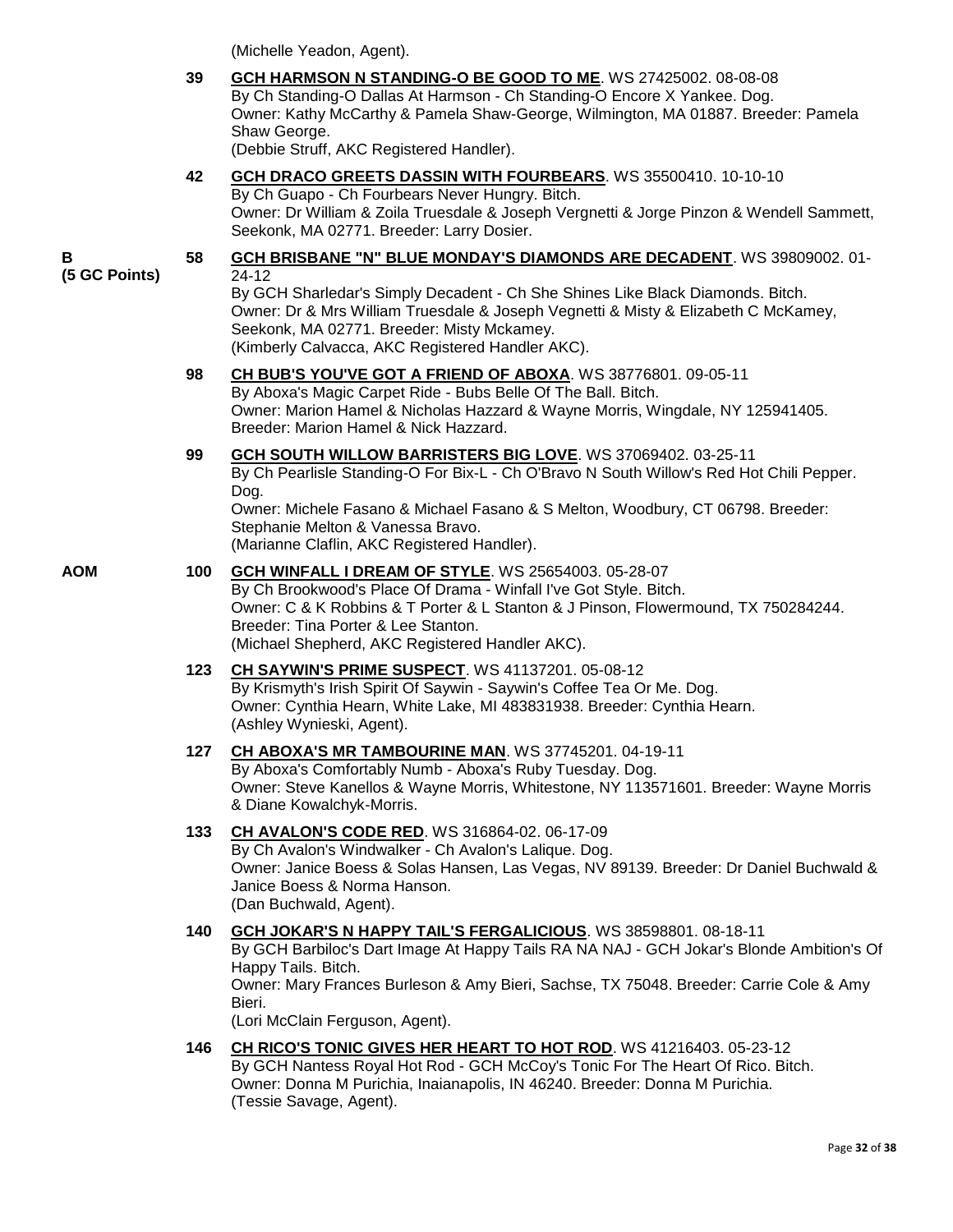- **151 [CH BERLANE-N-JEMS JUST-ONE-LOOK](http://www.infodog.com/files/bdogrsl1.prg;makc=WS%2029469701;mdog=Ch_Berlane-N-JEMS_Just-One-Look;wins=all)**. WS 29469701. 06-30-08 By Ch JEMS Rock The House - Ch Berlane's Believe In Magic. Dog. Owner: Cheryl Jennings & Dianna Emmons, Calgary AB, CN T2W 4Z4. Breeder: Ron & Sharon Berry.
- **166 [CH ASUNCION 'N HARLYN'S SECRET TALISMAN](http://www.infodog.com/files/bdogrsl1.prg;makc=WS%2042935802;mdog=Ch_Asuncion__N_Harlyn_s_Secret_Talisman;wins=all)**. WS 42935802. 08-24-12 By Ch Samson N Asuncion New Start - Wit's End Total Eclipse. Bitch. Owner: Carol McGuire & Angie Friesen, Nokesville, VA 20181. Breeder: C Haywood & A Friesen.
- **178 [GCH LRM PENTASTAR DIAMOND SERANADE](http://www.infodog.com/files/bdogrsl1.prg;makc=WS%2038210801;mdog=GCH_LRM_Pentastar_Diamond_Seranade;wins=all)**. WS 38210801. 04-17-11 By Ch Pentastar's Grand Copperhead CD - LRM Rude By Design. Bitch. Owner: Cathy Spears & Rachel Morris & Linda Middagh, Camas, WA 986079213. Breeder: Cathy Spears & Rachel Morris & Linda Middagh.
- **191 [GCH TYBRUSHE'S AIN'T NO SAINT](http://www.infodog.com/files/bdogrsl1.prg;makc=WS%2038066702;mdog=GCH_Tybrushe_s_Ain_t_No_Saint;wins=all)**. WS 38066702. 01-19-11 By GCH Duba-Dae's Who's Your Daddy - Ch Ensign's Futura Vita Of Tybrushe. Dog. Owner: James A Riggi & Sheila McAvoy, Bear, DE 19701. Breeder: Sheila McAvoy & Annette Clark & Darren T Lovely.
- **195 [CH TYBRUSHE'S AIN'T MISBEHAVIN'](http://www.infodog.com/files/bdogrsl1.prg;makc=WS%2038066703;mdog=Ch_Tybrushe_s_Ain_t_Misbehavin_;wins=all)**. WS 38066703. 01-19-11 By GCH Duba-Dae's Who's Your Daddy - Ch Ensign's Futura Vita Of Tybrushe. Dog. Owner: Sheila McAvoy & Darren Lovely, Dewinton AB, CN T0L 0X0. Breeder: Sheila McAvoy & Annette Clark & Darren T Lovely.
- **203 [CH WINDWARD & HAPPY TAIL'S GAME CHANGER](http://www.infodog.com/files/bdogrsl1.prg;makc=WS%2042416704;mdog=Ch_Windward_&_Happy_Tail_s_Game_Changer;wins=all)**. WS 42416704. 10-13-12 By GCH Barbiloc's Dart Image Of Happy Tails - GCH Pritchett N Bay's Doin It Cali Style. Dog. Owner: Reuben N Dourte & Alexandra Dourte & William R Wright & Amy C Bieri, Manheim, PA 17545. Breeder: Reuben N Dourte & Alexandra Dourte & Amy C Bieri.
- **209 [GCH HIJINX THIS IS HOW I ROLL](http://www.infodog.com/files/bdogrsl1.prg;makc=WS%2040490503;mdog=GCH_HiJinx_This_Is_How_I_Roll;wins=all)**. WS 40490503. 04-12-12 By Ch Bridgewood's Chasin' The Starz - Ch Sapphire's High Heels In Vegas. Dog. Owner: Bette Jo Nunn, Fallbrook, CA 92028. Breeder: Bette Jo Nunn & Bridget Reinhold. (Wendy Bettis, Agent).
- **213 [CH PHEASANT HOLLOWS MARVELOUS MARVIN](http://www.infodog.com/files/bdogrsl1.prg;makc=WS%2042700601;mdog=Ch_Pheasant_Hollows_Marvelous_Marvin;wins=all)**. WS 42700601. 08-17-12 By GCH Pheasant Hollows All Time High - Pheasant Hollows Bringin Sexy Back. Dog. Owner: Peter Lariviere & Linda Lariviere & Kerry Jones & Allison Jones, Woodlawn ON, CN K0A 3M0. Breeder: Kerry Jones & Allison Jones & Cynthia Carey.
- **219 [CH PHEASANT' HOLLOWS ALL TIME HIGH](http://www.infodog.com/files/bdogrsl1.prg;makc=WS%2029831401;mdog=Ch_Pheasant__Hollows_All_Time_High;wins=all)**. WS 29831401. 01-31-09 By Ch Jacquet's Beau - Pheasant Hollws Lady Scarlett. Dog. Owner: Kerry Jones & Allison Jones & Daniel Jones, Wallkill, NY 12589. Breeder: Kerry Jones & Allison Jones.
- **223 [CH RICO'S HOT ROD WARRIOR](http://www.infodog.com/files/bdogrsl1.prg;makc=WS%2041216402;mdog=Ch_Rico_s_Hot_Rod_Warrior;wins=all)**. WS 41216402. 05-23-12 By GCH Nantess Royal Hot Rod - GCH McCoy's Tonic For The Heart Of Rico. Dog. Owner: Donna M Purichia, Indianapolis, IN 46240. Breeder: Donna M Purichia. (Tessie Savage, Agent).
- **246 [CH JOKAR'S N HAPPY TAIL'S BLONDE MOMENTS NAJ](http://www.infodog.com/files/bdogrsl1.prg;makc=WS%2041571902;mdog=Ch_JoKar_s_N_Happy_Tail_s_Blonde_Moments_NAJ;wins=all)**. WS 41571902. 06-22-12 By Ch Illyrian's Trilogy - GCH JoKar's Blonde Ambition's Of Happy Tails. Bitch. Owner: Eugenia Koshiol & Amy Bieri, Monee, IL 60449. Breeder: Carrie Cole & Amy Bieri.
- **248 [CH WISH-N-WELLS TICKET WINNER](http://www.infodog.com/files/bdogrsl1.prg;makc=WS%2037168301;mdog=Ch_Wish-N-Wells_Ticket_Winner;wins=all)**. WS 37168301. 03-16-11 By Ch Ramarco's Winning Ticket - Macy Rae Wishnwellsboxers. Bitch. Owner: Betsy Wells & H Joe Kahre, Franklin, IN 461319679. Breeder: Betsy J Wells & Julie Milburn. (Sherry Canciamille, Agent).
- **257 [GCH UTOPIA'S ROBIN HOOD AT NOTTINGHAM](http://www.infodog.com/files/bdogrsl1.prg;makc=WS%2036025301;mdog=GCH_Utopia_s_Robin_Hood_At_Nottingham;wins=all)**. WS 36025301. 09-17-10 By Ch Kami Ko-N-Kinis Walk The Line - Ch Utopia's Goddess Of The Hunt. Dog. Owner: Sylvia Holman & Anna & Kalynn Hetrick, Lancaster, CA 935366714. Breeder: Anna & Kalynn Hetrick & Suzanne Playter.
- **A 261 [CH SILVERLANE'S EXCALIBUR](http://www.infodog.com/files/bdogrsl1.prg;makc=WS%2034532601;mdog=Ch_Silverlane_s_Excalibur;wins=all)**. WS 34532601. 02-11-10 By Ch Berlane's Causin An Uproar - Ch Sprucelane's Abby Roade. Dog.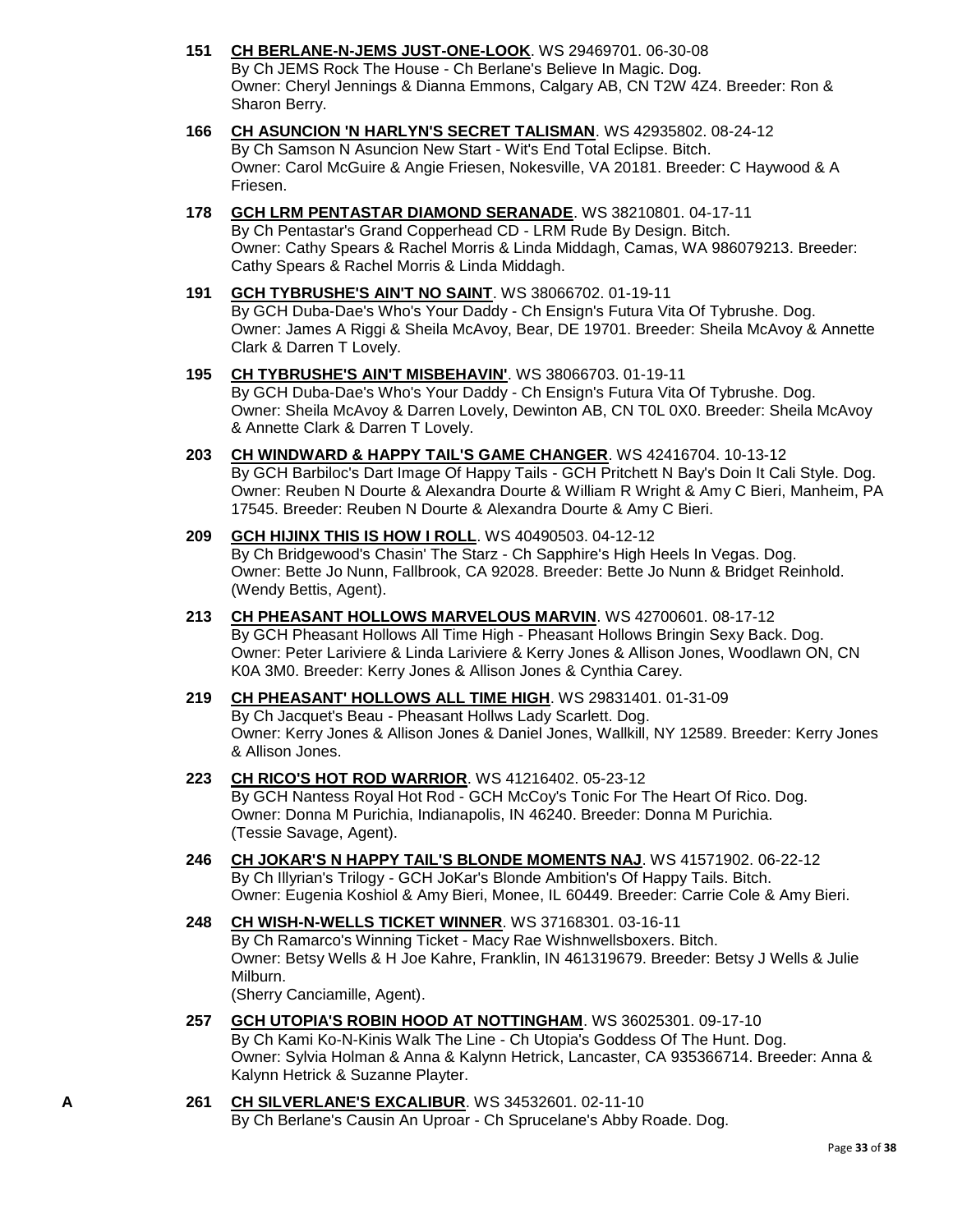Owner: Larry McCoy & Lyle Pearce, Robinson, IL 624542011. Breeder: Lyle Pearce.

**264 [GCH LAZY K'S DULCE DE LECHE](http://www.infodog.com/files/bdogrsl1.prg;makc=WS%2035904402;mdog=GCH_Lazy_K_s_Dulce_De_Leche;wins=all)**. WS 35904402. 12-07-10

By GCH Raklyns The Bronx MVP At Third - Ch Ensign's Amore Di Vita. Bitch. Owner: Sue Gubernatis & Annette Clark & Joey Loeb & Larry Rosen & Gail Karwoski, Forest Hill, MD 21050. Breeder: Sue Gubernatis & Annette Clark. (Debbie Struff, AKC Registered Handler).

- **279 [GCH SCHMIDT'S-GC MOOSE A MOOSE NA NAJ](http://www.infodog.com/files/bdogrsl1.prg;makc=WS%2029070301;mdog=GCH_Schmidt_s-GC_Moose_A_Moose_NA_NAJ;wins=all)**. WS 29070301. 12-31-08 By GCH Raineylane-Studio DaVinci - Schmidt's Mystic Run At Heart Acre. Dog. Owner: Tammy Davison & Juli Schmidt & Cindy Yaeger, Freeland, MI 486238855. Breeder: Juli Schmidt & Cindy Yaeger.
- **281 [CH WIT'S END NIGHT REVELER](http://www.infodog.com/files/bdogrsl1.prg;makc=WS%2042935801;mdog=Ch_Wit_s_End_Night_Reveler;wins=all)**. WS 42935801. 08-24-12 By Ch Samson N Asuncion New Start - Wit's End Total Eclipse. Dog. Owner: Constance Haywood, Davidsonville, MD 21035. Breeder: Constance Haywood & Angie Friesen.
- **A 293 [CH VIXAYO'S GOLDEN HAMMER](http://www.infodog.com/files/bdogrsl1.prg;makc=WS%2042437501;mdog=Ch_Vixayo_s_Golden_Hammer;wins=all)**. WS 42437501. 08-15-12 By Draco's Sikander - Haberl's Golden Child. Dog. Owner: Kham Vixayo & BJ Barnhart, St Petersburg, FL 33702. Breeder: Kham Vixayo & Peggy Otto.
- **A 298 [CH JESAJAY'S BUBBLIN BREW AT SHADOWRIVER](http://www.infodog.com/files/bdogrsl1.prg;makc=WS%2042940604;mdog=Ch_JeSaJay_s_Bubblin_Brew_At_ShadowRiver;wins=all)**. WS 42940604. 11-15-12 By GCH Araby High Life - JeSaJay's Bubbling Over. Bitch. Owner: Tina Spain & Sabrina Jay, Wasilla, AK 99654. Breeder: Jeff & Sabrina Jay.
	- **313 [GCH TKO'S IZZY'S MR TWISTED OLIVER](http://www.infodog.com/files/bdogrsl1.prg;makc=WS%2038654904;mdog=GCH_TKO_s_Izzy_s_Mr_Twisted_Oliver;wins=all)**. WS 38654904. 08-12-11 By GCH R And G's Mystical Dancer - Ch Renno's Tko's Izzy My Daddy. Dog. Owner: Judy Kelly, Bakersfield, CA 933121966. Breeder: Margo Bliss. (Daniel Alan Buchwald, Agent).
	- **319 [GCH ROSEHILL'S PRIME TIME CRUSADER](http://www.infodog.com/files/bdogrsl1.prg;makc=WS%2038533208;mdog=GCH_Rosehill_s_Prime_Time_Crusader;wins=all)**. WS 38533208. 09-03-11 By Ch Telstar's Dixie Land Band - Sadie My Lady Of Rosehill. Dog. Owner: David & Lori & Madison Rose, Temecula, CA 92592. Breeder: David & Lori Rose.
	- **332 [CH SUMMIT ASH BY DESIGN](http://www.infodog.com/files/bdogrsl1.prg;makc=WS%2036401101;mdog=Ch_Summit_Ash_By_Design;wins=all)**. WS 36401101. 12-29-10 By Ch Summit Ash Off Probation - Summit Ash Abiding Faith. Bitch. Owner: Patricia Boyd, West Palm Beach, FL 334187211. Breeder: Patricia B Boyd.
	- **334 [GCH JUST-A-WYN'S FERROCIOUS FERRARI](http://www.infodog.com/files/bdogrsl1.prg;makc=WS%2035774903;mdog=GCH_Just-A-Wyn_s_Ferrocious_Ferrari;wins=all)**. WS 35774903. 09-20-10 By GCH Sharledar's Simply Decadent - Ch Just-A-Wyn's Celtic Princess. Bitch. Owner: Mary Lynn & Ashley Wynieski & Tammy Zook, Elyria, OH 440358352. Breeder: Mary Lynn & Ashley Wynieski.
	- **349 [GCH ENCORE'S SOVEREIGN](http://www.infodog.com/files/bdogrsl1.prg;makc=WS%2041788002;mdog=GCH_Encore_s_Sovereign;wins=all)**. WS 41788002. 08-04-12 By Ch Encore's Bismark - Ch Fanfare Delta Lady RN CGC. Dog. Owner: Bruce & Mary Jo Andreu & Cheryl Cates & Jan Mumford, Mountain View, CA 94040. Breeder: Dottie More & Kim Harper.
	- **354 [GCH BREHO FORTUITY SHARED TREASURE](http://www.infodog.com/files/bdogrsl1.prg;makc=WS%2035462201;mdog=GCH_Breho_Fortuity_Shared_Treasure;wins=all)**. WS 35462201. 08-22-10 By Ch Illyrian's Trilogy - Ch Maxlan Breho Treasure Hunter. Bitch. Owner: Brenda Stuckey & Theresa Galle & June Sutherlin DVM, Jonesboro, LA 712515418. Breeder: June Sutherlin DVM & Brenda Stuckey & Theresa Galle.
	- **367 [CH CALENO CONQUISTADOR](http://www.infodog.com/files/bdogrsl1.prg;makc=WS%2038650001;mdog=Ch_Caleno_Conquistador;wins=all)**. WS 38650001. 07-23-11 By GCH Duba-Dae's Who's Your Daddy - GCH Mahogany's It's About Time. Dog. Owner: Guido Tafur & Susan Tafur, Midlothian, VA 231143160. Breeder: Guido Tafur & Susan Tafur.

(Tessie Savage, Agent).

#### **A 372 [GCH JACQUET'S ANNIE EL ENCANTO](http://www.infodog.com/files/bdogrsl1.prg;makc=WS%2034735501;mdog=GCH_Jacquet_s_Annie_El_Encanto;wins=all)**. WS 34735501. 07-13-10 By Jacquet's Red Hawk - Ch Jacquet's Reverie El Encanto. Bitch.

Owner: Dave & Nancy Sparks, Pottstown, PA 19465. Breeder: Linda Cassella & Carol Shea & Rick Tomita.

(Carmen N Skinner, Agent).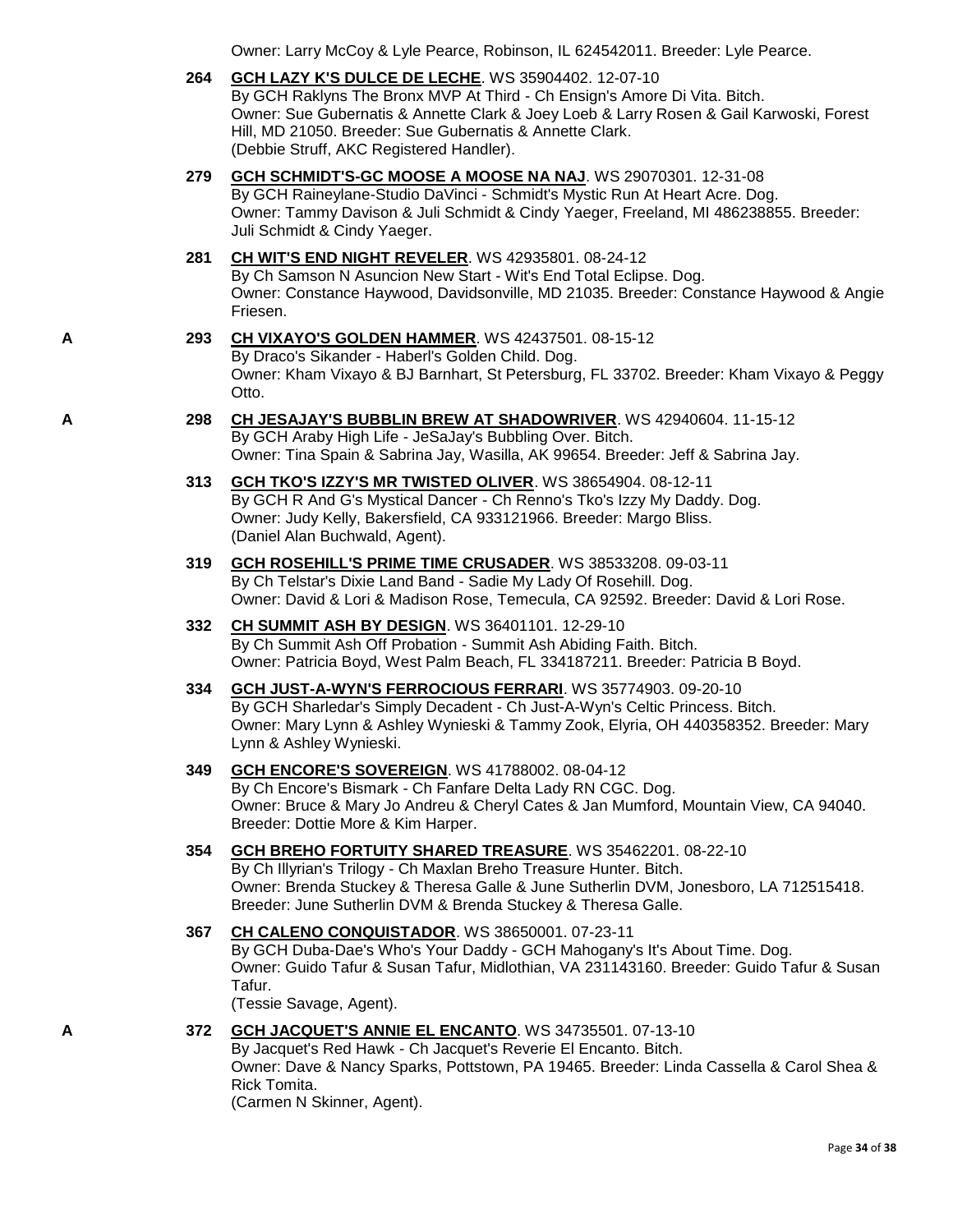| А   | 380 | <b>MCCOY'S MELT YOUR HEART.</b> WS 27731301. 08-12-08<br>By Ch McCoy's Hide Your Hearts - McCoy's Farther Along. Bitch.<br>Owner: Larry McCoy, Robinson, IL 624542011. Breeder: Larry McCoy.                                                                                                          |
|-----|-----|-------------------------------------------------------------------------------------------------------------------------------------------------------------------------------------------------------------------------------------------------------------------------------------------------------|
| А   | 385 | CH HI-FIVE'S NOBEL SON. WS 39750301. 12-15-11<br>By Ch McCoy's Hide Your Hearts - Ch HiFives Wind Up Doll Of Oak Knoll. Dog.<br>Owner: Bryan Briley, Hawk Point, MO 63349. Breeder: Bryan Briley.                                                                                                     |
|     | 386 | <b>CH WINMERE ANGEL WING. WS 3849903. 07-10-11</b><br>By Ch Belco's Kiss My Grizz - Winmere St. Clare RN. Bitch.<br>Owner: Theresa Garton, Oklahoma City, OK 73113. Breeder: Theresa Garton.                                                                                                          |
|     | 399 | GCH NANTESS CALENO NUMERO UNO. WS 34082602. 04-15-10<br>By Ch Capri's Woods End Spellcaster - Ch Nantess Get R Done At Adellins. Dog.<br>Owner: Guido Tafur & Susan Tafur & Nancy & Tessie Savage, Midlothian, VA 231143160.<br>Breeder: Nancy & Tessie Savage.                                       |
|     | 402 | <b>GCH INSPIRATION'S BREATH OF HEAVEN. WS 36942601. 12-23-10</b><br>By Ch Hi-Tech's Arbitrage - Ch Hydepark Reflected Inspiration. Bitch.<br>Owner: Gina Freer & Dr & Mrs William Truesdale & Mack & Joleena Young, Auburn, IN<br>467069312. Breeder: Gina Freer.<br>(Christa Cook, Agent).           |
|     | 434 | GCH STRAWBERRY'S GOLDEN CINNIBON. WS 42106401. 09-16-12<br>By Ch Strawberry N Reo Gold Country - Ch Telstar's Cinni-Bon Sensashan. Bitch.<br>Owner: Bruce E & Judith Voran & Bonnie Wagaman, Stawberry, AZ 85544. Breeder: Bonnie<br>Wagaman.<br>(James Bettis, Agent).                               |
|     | 460 | <b>CH D'NICMAR ZENYATTA. WS 42184601. 07-29-12</b><br>By Ch Marburl's Hidalgo - Ch D'Nicmar Sparkling Diamond. Bitch.<br>Owner: Nicolas Peribonio & Maritza Vaca Martinez, Jonesboro, LA 71251. Breeder: Nicolas<br>Peribonio.<br>(Terri Galle, Agent).                                               |
|     | 480 | CH VIXAYO'S GOLDEN TICKET. WS 42437504. 08-15-12<br>By Draco's Sikander - Haberl's Golden Child. Bitch.<br>Owner: Kham Vixayo & BJ Barnhart & Giuseppe Renzulli, St Pete, FL 33702. Breeder: Kham<br>Vixayo & Peggy Otto.                                                                             |
| А   | 496 | <b>GCH MARBURL'S ARTEMIS. WS 36580501. 11-08-10</b><br>By Ch Illyrian's Trilogy - Ch Marburl's Mykonos. Bitch.<br>Owner: Mary Frances Burleson & Shelli McGregor, Sachse, TX 750483931. Breeder: Owner.<br>(Lori McClain Ferguson, Agent).                                                            |
| AOM | 504 | GCH CINNRHEE'S ONE OF A KIND. WS 38798201. 12-16-10<br>By Ch Cinnrhee's Hiriveroler Heartacre - Ch Heart Acres Cinnrhee Of Kadenza. Bitch.<br>Owner: Phillip Koenig & Denise Snyder & Medley Small, Goshen, KY 40026. Breeder: Medley<br>Small & James & Priscella Kilman.<br>(Jody Paquette, Agent). |
|     |     | <b>BOXERS. Stud Dog.</b>                                                                                                                                                                                                                                                                              |
|     |     | JUDGE: Mr. Howard E. Engel                                                                                                                                                                                                                                                                            |
| Α   | 19  | <b>CH ILLYRIAN AND MARBURLS HAIL TO THE CHIEF. WS 38390502. 05-23-11</b><br>By GCH Marburl's Chisum - Illyrian's Ready To Charm.<br>Owner: Gail Kloecker & Mary Frances Burleson, Sachse, TX 75048. Breeder: Gail Jean<br>Kloecker & Pamela A Rohr.<br>(Lori McClain Ferguson, Agent).                |
| 1   | 39  | GCH HARMSON N STANDING-O BE GOOD TO ME. WS 27425002. 08-08-08<br>By Ch Standing-O Dallas At Harmson - Ch Standing-O Encore X Yankee.<br>Owner: Kathy McCarthy & Pamela Shaw-George, Wilmington, MA 01887. Breeder: Pamela<br>Shaw George.                                                             |

(Debbie Struff, AKC Registered Handler).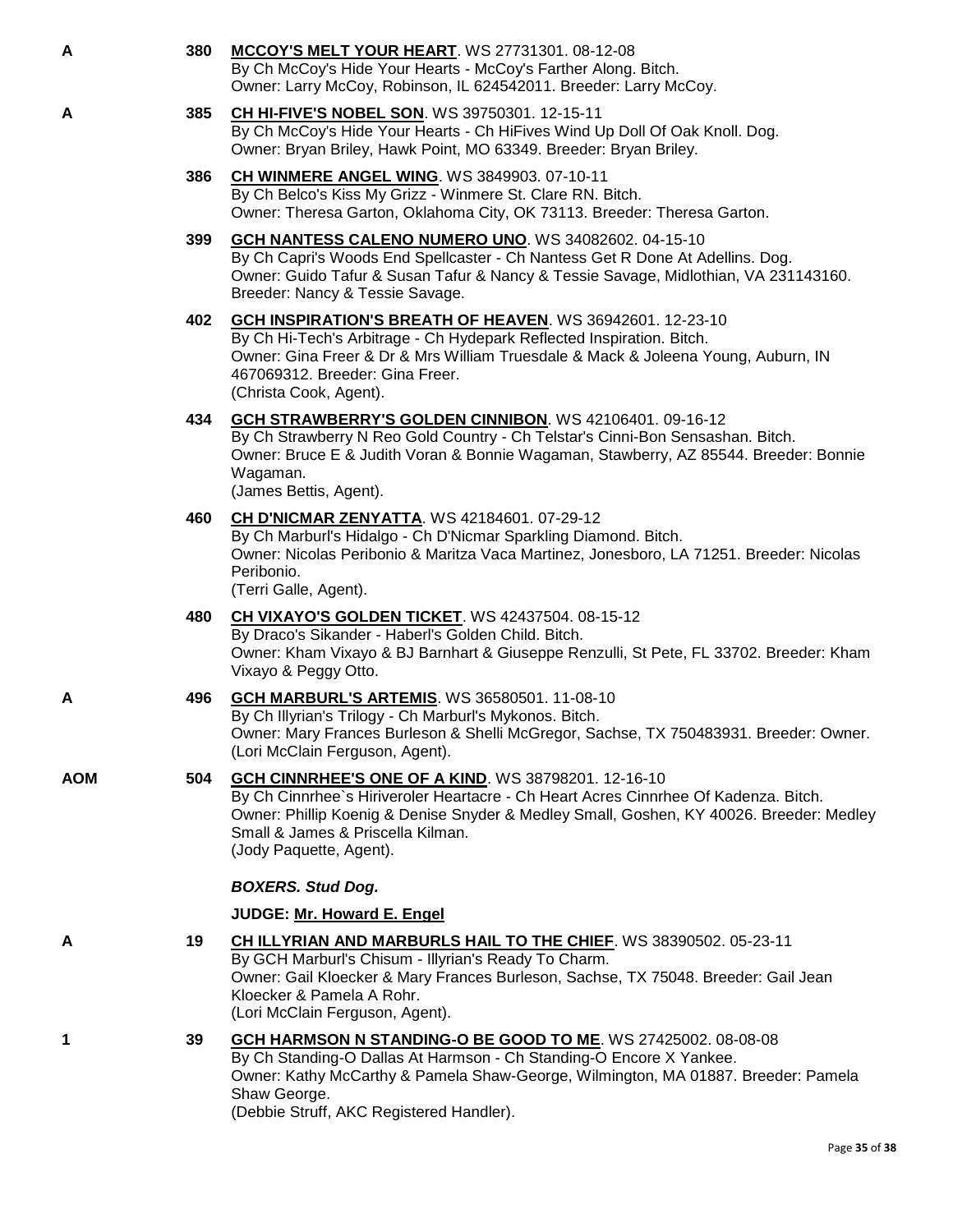| A | 101 | CH PHEASANT HOLLOW'S KRYPTONITE. WS 27077001. 05-19-08<br>By Ch Pheasant Hollow's A Sure Bet - Pheasant Hollow's Josette.<br>Owner: Kerry Jones, Wallkill, NY 12589. Breeder: Kerry Jones.                                                                                                           |
|---|-----|------------------------------------------------------------------------------------------------------------------------------------------------------------------------------------------------------------------------------------------------------------------------------------------------------|
|   | 115 | CH PEARLISLE 'N STANDING-O RISK FACTOR. WS 12244406. 02-09-05<br>By Ch Shadow's Nairobi - Luckyjade's Vision X Standing-O.<br>Owner: Dr Robert Hallock & Grace Hallock, Cheshire, CT 06410. Breeder: Dr Robert & Grace<br>Hallock & Pamela Shaw-George.                                              |
|   | 119 | CH MIDNIGHT SKY'S AUTUMN ENDEAVOR. WS 23614001. 08-23-07<br>By Ch Sirio's Accelerator - Martrav's All Fired Up.<br>Owner: Linda Bammes & Robby Stone, Kansas City, MO 641571076. Breeder: Marie Sylvain-<br>Pelletier & Susan McMillen.                                                              |
|   | 137 | GCH RAINEYLANE-STUDIO DAVINCI. WS 12684401. 03-13-05<br>By Ch Raineylane's Marshall Dillon - Telstar's Majestic Glory.<br>Owner: Jack & Bridget Brown, Bessemer, AL 350225504. Breeder: Mike & Trina Ahlers.                                                                                         |
| 4 | 201 | GCH DUBA-DAE'S WHO'S YOUR DADDY. WS 15645902. 10-06-05<br>By Ch Duba-Dae's Buster Brown - Ch Duba-Dae's Diamond Evolution.<br>Owner: Charles Vose & Wendy Bettis & Lynn Jansson, Riverside, CA 925086039. Breeder:<br>Lynn P Jansson.                                                                |
| А | 215 | CH STRAWBERRY N REO GOLD COUNTRY. WS 18608703. 08-02-06<br>By Ch Strawberry's Medalist - Ch Bayridge's Circuit Breaker.<br>Owner: Bruce E & Judith Voran, Strawberry, AZ 85544. Breeder: Sharon Baird & Deborah<br>Schenher.<br>(James Bettis, Agent).                                               |
| A | 219 | CH PHEASANT' HOLLOWS ALL TIME HIGH. WS 29831401. 01-31-09<br>By Ch Jacquet's Beau - Pheasant Hollws Lady Scarlett.<br>Owner: Kerry Jones & Allison Jones & Daniel Jones, Wallkill, NY 12589. Breeder: Kerry Jones<br>& Allison Jones.                                                                |
|   | 227 | <b>CH ENSIGN'S JUSTIFIED.</b> WS 32788201. 11-19-09<br>By Ch Rikar's Crime Of The Century - Ch Ensign's Bella Vita.<br>Owner: Mack Young & Joleena Young & Annette Clark & Gina Freer & Jennifer Crane,<br>Sullivan, IL 619516386. Breeder: Cathe Nathman & Annette Clark.<br>(Christa Cook, Agent). |
|   | 261 | CH SILVERLANE'S EXCALIBUR. WS 34532601. 02-11-10<br>By Ch Berlane's Causin An Uproar - Ch Sprucelane's Abby Roade.<br>Owner: Larry McCoy & Lyle Pearce, Robinson, IL 624542011. Breeder: Lyle Pearce.                                                                                                |
|   | 303 | GCH WHITE PINES SPECIAL ESCORT. WS 27740501. 09-19-08<br>By Ch White Pines Willie B Invited - Ch Beacon's By Way Of A Star.<br>Owner: Crystal Stock, Caledonia, OH 433149500. Breeder: Elizabeth Bersch.                                                                                             |
| А | 323 | GCH RAKLYNS THE BRONX MVP AT THIRD. WS 18268303. 06-12-06<br>By Ch KG Halcyon Fire King - Ch Raklyns Showin' Off.<br>Owner: Debbie & Erin Struff & Karen & Pat Quagliana, Oakland, NJ 07436. Breeder: Debbie &<br>Erin Struff & Karen & Pat Quagliana.<br>(Debbie Struff, AKC Registered Handler).   |
| 3 | 337 | CH MARBURL'S HIDALGO. WS 16652805. 03-11-05<br>By Ch Marburl's Silverado - Marburl's Flasher.<br>Owner: Mary Frances Burleson, Sachse, TX 75048. Breeder: Mary Frances Burleson.<br>(Lori McClain Ferguson, Agent).                                                                                  |
| 2 | 369 | GCH IRONDALE'S LOOK AT ME NOW. WS 37185301. 03-13-11<br>By GCH Duba Dae's Who's Your Daddy - GCH Gingerbread's Christmas Cookie.<br>Owner: Charles Vose & Wendy Bettis & Armando Gonzalez, Riverside, CA 92508. Breeder:<br>Lenore Ryan & Wendy Bettis.                                              |
|   | 413 | <b>CH BELCO'S KISS MY GRIZZ. WS 32853901. 05-14-09</b><br>By Ch Belco's Coppertone - Belco's Kiss My Sassafrass.<br>Owner: Trisha Carter & E Coviello Davis & Pixie Lawer, Taunton, MA 027802019. Breeder:                                                                                           |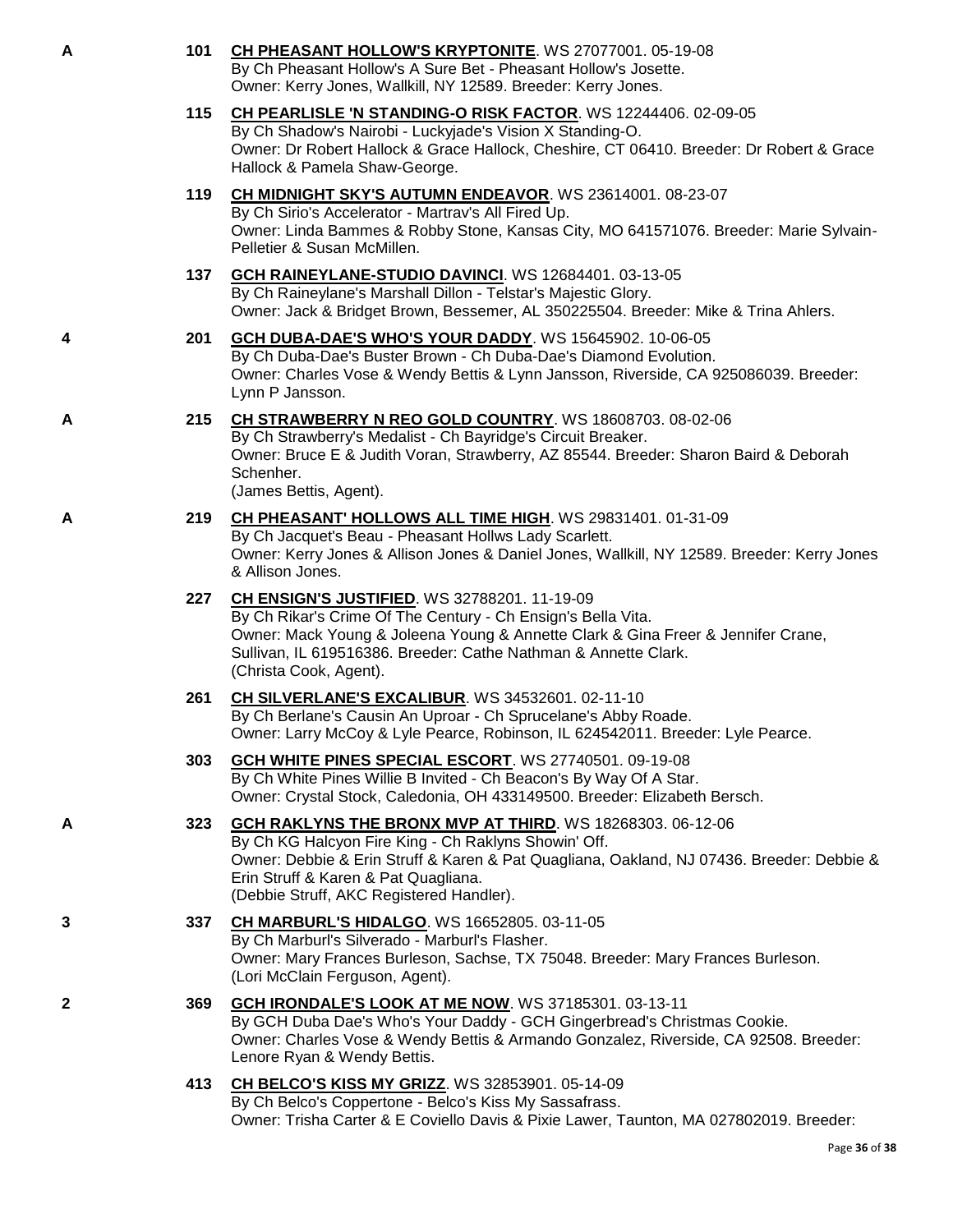Trisha Carter & E Coviello Davis & Pixie Lawer.

|   | 419 | CH MEL-O-D'S LIVING BY THE WORD. WS 38840602. 09-10-11<br>By Ch Bentbrook's Texas Trooper - Ch Mel-o-D's Right As Rain.<br>Owner: Melody Clementz, Prophetstown, IL 61277. Breeder: Melody Clementz.<br>(Tessie Savage, Agent).                                                          |
|---|-----|------------------------------------------------------------------------------------------------------------------------------------------------------------------------------------------------------------------------------------------------------------------------------------------|
|   |     | <b>BOXERS. Brood Bitch.</b>                                                                                                                                                                                                                                                              |
|   |     | JUDGE: Ms. Patricia G. Mullen                                                                                                                                                                                                                                                            |
| Α | 12  | CH FALMARK'S FOX-TROT. WS 22835901. 05-31-07<br>By Ch Turo's Overtur - Ch Avalon's Jitterbug.<br>Owner: Laura Cuthbert, Watertown, MA 024721010. Breeder: Laura Cuthbert & Norra Hansen<br>& Dan Buchwald.                                                                               |
| 4 | 54  | CH IMPERIAL'S TEXOMA TILLEY. WS 24394103. 10-28-07<br>By Ch Rochils Call Of The Wild - Ch Imperial's Wild Irish Lass.<br>Owner: JoAnn Reinolds & AE Reinolds & Sarah Reinolds, Royse City, TX 75189. Breeder:<br>JoAnn Reinolds & AE Reinolds & Sarah Reinolds.<br>(Terri Galle, Agent). |
| 2 | 68  | CH ENSIGN'S FUTURA VITA OF TYBRUSHE. WS 23115203. 06-07-07<br>By Ch Elharlen's Your Choice - Ch Denbar's Dolce Vita.<br>Owner: Sheila McAvoy & Darren Lovely, Dewinton AB, CN TOL 0X0. Breeder: Annette Clark &<br>Shay Pischke.                                                         |
|   | 76  | NEWLAITHE ENCHANTMENT. WS30634901. 02-28-09<br>By Faerdorn Conjuror At Newlaithe - Ch Galicar Designed For Looks By Newlaithe.<br>Owner: Sandie Dietz, Succasunna, NJ 078761538. Breeder: C Beardsell & Vikki Van-Beck.<br>(Kim Pastella Calvacca, Agent).                               |
|   | 112 | CH MCCOY'S GIVE MY REGARDS TO BROADWAY. WS 27731303. 08-12-08<br>By Ch McCoy's Hide Your Hearts - McCoy's Farther Along.<br>Owner: Denise & Chip Williams, Ottsville, PA 18942. Breeder: Larry McCoy.                                                                                    |
| A | 188 | CH STONE'S ABSOLUT INTOXICATION BN HT CA CGC. WS 34059801. 05-17-10<br>By Ch Glenwood-Skidoo's Law 'N' Order - Ch Stone's Absolut Tequila Sunrise.<br>Owner: Victoria Bremner & Leonard Bremner & Suzi Stone, Hemet, CA 925439073. Breeder:<br>Suzi Stone & Linda Stock-Ballo.           |
|   | 192 | GCH MCCOY'S TONIC FOR THE HEART OF RICO. WS 27731302. 08-12-08<br>By Ch McCoy's Hide Your Hearts - McCoy's Farther Along.<br>Owner: Donna Purichia, Indianapolis, IN 462402633. Breeder: Larry McCoy.<br>(Tessie Savage, Agent).                                                         |
|   | 212 | <b>CH SHIRALDA'S A WANDERING NYMPH.</b> WS 32485003. 12-27-09<br>By Ch Rakyns The Bronx MVP At Third - Asurebets Kassie Of Shiralda.<br>Owner: Gail S & Mal Karwoski, Monroe, CT 06468. Breeder: David & Theresa Bedworth.<br>(Debbie Struff, AKC Registered Handler).                   |
| 1 | 214 | GCH FANTOM'S POWER PLAY GOAL. WS 38205804. 07-22-11<br>By GCH Duba-Dae's Who's Your Daddy - Ch Raintree's Sweet Dreams.<br>Owner: Matt & Suzanne Hemsath & James & Wendy Bettis, Chino, CA 91710. Breeder:<br>Jessica Wyckoff & Susan Curry.                                             |
| 3 | 302 | GCH ILLYRIAN'S CHARMED I'M SURE. WS 28947101. 11-08-08<br>By Ch LaRich Stars To The Maxl - Illyrian's Ready To Charm.<br>Owner: Gail Kloecker & Mary Frances Burleson, Lincoln, NE 68528. Breeder: Gail Kloecker &<br>Pam Rohr.<br>(Lori McClain Ferguson, Agent).                       |
|   | 378 | GCH WINFALL JENBURS STYLE AN GRACE. WS 37007301. 07-28-10<br>By Winfall's Scooba Style - Winfall I've Got It Too.<br>Owner: Jennifer Crane & Burt Weinstein, Wilmette, IL 60091. Breeder: Tina Porter.<br>(Christa Cook, Agent).                                                         |